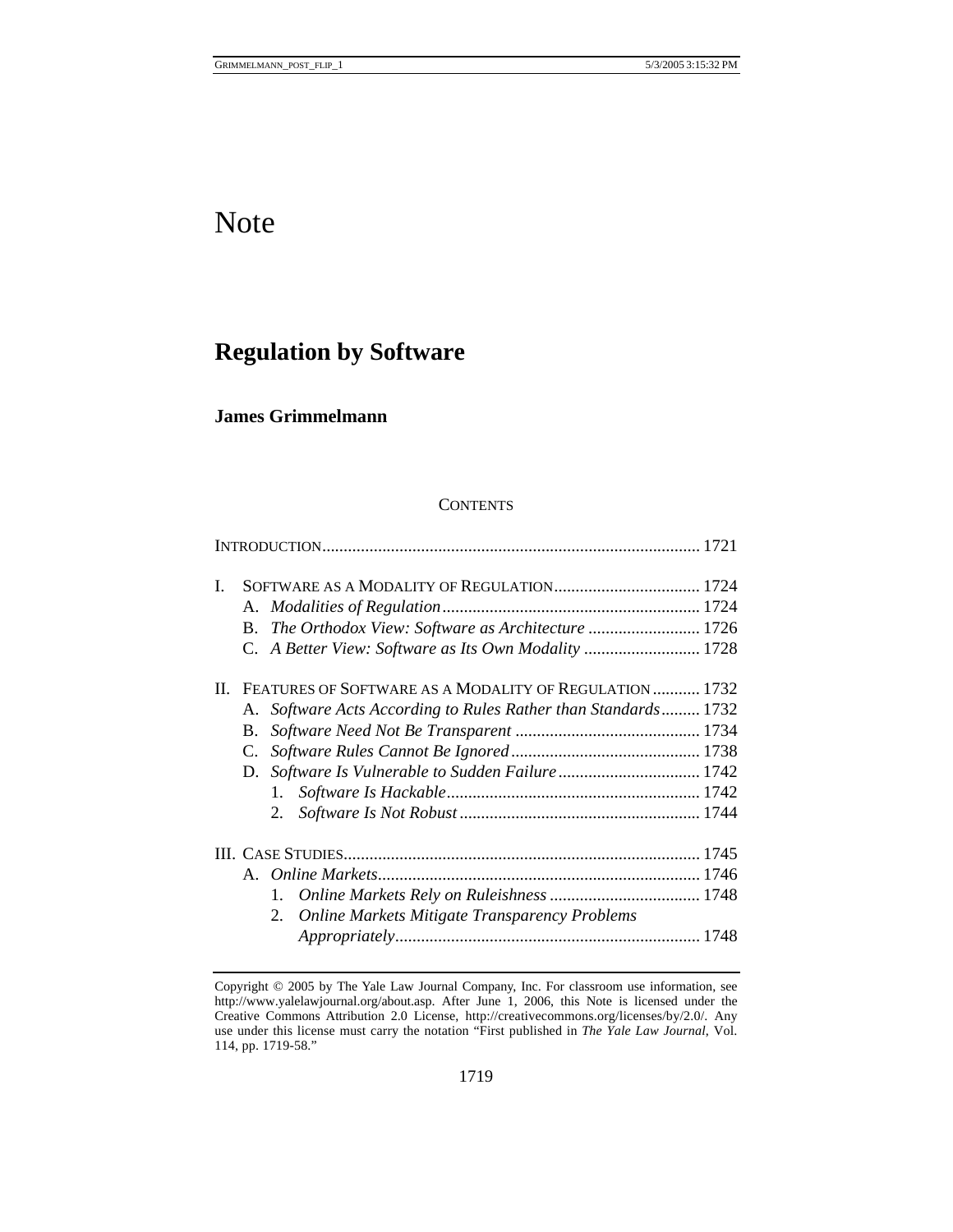| $\mathcal{E}$ | Online Markets Reduce Transaction Costs 1749                  |  |
|---------------|---------------------------------------------------------------|--|
|               | 4. Online Markets Deal Appropriately with the Risk of         |  |
|               |                                                               |  |
|               |                                                               |  |
|               |                                                               |  |
|               | 1. DRM Systems Depend on Software's Ruleishness  1752         |  |
|               | 2. DRM Systems' Lack of Transparency Raises Consumer          |  |
|               |                                                               |  |
|               | 3. DRM Systems Are Insensitive to User Transaction Costs 1755 |  |
|               |                                                               |  |
|               |                                                               |  |
|               |                                                               |  |
|               |                                                               |  |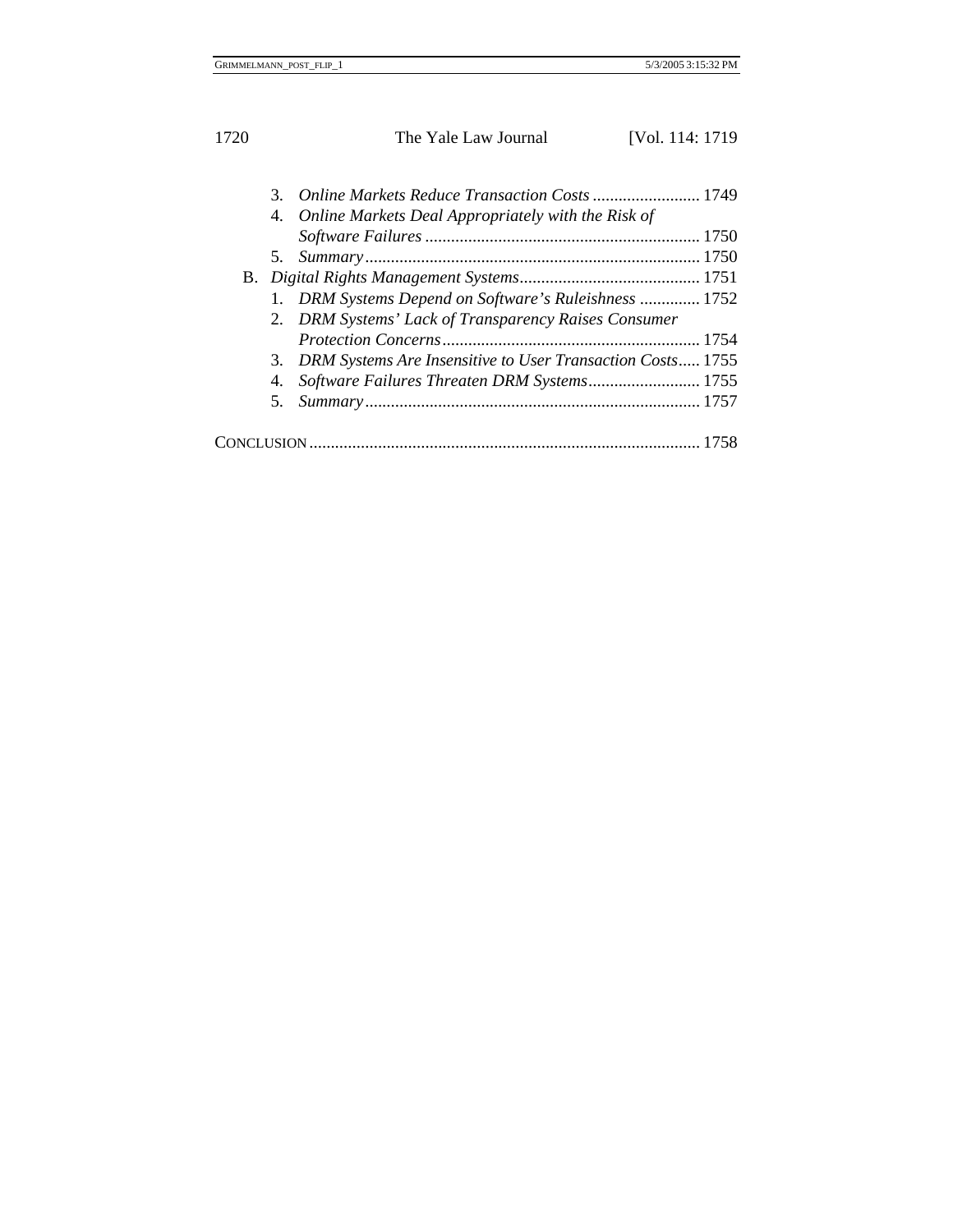In real space we recognize how laws regulate—through constitutions, statutes, and other legal codes. In cyberspace we must understand how code regulates—how the software and hardware that make cyberspace what it is *regulate* cyberspace as it is. As William Mitchell puts it, this code is cyberspace's "law." *Code is law*. 1

And finally the architecture of cyberspace, or its *code*, regulates behavior in cyberspace. The code, or the software and hardware that make cyberspace the way it is, constitutes a set of constraints on how one can behave.<sup>2</sup>

#### **INTRODUCTION**

Six years ago, Lawrence Lessig had two insights. First, code regulates. Computer software ("code") can constrain behavior as effectively as law can. Second, code is like physical architecture. When software regulates behavior online, it does so in a manner similar to the way that physical architecture regulates behavior in the real world.<sup>3</sup> His catchphrase—"code is law"—is shorthand for the subtler idea that code does the work of law, but does it in an architectural way. With this one phrase and two ideas, he opened up an entire line of study: how regulating through software rather than through law changes the character of regulation.

Unfortunately, that line of study has been stunted, and in a sense, it is Lessig's fault—for having three insights, instead of stopping with two. In the book that made "code is law" famous, *Code and Other Laws of Cyberspace*, Lessig also argued that software itself can be effectively regulated by major social institutions, such as businesses or governments. He then completed the syllogism. If other institutions can regulate software, and software can regulate individual behavior, then software provides these institutions an effective way to shape the conduct of individuals.

This third insight gives the first two their urgency, but its salience has diverted attention from them. *Code* argues that decisions about the technical future of the Internet are important questions of social policy, because these decisions will have the force of law even as they defy many of our assumptions about law.<sup>4</sup> This argument has attracted great attention. Many

<sup>1.</sup> LAWRENCE LESSIG, CODE AND OTHER LAWS OF CYBERSPACE 6 (1999) (endnote omitted). 2. Lawrence Lessig, *The Law of the Horse: What Cyberlaw Might Teach*, 113 HARV. L. REV.

<sup>501,</sup> 509 (1999).

<sup>3.</sup> The most important intellectual precursor of Lessig's popular formulation was Joel R. Reidenberg, Lex Informatica*: The Formulation of Information Policy Rules Through Technology*, 76 TEX. L. REV. 553 (1998).

<sup>4.</sup> LESSIG, *supra* note 1, at 58-60.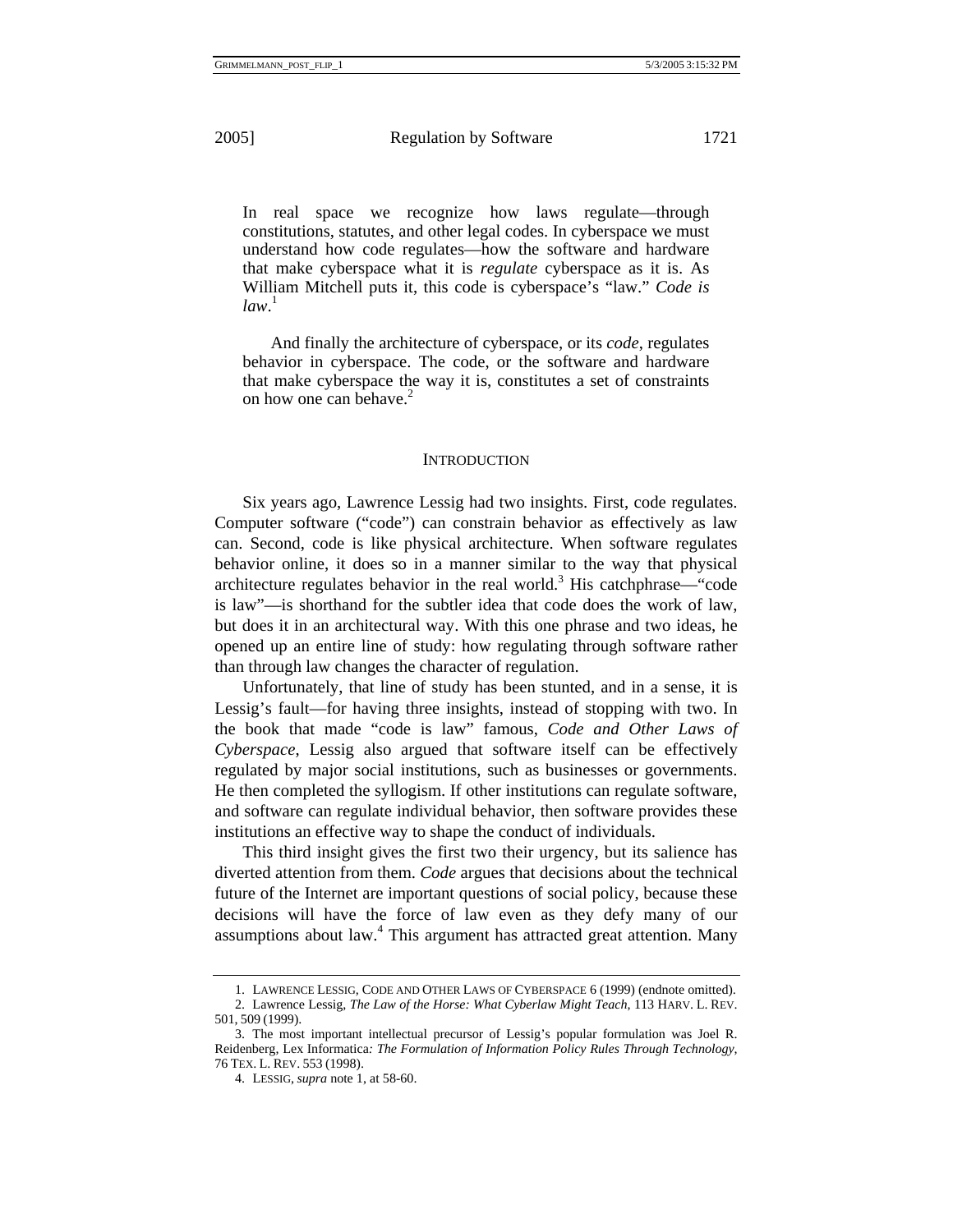scholars have debated Lessig's claim that sufficient outside pressure could modify the Internet's basic technological structure.<sup>5</sup> Others, taking this claim as given, have debated what changes our governing institutions should make to the Internet's systems.<sup>6</sup>

In the face of such questions, the minor premise of *Code*—that software is a form of regulation akin to physical architecture—has gone comparatively unexamined. Scholars make a few cursory nods in Lessig's direction, note the power of architectural constraints, and then launch immediately into their arguments about one particular problem or another. This Note begins the process of correcting that oversight.

Lessig's insight that code resembles physical architecture is incomplete. Just as code is like law but not really the same, code is like physical architecture but not really the same. The structures that can be built out of software are so much more intricate and fragile than the structures that can be built out of concrete that there is a qualitative difference between them. You can hack a computer program into destroying itself; you will have no such luck hacking a highway. Computer software is its own distinctive modality of regulation, and it needs to be treated as such.

In particular, a systematic study of software as a regulator reveals several recurring patterns. These patterns are present in any regulation by software, whether it involves privacy, intellectual property, free speech, online jurisdiction, or commerce, to name just a few fields profoundly affected by the growing use of software. We can evaluate the success or failure of regulation by software in one of these areas by asking whether these patterns run with the grain of our regulatory goals or against them. For designers, the patterns provide a road map for the appropriate construction of software systems that must do "legal" work. For analysts, they provide a toolkit of ways to predict the consequences of turning a software system loose on real people.

Part I situates software within Lessig's theory of different and complementary modalities of regulation that constrain individuals. In *Code*,

<sup>5.</sup> *See, e*.*g*., Michael Geist, *Cyberlaw 2*.*0*, 44 B.C. L. REV. 323 (2003); Charles Fried, *Perfect Freedom or Perfect Control?*, 114 HARV. L. REV. 606 (2000) (book review). Lessig himself was responding to a line of arguments that began with David R. Johnson & David Post, *Law and Borders—The Rise of Law in Cyberspace*, 48 STAN. L. REV. 1367 (1996). A notable early reply was James Boyle, *Foucault in Cyberspace: Surveillance, Sovereignty, and Hardwired Censors*, 66 U. CIN. L. REV. 177 (1997). More recent discussions of whether cyberspace can be effectively regulated through technology mandates include Peter Biddle et al., *The Darknet and the Future of Content Protection*, *in* DIGITAL RIGHTS MANAGEMENT: ACM CCS-9 WORKSHOP, DRM 2002, at 155, 174-75 (Joan Feigenbaum ed., 2003), *available at* http://crypto.stanford.edu/DRM2002/ darknet5.doc; and Susan P. Crawford, *The Biology of the Broadcast Flag*, 25 HASTINGS COMM. & ENT. L.J. 603, 643-51 (2003).

<sup>6.</sup> *See, e*.*g*., Yochai Benkler, *Net Regulation: Taking Stock and Looking Forward*, 71 U. COLO. L. REV. 1203 (2000); Edward Lee, *Rules and Standards for Cyberspace*, 77 NOTRE DAME L. REV. 1275 (2002); Lawrence B. Solum & Minn Chung, *The Layers Principle: Internet Architecture and the Law*, 79 NOTRE DAME L. REV. 815 (2004).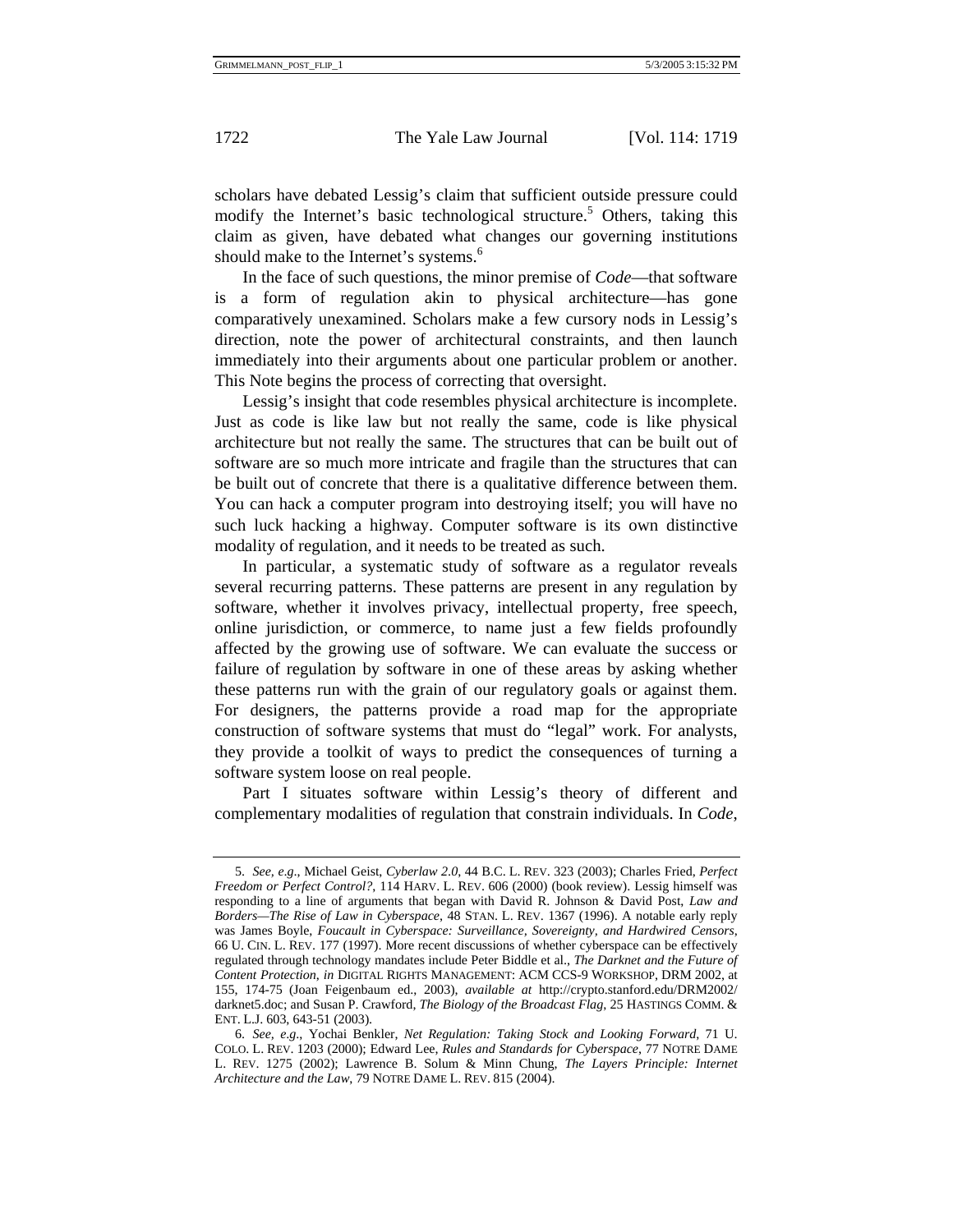he postulates four such modalities: law, social norms, markets, and physical architecture. He then argues that software is a subspecies of physical architecture as a modality. I argue instead that three basic characteristics of software establish it as a distinct modality that should not be conflated with any of the others:

Software is *automated*. Once set in motion by a programmer, a computer program makes its determinations mechanically, without further human intervention.

Software is *immediate*. Rather than relying on sanctions imposed after the fact to enforce its rules, it simply prevents the forbidden behavior from occurring.

Software is *plastic*. Programmers can implement almost any system they can imagine and describe precisely.

Software is like physical architecture and unlike law in being automated and immediate. However, plasticity is more characteristic of legal systems than of architectural ones. Software's plasticity interacts with its automation and its immediacy to produce consequences that set it apart from both law and physical architecture.

In Part II, I turn to these distinctive consequences. There are four recurring and predictable patterns present in any regulation by software:

 First, along the traditional continuum between rules and standards, software lies at the extreme rule-bound end. Because a computer, rather than a person, makes a program's decisions, rules encoded in software are free from ambiguity, discretion, and subversion.<sup>7</sup> The plasticity of software means that even intricate combinations of highly particular rules remain formally realizable.

 Second, software can regulate without transparency. Frequently, those regulated by software may have no reasonable way to determine the overall shape of the line between prohibited and permitted behavior. The plasticity of software and its automated operation also bedevil attempts to have software explain itself. Even experts may not understand why a program acts as it does.

 Third, software rules cannot be ignored. Parties facing a decision made by software can, at best, take steps to undo what software has wrought. In contrast, legal default rules can often be ignored because they operate only when one party invokes the legal system. This difference means that regulation by software creates different transaction costs than regulation by law does.

 Fourth, software is more fragile than other systems of regulation. Hackers can turn its plasticity against it, and its automated operation means

<sup>7.</sup> Not every rule can be implemented by software. Software is so rule bound that from its perspective some "rules" seem more like standards.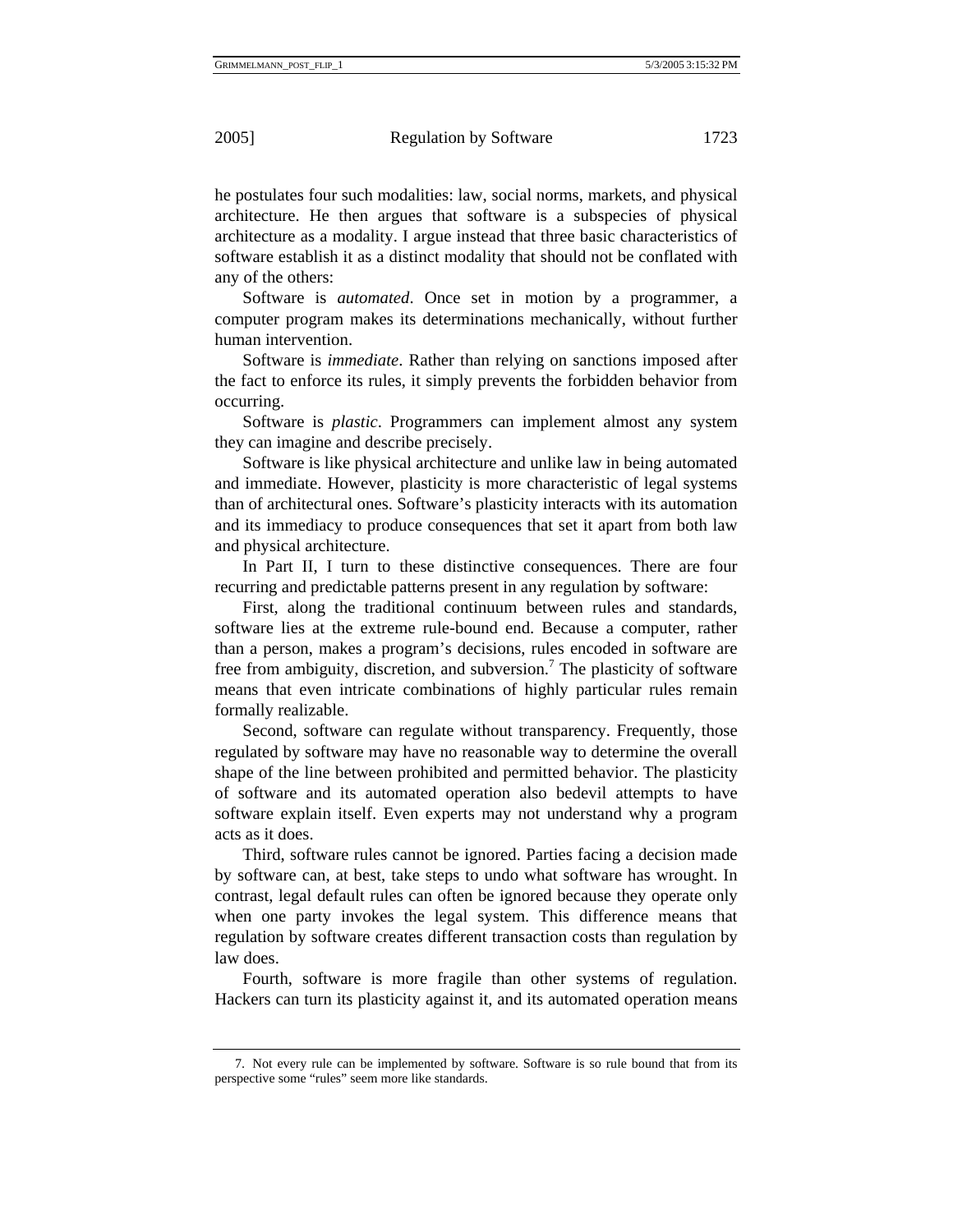that unintended consequences are shielded from human review. Its immediacy also speeds up failures. A program can go from perfectly functional to completely broken with the flip of a single bit. These effects combine to make software more prone to sudden, unexpected, and severe failures than other regulators.

By running down the list of patterns, we can quickly predict the consequences of using software in a particular way to solve a particular problem. We can also evaluate these consequences normatively, to say that software is a good or a poor choice for solving a given problem. Sometimes extreme ruleishness is a desirable feature of a regulatory system. Sometimes it is not. Sometimes if a system fails, human life is at risk. Sometimes nothing more than mild inconvenience will result. Thus, these four patterns provide a general methodology for assessing the use of software in a given regulatory context.

Part III explains this methodology and applies it to two case studies. The methodology predicts that software is a good way to manage negotiations and transactions in online marketplaces such as online auction sites and electronic stock exchanges. The underlying rules of these marketplaces are typically simple and well understood. Software rules can track these market rules well, as predicted by the first pattern. On the other hand, the methodology predicts several pitfalls for the use of software to restrict the distribution of digital media. Here, the idea has been to use "digital rights management" (DRM) software to enable some kinds of consumption of media while simultaneously preventing some kinds of redistribution. Both the transaction cost implications of the third pattern and the failure mode implications of the fourth are troubling here.

# I. SOFTWARE AS A MODALITY OF REGULATION

This Part describes Lessig's framework of modalities of regulation and then situates software within that framework, first according to Lessig's (partially correct) view of software as a form of physical architecture and then as its own independent modality.<sup>8</sup>

#### A. *Modalities of Regulation*

People's behavior is subject to many different kinds of constraints, of which law is only one. Under different circumstances, one or another kind of constraint may be the most significant in shaping the choices available to

<sup>8.</sup> The phrase "modalities of regulation" itself comes from Lessig's *The New Chicago School*, which worked out the concept's intellectual genealogy and placed on the table topics such as the nature of a regulatory modality and the relationship between different modalities. Lawrence Lessig, *The New Chicago School*, 27 J. LEGAL STUD. 661, 663 (1998).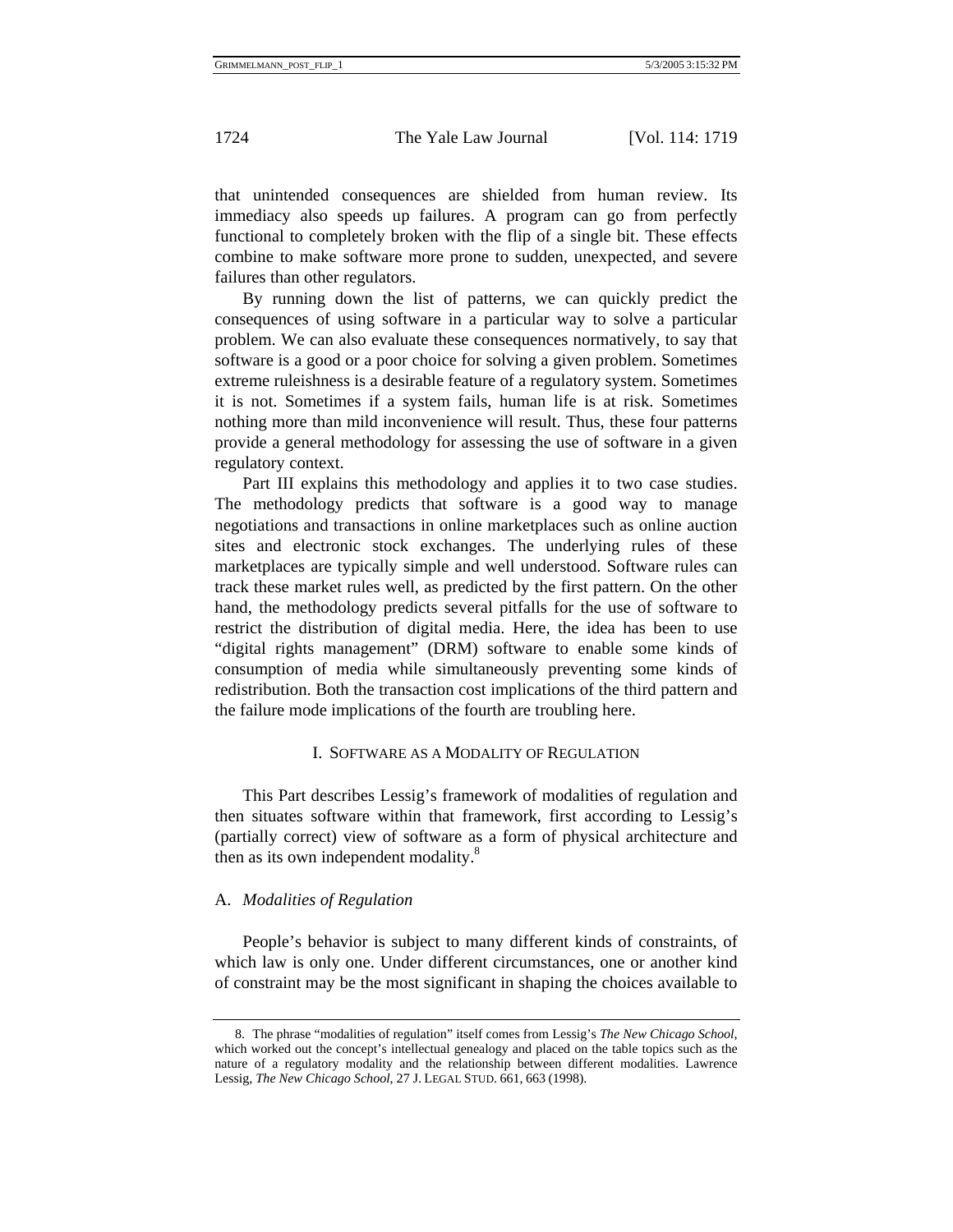people. These kinds thus represent different tools available to those who wish to push behavior in one direction or another. To understand what we gain in understanding by theorizing them as modalities of regulation, it is easiest to start by considering the four modalities Lessig discusses in *Code*: law, social norms, markets, and physical architecture.<sup>9</sup>

That *law* constrains behavior is obvious. Law threatens those who misbehave with punishment. It encourages individuals to choose the "right" course of action by associating sufficient sanctions with the "wrong" one to make it comparatively unattractive.<sup>10</sup>

Even in the absence of formal law, informal *social norms* also constrain behavior.<sup>11</sup> Human behavior in everyday life is extensively programmed by informal but strong codes of conduct: Don't maintain eye contact with strangers,<sup>12</sup> follow instructions from authority figures,<sup>13</sup> and so on. Stronger sanctions back up more restrictive rules. Lynching in the South, for example, was historically a constraint on interracial sex.<sup>14</sup>

A third form of constraint is a *market*. Unlike laws and social norms, which threaten or cajole, markets place an explicit advance price tag on particular behavior.<sup>15</sup> From Smith to Marx and beyond, economists have described how price constraints shape human behavior. Policymakers create markets in pollution permits and in radio station licenses to regulate the use of scarce resources more efficiently; truth-in-advertising laws and antitrust suits are legal interventions that aim to improve the regulation implicitly carried out by existing markets.

The last modality of regulation Lessig describes is *physical architecture*. That physical reality, particularly the human-built environment, is a constraint on behavior is beyond obvious. The "laws" of physics, unlike positive laws, cannot be broken. The work of architects and urban planners rests on the further assumption that such physical constraints can be deployed as a purposive tool of a regulatory agenda, that different

<sup>9.</sup> *See* LESSIG, *supra* note 1, at 235 app.

<sup>10.</sup> *See* OLIVER WENDELL HOLMES, THE COMMON LAW 40 (Mark DeWolfe Howe ed., Belknap Press 1963) (1881).

<sup>11.</sup> *See generally* ERIC A. POSNER, LAW AND SOCIAL NORMS (2000).

<sup>12.</sup> *See* ERVING GOFFMAN, BEHAVIOR IN PUBLIC PLACES: NOTES ON THE SOCIAL ORGANIZATION OF GATHERINGS 84 (1963).

<sup>13.</sup> *See* STANLEY MILGRAM, OBEDIENCE TO AUTHORITY: AN EXPERIMENTAL VIEW 1-12 (1974).

<sup>14.</sup> *See, e*.*g*., JAMES GOODMAN, STORIES OF SCOTTSBORO (1994) (illustrating complex, racially charged norms of sexual conduct in the context of the famous "Scottsboro Boys" trials).

<sup>15.</sup> Of course, the market itself depends on laws and social norms to prevent people from using a resource without paying the price, and those resources may themselves be creatures of law. In such cases, the market is the predominant modality of regulation in the sense that the price tag is the most salient feature of the constraint set. People think in terms of how to pay the price rather than how to shoplift.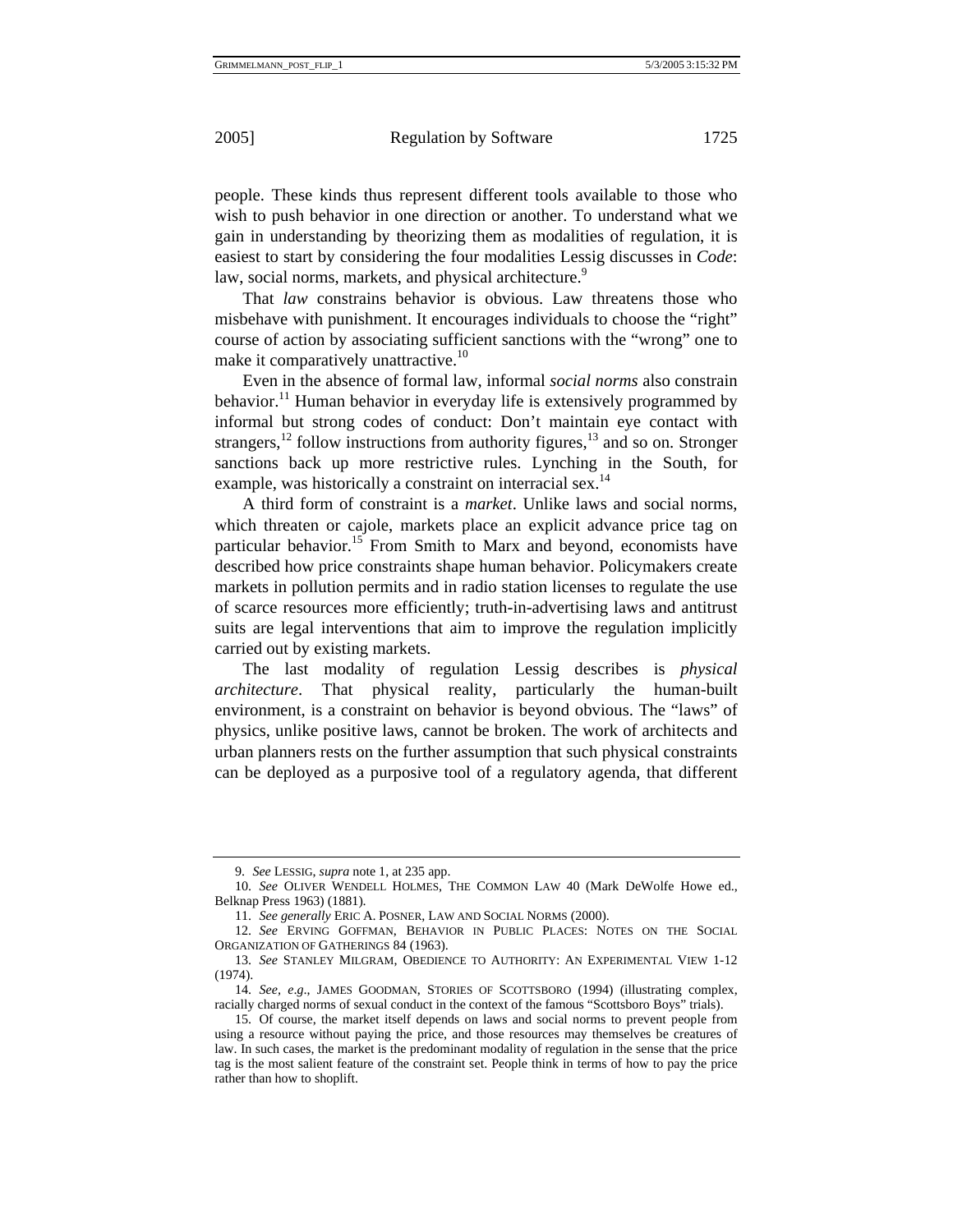spaces conduce to different behaviors.<sup>16</sup> For example, Lessig describes speed bumps as an architectural constraint on speeding.<sup>17</sup>

Each of these three nonlegal modalities has generated a rich "law and *X*" literature. Speaking of them as "modalities" emphasizes the structural parallelism between these different forms of behavioral constraints.<sup>18</sup> The clearest statement of the approach is Lessig's:

Now obviously, these four modalities do not regulate to the same degree—in some contexts, the most significant constraint may be law (an appeals court); in others, it is plainly not (a squash court). Nor do they regulate in the same way—law and norms, for example, typically regulate after the fact, while the market or architecture regulates more directly. The modalities differ both among themselves and within any particular modality. But however they differ, we can view them from this common perspective from a single view from which we might account for (1) the different constraints that regulate an individual and (2) the substitutions among these constraints that might be possible.<sup>1</sup>

Taken together, Lessig's points imply that regulatory choices among modalities matter. A market may be cheaper than legal control; social norms may be cheaper still but run the risk of permitting hidden invidious discrimination. A good understanding of the characteristics of the available modalities therefore becomes essential to selecting a modality conducive to the goals of regulation, be they efficacy, cost reduction, fairness, expressive richness, administrability, risk minimization, or any of the other concerns that inform questions of policy. Recognizing them as distinct modalities invites comparison of the consequences of choosing one modality as opposed to another and focuses attention on their mutual influences.

#### B. *The Orthodox View: Software as Architecture*

"Software" does not appear on Lessig's list of four modalities, because he considers software to be a form of architecture. To understand the logic behind this claim, it is helpful to consider a related question. What does it

<sup>16.</sup> For a legal analysis of this assumption and an extensive bibliography, see Neal Kumar Katyal, *Architecture as Crime Control*, 111 YALE L.J. 1039 (2002).

<sup>17.</sup> LESSIG, *supra* note 1, at 92.

<sup>18.</sup> The first work that systematically analyzed different modalities as behavioral constraints was probably ROBERT C. ELLICKSON, ORDER WITHOUT LAW: HOW NEIGHBORS SETTLE DISPUTES (1991), which deploys a precise vocabulary of "controllers" and "rules" to talk about regulatory effects on behavior. Ellickson develops a theory of social norms and their relationship to law that has much in common with work in law and economics on the relationship between law and markets. *See id*. at 126-36.

<sup>19.</sup> Lessig, *supra* note 8, at 664.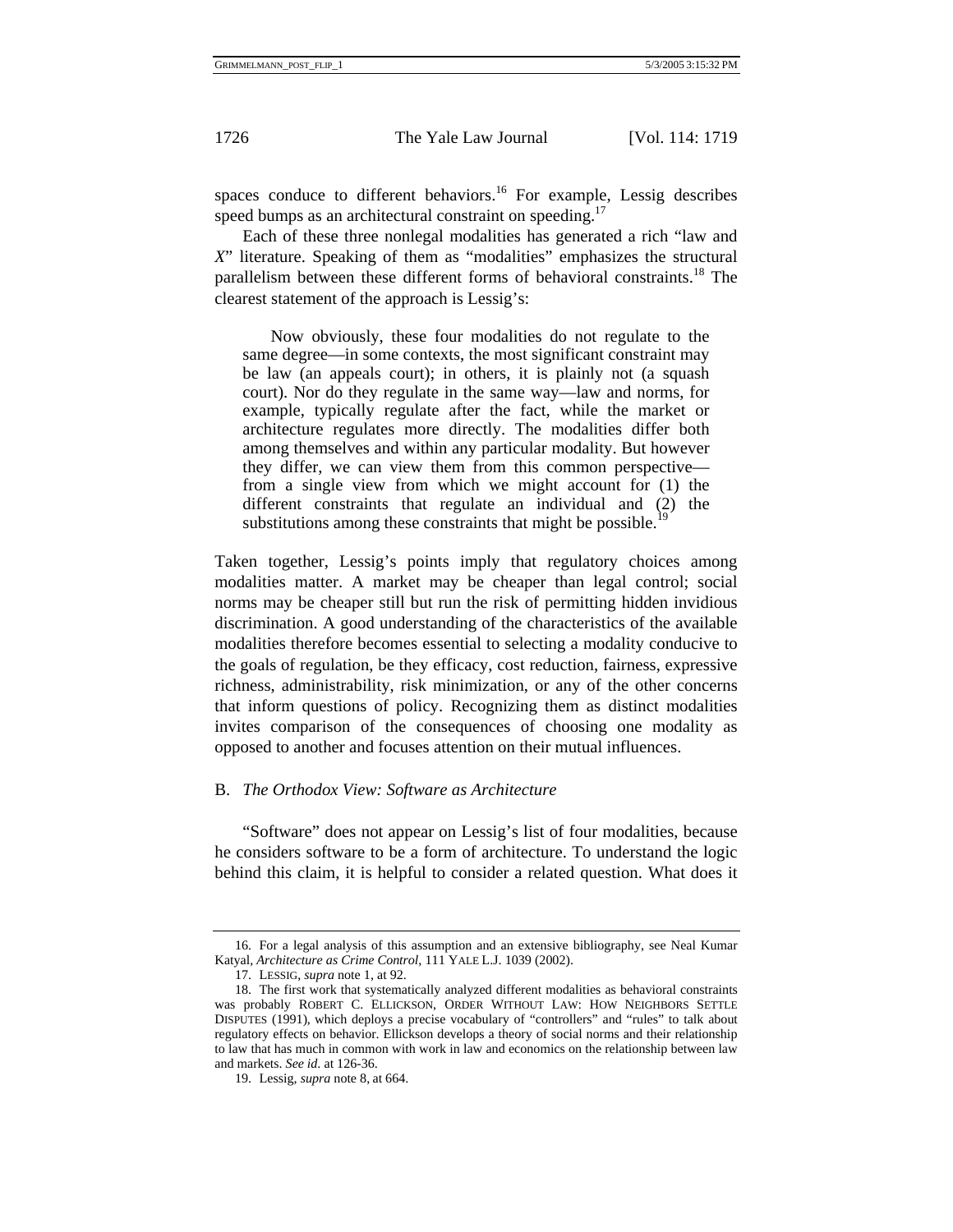mean to say that software "regulates" behavior, given that software runs only on computers while people live in the real world?

Lessig's idea of "dual presence" provides the necessary link. People who are using computers are in two places at once. They are online, in virtual spaces, and they are also offline, in the real world. Software constrains the behavior of their online selves; those constraints then have effects on the real people living in the real world.<sup>20</sup> Sometimes the connection is purely psychological. If I am insulted in a chat room because the chat room software did not let me block messages from my antagonist, or if I cannot reach the final level of a video game because I cannot defeat a sub-boss, then a software-imposed constraint has affected the happiness of an actual living person. Sometimes, the connection is even stronger, and important real-life interests and relationships are mediated by software systems. Online shopping, electronic voting, and file sharing come immediately to mind. Offline relations we regulate with law are directly affected by what happens online.

Put another way, just as we go into buildings and allow ourselves to be regulated by architecture, we also go into virtual spaces and allow ourselves to be regulated by them. The only difference is that we go "into" these virtual spaces virtually, by doing things on computers.

To many, this spatial metaphor has seemed conclusive. Just as the set of things we can physically do in physical spaces is determined by their physical architecture, the set of things we can virtually do in virtual spaces is determined by their virtual architecture—that is, by the software programs that create these spaces. What is more, physical architecture and software regulate their respective spaces in the same manner: automatically without human intervention, with immediate constraints rather than afterthe-fact punishments.

Scholars have recognized problems with the spatial metaphor. First, "code is law," while an attractively pithy phrase, is a misleading way of saying that code is architecture.<sup>21</sup> Useful scholarship on the political economy of software's interactions with law has been forced into the awkward rhetorical posture of rejecting this seeming equation of software with  $law.<sup>22</sup>$ 

<sup>20.</sup> *See* LESSIG, *supra* note 1, at 190.

<sup>21.</sup> *See* Cindy A. Cohn & James Grimmelmann, *Seven Ways in Which Code Equals Law (And One in Which It Does Not)*, *in* CODE: THE LANGUAGE OF OUR TIME 20 (Gerfried Stocker & Christine Schöpf eds., 2003), *available at* http://www.aec.at/en/archives/festival\_archive/ festival\_catalogs/festival\_artikel.asp?iProjectID=12315.

<sup>22.</sup> *See* R. Polk Wagner, *On Software Regulation*, 78 S. CAL. L. REV. 457 (2005) (discussing principles regulators should consider when deciding whether to regulate directly through law or by legislating particular software solutions); Tim Wu, *When Code Isn't Law*, 89 VA. L. REV. 679, 707-09 (2003) (describing software as a tool people use to help themselves evade legal regulation).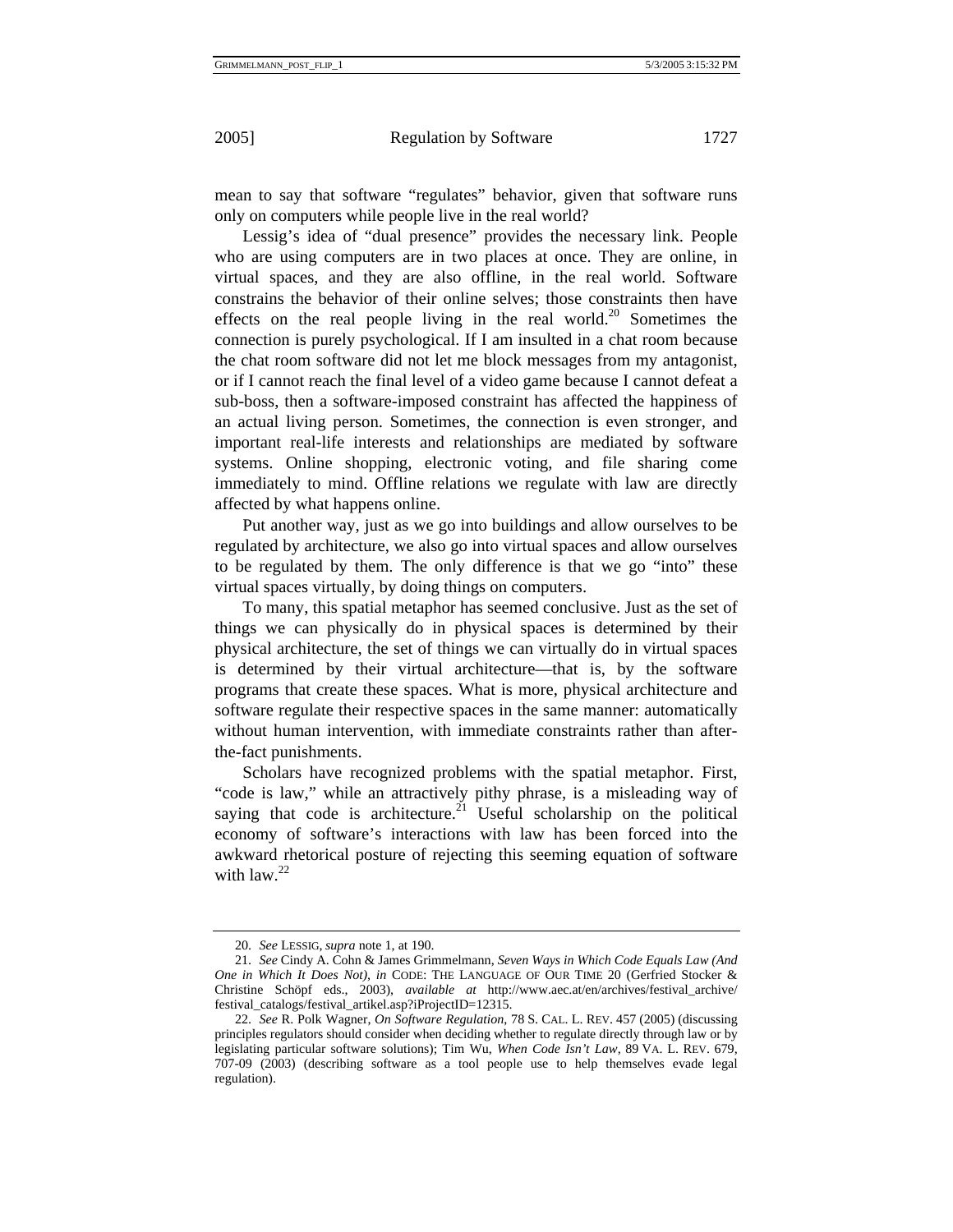Second, although Lessig's idea of dual presence emphasizes the close connection between online and offline effects, many writers have been overly influenced by images of virtual "places." Some have even treated online conduct as somehow disembodied from any real-world nexus.<sup>23</sup> Scholars have intelligently critiqued the use of spatial metaphors to describe software-mediated activity. $24$ 

These two critiques challenge only the precision of the language used to describe software as a form of architecture. They do not contest the ultimate correctness of that description. But to think of software as "architectural" is to underestimate its power. Physical architecture, while powerful at times, is hard to deploy in a purposive manner. Even the most ambitious proposals for architectural regulation have modest goals compared with their expense. Programmers can articulate more detailed, more comprehensive, and far more complex systems of regulation than can any architectural regulators confined to working with the clumsy materials of the physical world.<sup>25</sup>

#### C. *A Better View: Software as Its Own Modality*

To see why software is similar to physical architecture but profoundly more powerful, we need to examine how software is written and used. The story begins with a programmer who has in mind some task she would like a computer to carry out. She attempts to envision as precisely as possible the details of the process by which she would like that task carried out. This precision is necessary because she must express her intention in the text of a computer program—a list of instructions, written in one of a number of artificial languages intelligible to a computer. Compared with human languages, these languages are highly constrained. Each of her instructions carries a fixed and precise meaning. Once she has finished editing the program, her role ends. She turns the program over to the computer on which it will run. As long as the computer is supplied with power and is free of mechanical and electronic glitches, it will read her instructions and

<sup>23.</sup> *See, e*.*g*., John Perry Barlow, A Declaration of the Independence of Cyberspace (Feb. 8, 1996), *reprinted in* CRYPTO ANARCHY, CYBERSTATES, AND PIRATE UTOPIAS 27 (Peter Ludlow ed., 2001), *and available at* http://www.eff.org/~barlow/Declaration-Final.html.

<sup>24.</sup> *See, e*.*g*., Dan Hunter, *Cyberspace as Place and the Tragedy of the Digital Anticommons*, 91 CAL. L. REV. 439 (2003); Orin Kerr, *The Problem of Perspective in Internet Law*, 91 GEO. L.J. 357 (2003); Timothy Wu, *When Law & the Internet First Met*, 3 GREEN BAG 2D 171 (2000).

<sup>25.</sup> None of this is to say that the analogy is always misleading. Many writers have used "architecture" in a more limited sense to refer to the system of institutional relationships and network connections that forms a backdrop to online behavior. When confined to this sense, the metaphor is more apt. *See, e*.*g*., Mark A. Lemley & Lawrence Lessig, *The End of End-to-End: Preserving the Architecture of the Internet in the Broadband Era*, 48 UCLA L. REV. 925, 930-40 (2001); Daniel J. Solove, *Identity Theft, Privacy, and the Architecture of Vulnerability*, 54 HASTINGS L.J. 1227, 1238-43 (2003); Solum & Chung, *supra* note 6, at 823-49.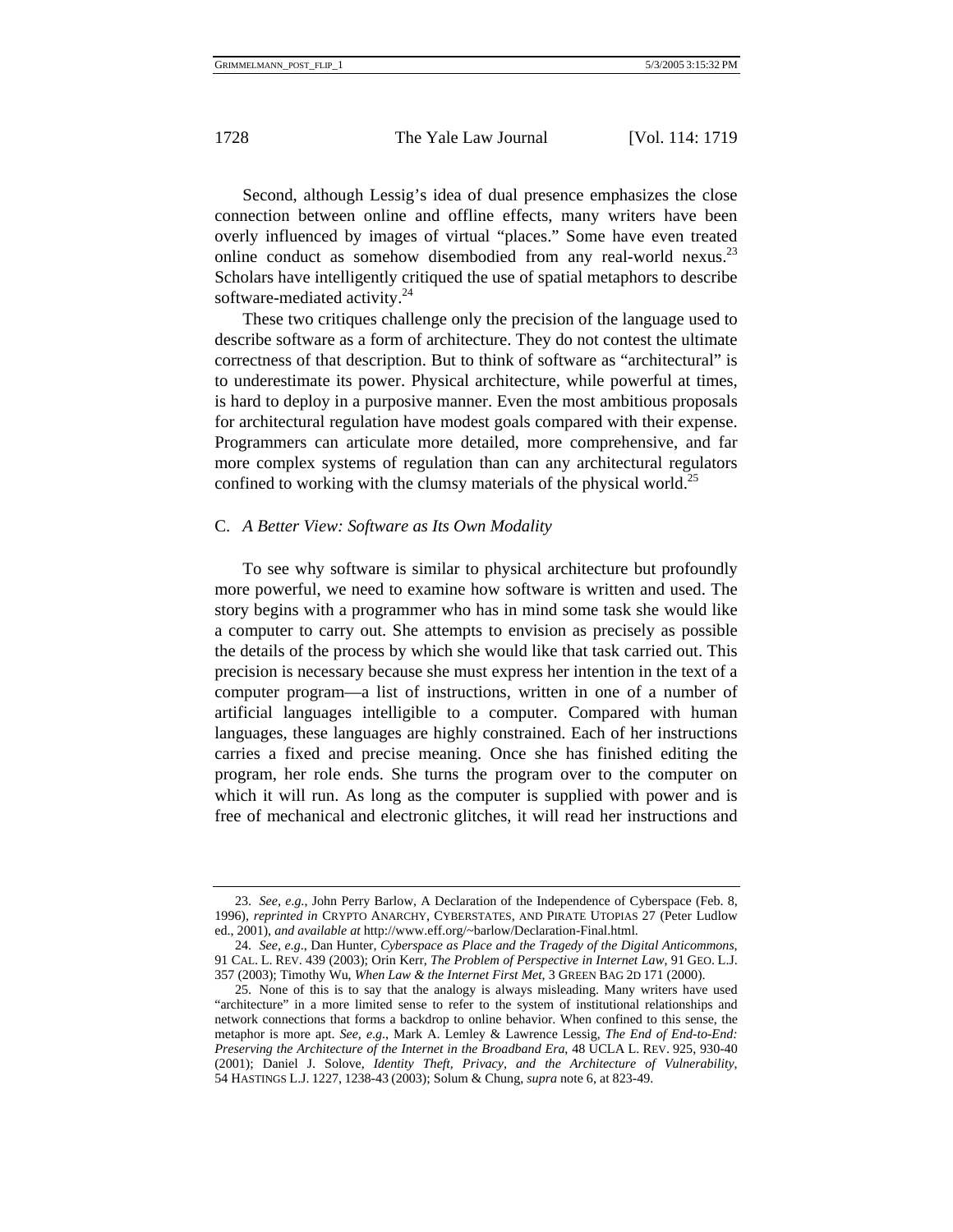carry them out. A user may now encounter the program—that is, be regulated by it.

This encounter has an important dual quality. On the one hand, the software enables functionality. When I type in a chat room and my words appear on your screen, this communication has been enabled by the chat program, which in turn reflects the programmer's design decisions. Without her program, the communication could not happen.

On the other hand, software also limits behavior. By giving its users a set of possible actions, it excludes every action not within this set. Some of these exclusions are explicit: If you try to access a password-protected website without the proper credentials, the software on the web server will display a message telling you that such access is not allowed.<sup>26</sup> But some such limits are implicit: The software in a calculator program excludes word processing in the sense that text handling is simply not something that calculator software does. The calculator program both enables calculation and regulates it.

This description makes clear three defining characteristics of software: It is automated, $2^7$  immediate, $2^8$  and plastic. Because so much depends on these characteristics, it is worth dwelling briefly on each.

*Software is automated*. The only person needed to make software work is its programmer. Once she is done, the software can operate effectively on its own. Because software is automated, it can be an extraordinarily inexpensive way of solving problems. A computer costing \$1000 can carry out perhaps a hundred million billion operations over the course of its useful life.<sup>29</sup> Once a piece of software has been written, the marginal cost of running it to handle another case can be vanishingly small.

Among other possible regulators, only physical architecture resembles software in being automated much of the time. Once a building is up, it tends to stay up; a locked door will deny a thief entry even if no guard is watching. In contrast, a court requires judges to hear cases, lawyers to argue them, and marshals to enforce the results. A market is the aggregation of the individual decisions made by its participants. A market in which these participants were uninvolved would be dysfunctional at best. Social norms, by their very definition, are social. Take away the people, and you take away the norms.

*Software is immediate*. Here is Lessig's description of the distinction between immediate (prospective) constraints and retrospective sanctions:

<sup>26.</sup> The password-protection example is Lessig's. Lawrence Lessig, *The Zones of Cyberspace*, 48 STAN. L. REV. 1403, 1408 (1996).

<sup>27.</sup> Lessig refers to this feature as "self-execution" or "agency." LESSIG, *supra* note 1, app. at 236-37.

<sup>28.</sup> Lessig also uses the term "present constraint." Lessig, *supra* note 2, at 510 n.32.

<sup>29.</sup> This figure assumes a computer with a three-gigahertz processor and a life of three years.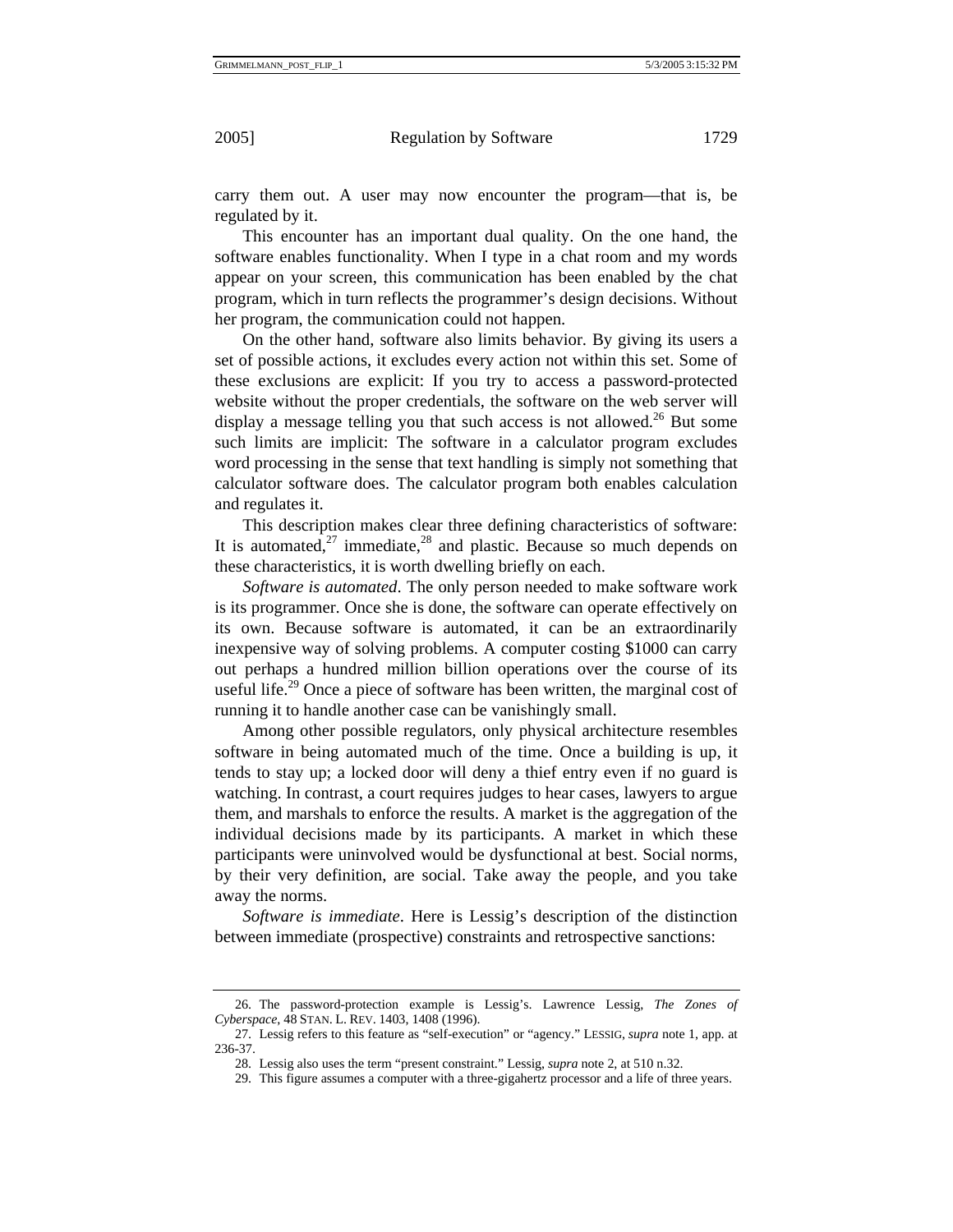Architecture and the market constrain up front; law and norms let you play first. For example, think of the constraints blocking your access to the air-conditioned home of a neighbor who is gone for the weekend. Law constrains you—if you break in, you will be trespassing. Norms constrain you as well—it's unneighborly to break into your neighbor's house. Both of these constraints, however, would be imposed on you *after* you broke into the house. They are prices you might have to pay later. The architectural constraint is the lock on the door—it blocks you *as you are trying*  to enter the house. The market constrains your ownership of an air conditioner in the same way—it demands money before it will give vou one. $30$ 

Again, the analogy between software and architecture holds. Think of the calculator and the password-protected Internet site. There is no need to punish someone who uses a calculator program to write a letter—it is simply not possible to use the program in that way.<sup>31</sup> Similarly, as long as the password-checking software on the site works, it constrains your access immediately.

Further, because software intervenes to constrain conduct prospectively, it must act on the basis of information available to it at the time of the conduct and on the basis of the program as the programmer wrote it before the conduct. Thus, in order for a class of information to be material to a decision made by software, the programmer must have specified the relevance of such data in the program itself. Software cannot—as law can adapt its response in light of later-available information or a later determination that such information is relevant. $32$ 

*Software is plastic*. So far, Lessig's treatment of software as a species of architecture seems justified. But there is one crucial respect in which software profoundly violates expectations based on physical architecture: Software can make much more finely grained decisions. Frederick Brooks, in *The Mythical Man-Month*, probably the most influential book ever written on the process of software development, describes the profound degree of control a programmer has over her program:

<sup>30.</sup> LESSIG, *supra* note 1, app. at 237 (endnote omitted).

<sup>31.</sup> Technically, of course, if someone successfully hacks or evades the software, it has not acted as an effective constraint, and ex post sanctions may be needed to deter such conduct. My claim is not that software is always an effective constraint; in Section II.D, I discuss ways in which software may fail to constrain. The point here is that to the extent software constrains, it does so presently, in the here and now—exactly as physical architecture does, when one is not driving around the speed bumps or removing the filters from one's cigarettes.

<sup>32.</sup> Thus, the technical definition of "immediate" used in this Note implies its everyday meaning of "at once." A regulator that works through ex post sanctions can delay its response to a given action while it investigates and decides whether to intervene. On the other hand, a regulator that uses ex ante prohibitions must either allow or prohibit a given action at the moment that action is attempted.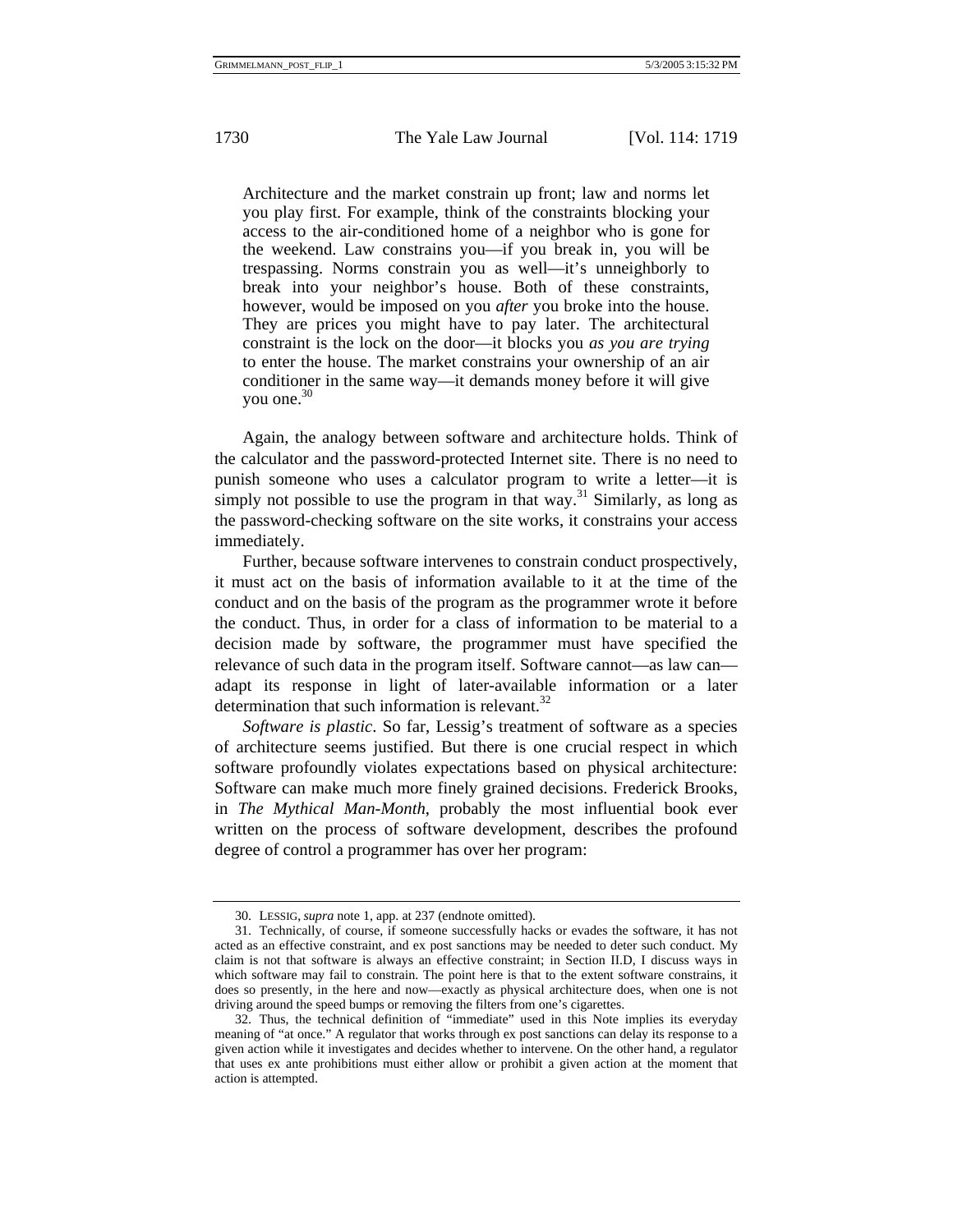Finally, there is the delight of working in such a tractable medium. The programmer, like the poet, works only slightly removed from pure thought-stuff. He builds his castles in the air, from air, creating by exertion of the imagination. Few media of creation are so flexible, so easy to polish and rework, so readily capable of realizing grand conceptual structures.<sup>33</sup>

Whatever a programmer can express in a programming language, she can create. But what kinds of processes can be expressed in a programming language? Computer science's best answer to this question is the Church-Turing Thesis, which states that all moderately sophisticated programming languages are equally powerful, because each of them is capable of expressing everything any of the others could express.<sup>34</sup> It follows that what matters is whether the process we are looking at can be expressed in even one programming language; if so, then it can be expressed in any respectable programming language. In particular, anything about which we can be precise can be expressed as a computer program. If I can express my sense of what results should follow in a given set of circumstances in statements of the form "if *X* happens, then the result should be *Y*," I have actually written a computer program to carry them out.

I can be as general or as specific in my instructions as I want. If I am creating a virtual soda machine, I could have it emit a virtual can of soda when its virtual button is pushed. I could have it examine the complete history of the customer's interaction with virtual vending machines and only let it dispense a soda if the customer has never hit or shaken another vending machine. Or I could have it dispense its entire contents if the customer inserts a virtual dime between 3:55 and 4:00 a.m. on the second Wednesday of the month and pushes the "cola" button three times in less than eight seconds.

It is the combination of this precision with the immense leverage provided by automation that gives programmers such power. They can write programs that handle particular cases with any necessary level of detail while at the same time being able to handle those cases billions of

<sup>33.</sup> FREDERICK P. BROOKS, JR., THE MYTHICAL MAN-MONTH: ESSAYS ON SOFTWARE ENGINEERING 7 (anniversary ed. 1995).

<sup>34.</sup> *See* Alonzo Church, *An Unsolvable Problem of Elementary Number Theory*, 58 AM. J. MATHEMATICS 345, 356-58 (1936), *reprinted in* THE UNDECIDABLE: BASIC PAPERS ON UNDECIDABLE PROPOSITIONS, UNSOLVABLE PROBLEMS AND COMPUTABLE FUNCTIONS 88, 100- 02 (Martin Davis ed., 1965) (defining "effective calculability"); A.M. Turing, *On Computable Numbers, with an Application to the* Entscheidungsproblem, 42 PROC. LONDON MATHEMATICS SOC'Y 230, 249-58 (1936), *reprinted in* THE UNDECIDABLE, *supra*, at 116, 135-44 (defining "computable"). Church's "effective calculability" and Turing's "computable" are provably equivalent, suggesting that both definitions capture the same, meaningful concept. *See* Turing, *supra*, at 149-51. For a readable modern discussion of the Church-Turing Thesis and its implications, see DOUGLAS R. HOFSTADTER, GÖDEL, ESCHER, BACH: AN ETERNAL GOLDEN BRAID 561-79 (twentieth-anniversary ed. 1999).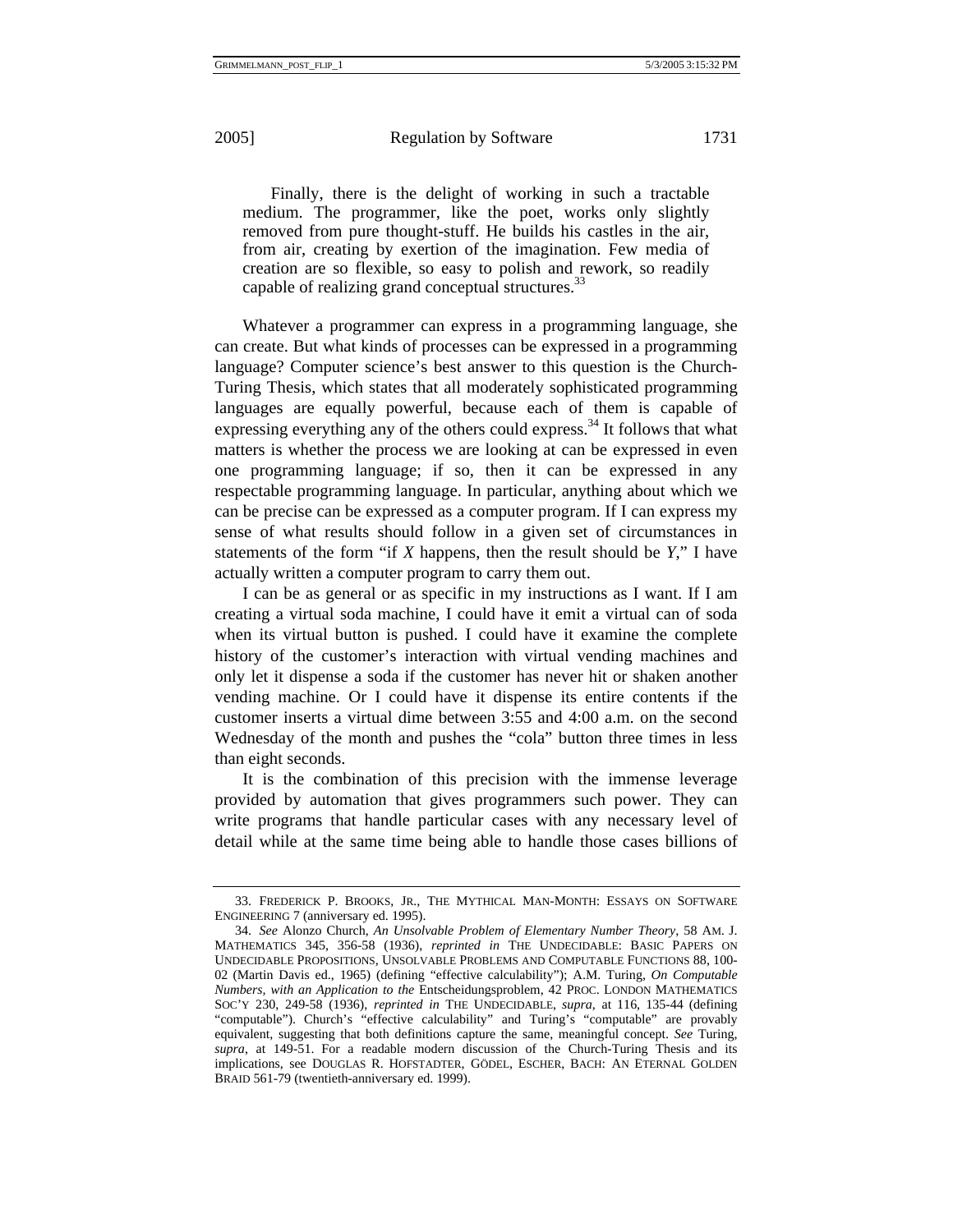times. Physical architecture shares neither software's level of precision nor its nearly costless replication.

That programmers have such flexibility does not necessarily mean that users do. Our hypothetical programmer could easily choose to make her calculator program use decimal notation, scientific notation, or both. But once she has made that choice, the user cannot easily undo it. When users are powerless over software, it is often because programmers have made design decisions that leave users without power. Indeed, this imbalance is part of the effectiveness of regulation by software.<sup>35</sup>

# II. FEATURES OF SOFTWARE AS A MODALITY OF REGULATION

This Part discusses the predictable consequences of choosing software as a regulator. These consequences follow from the basic characteristics of software identified in Part I.

#### A. *Software Acts According to Rules Rather than Standards*

The distinction between rule- and standard-based decisions is a staple of jurisprudential theory.36 Rules provide the outcome for a set of cases in advance; standards presuppose case-by-case balancing. Rules state a basis for decisions independent of the decisionmaker; standards invite the decisionmaker to exercise discretion.

Because software is automated and immediate, it applies rules and not standards. The defining characteristic of rules is that they specify completely the results of cases in advance without leaving space for situation-specific discretion.<sup>37</sup> The very idea of a rule presupposes some sort of algorithm, some well-defined procedure that takes a set of inputs and produces a determinate result. When a programmer creates a program, she predetermines its responses to every possible input—to every possible "case" it may adjudicate. The algorithm is the rule.

Because software is automated, it operates without human discretion. On its way to making a decision, there is no place at which the result must be filtered through a human mind. Indeed, because software is immediate, there is not even a risk of discretion forcing itself into the process. In an ex post decision process, a party can always plead personal equities, extenuating circumstances, or the relevance of some other fact not specified

<sup>35.</sup> *See* RICHARD M. STALLMAN, *Why Software Should Be Free*, *in* FREE SOFTWARE, FREE SOCIETY: SELECTED ESSAYS OF RICHARD M. STALLMAN 119, 124-25 (Joshua Gay ed., 2002), *available at* http://www.gnu.org/philosophy/shouldbefree.html.

<sup>36.</sup> *See, e*.*g*., Pierre Schlag, *Rules and Standards*, 33 UCLA L. REV. 379 (1985); Kathleen M. Sullivan, *The Supreme Court, 1991 Term—Foreword: The Justices of Rules and Standards*, 106 HARV. L. REV. 22 (1992).

<sup>37.</sup> *See* Cass R. Sunstein, *Problems with Rules*, 83 CAL. L. REV. 953, 961 (1995).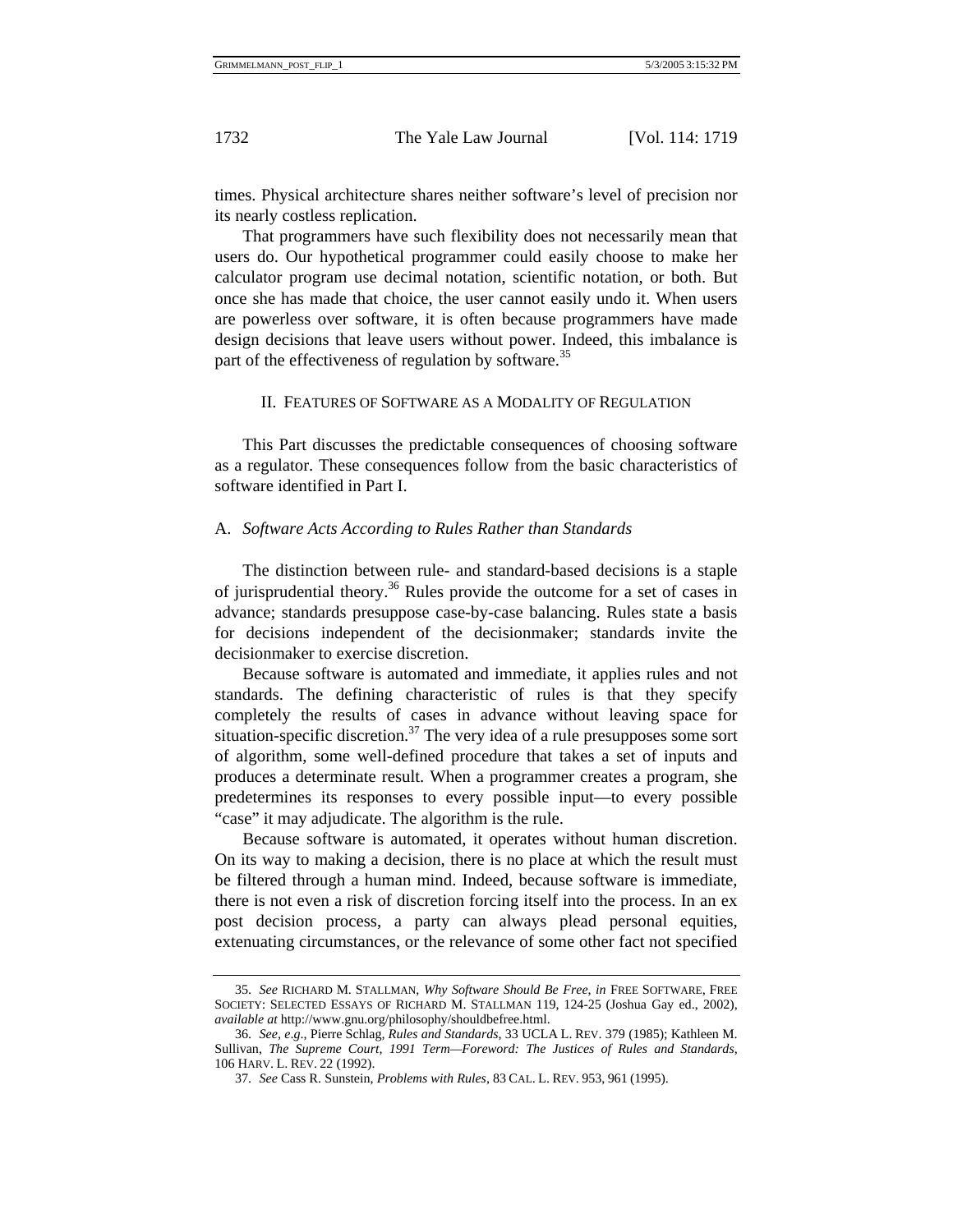in the original rule. But as noted above, an immediate regulator closes the door to such pleas, because there is no way for a plea to affect the decisions that the regulator has already made. The only facts that can be relevant to a decision made by software are the facts the programmer considered relevant when she wrote the program.

Because software operates by means of rules and not standards, many jurisprudential observations about the nature of rules apply directly to software. Where we think that a rule is better than a standard, software will be an attractive regulator; where we prefer standards, software will be comparatively unattractive. For example, where we value consistency of application, we will tend to prefer rules to standards.<sup>38</sup> Conversely, where we believe we lack sufficient information to formulate good rules, we will tend to prefer standards.

At the same time, several of our expectations about rules do not apply to software. Most importantly, software rules achieve a perfection of ruleishness compared to which legal rules always fall short. A familiar critique of rules is that even facially precise rules invite a measure of discretion. In the application of a rule to particular facts, the characterization of the facts themselves will depend on the human decisionmaker's preconceptions and nonlegal sensibilities.<sup>39</sup>

But this critique has no bite against software rules, because software is automated all the way down. There is no separate fact-finding layer to provide human wiggle room. A software rule may be partisan—that is, it implements its programmer's idea of the "right" result, regardless of what anyone else may think—but that does not mean it is any less a rule. Even if the programmer herself changes her mind in response to the facts of a given case, it is too late. All she can do is alter the rule for future cases.

Significantly, we are accustomed to thinking that as the complexity of particularized rules increases, their formal realizability decreases. Increased complexity introduces ambiguities, unpredictable interactions between rules, and more opportunities to shade the "jurisdictional" facts that trigger a rule's application—all of which increase the discretion of the decisionmaker.<sup>40</sup> But where there is no discretion in the first place, complexity does not turn rules into standards: Software rules can become almost unimaginably complex without their hard edges blurring.

Further, rules enforced by software need not be capable of succinct articulation. When judges are the decisionmakers, a rule that cannot be written down cannot be read and applied. Even the famously prolix tax code

<sup>38.</sup> *See id*. at 974-77 (discussing several variations on this theme).

<sup>39.</sup> *See* Stanley Fish, *The Law Wishes To Have a Formal Existence*, *in* THE FATE OF LAW 159, 175-78 (Austin Sarat & Thomas R. Kearns eds., 1991); Sunstein, *supra* note 37, at 985.

<sup>40.</sup> *See* Duncan Kennedy, *Form and Substance in Private Law Adjudication*, 89 HARV. L. REV. 1685, 1690 (1976); Sunstein, *supra* note 37, at 984-85.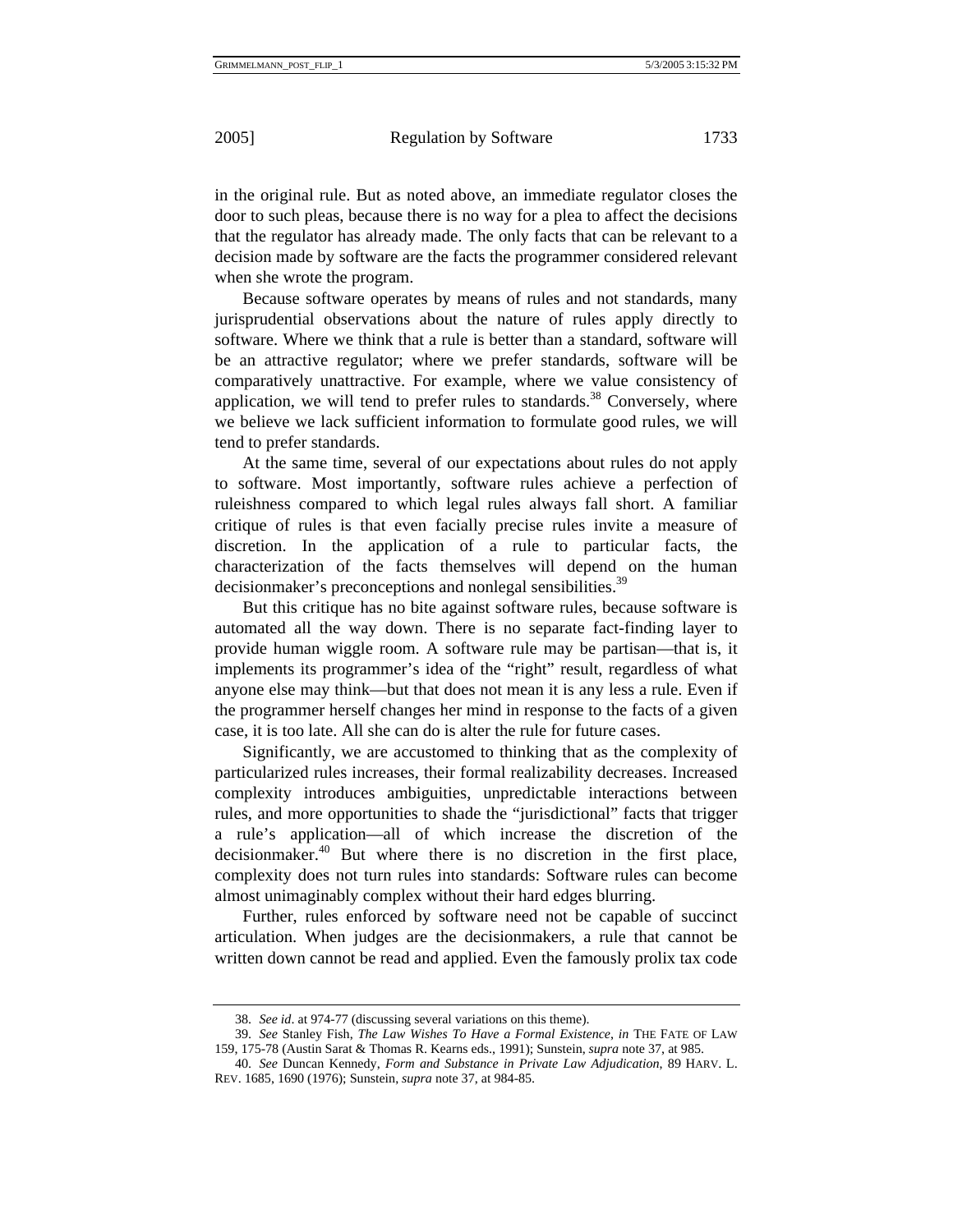presents a set of rules that are simple enough for humans to read and apply to particular facts. But the rule implemented by a program is, ultimately, the totality of the program itself; there need not be any version that a person could explain in her own words.<sup>41</sup>

Consider Deep Blue, the computer program that is now the word's topranked chess player. The programmers who created it are worse chess players than their program, which uses a combination of massive trial and error and a highly abstracted evaluation of the quality of a chess position.<sup>42</sup> In choosing any given move, Deep Blue makes millions of individual decisions, any of which may be a but-for cause of the move it ultimately makes. Deep Blue applies a rule in the sense that its response to a given board position is completely predetermined by its program, but there is no person alive who could apply that rule in any way other than by simulating the millions of steps Deep Blue takes on its route to a decision. A person carrying out this process of rote computation will not gain much insight into why Deep Blue selects one move over another, any more than a person studying an MRI of a philosopher's brain will learn something about philosophy. Predicting Deep Blue's moves from outside is harder than playing grandmaster-level chess—too hard, in other words, for any person to do. Indeed, not even a program's authors may fully understand the rule the program follows. Deep Blue's programmers certainly do not.

The creation of functional rules that cannot be explained is made possible by the perfect formal realizability of software rules. Software can successfully apply rules whose complexity would make them collapse under their own weight if humans were forced to apply them.

#### B. *Software Need Not Be Transparent*

Among the virtues associated with the rule of law are at least two we usually think of under the heading of "transparency." First, good law is predictable. One should be able to predict the application of a law and bring one's conduct into compliance with it. Second, good law is accountable. One should be able to see who is responsible for a law, so that only those who will stand behind their actions exercise authority.

<sup>41.</sup> The single most important result of computer science, the Turing Theorem (not to be confused with the Church-Turing Thesis, although they are related), says that there is no general way to find out much about computer programs. (More precisely, it is impossible in general to tell whether a given computer program will ever finish its work. *See* Turing, *supra* note 34, at 132- 34.)

<sup>42.</sup> FENG-HSIUNG HSU, BEHIND DEEP BLUE: BUILDING THE COMPUTER THAT DEFEATED THE WORLD CHESS CHAMPION 24, 197-203 (2002).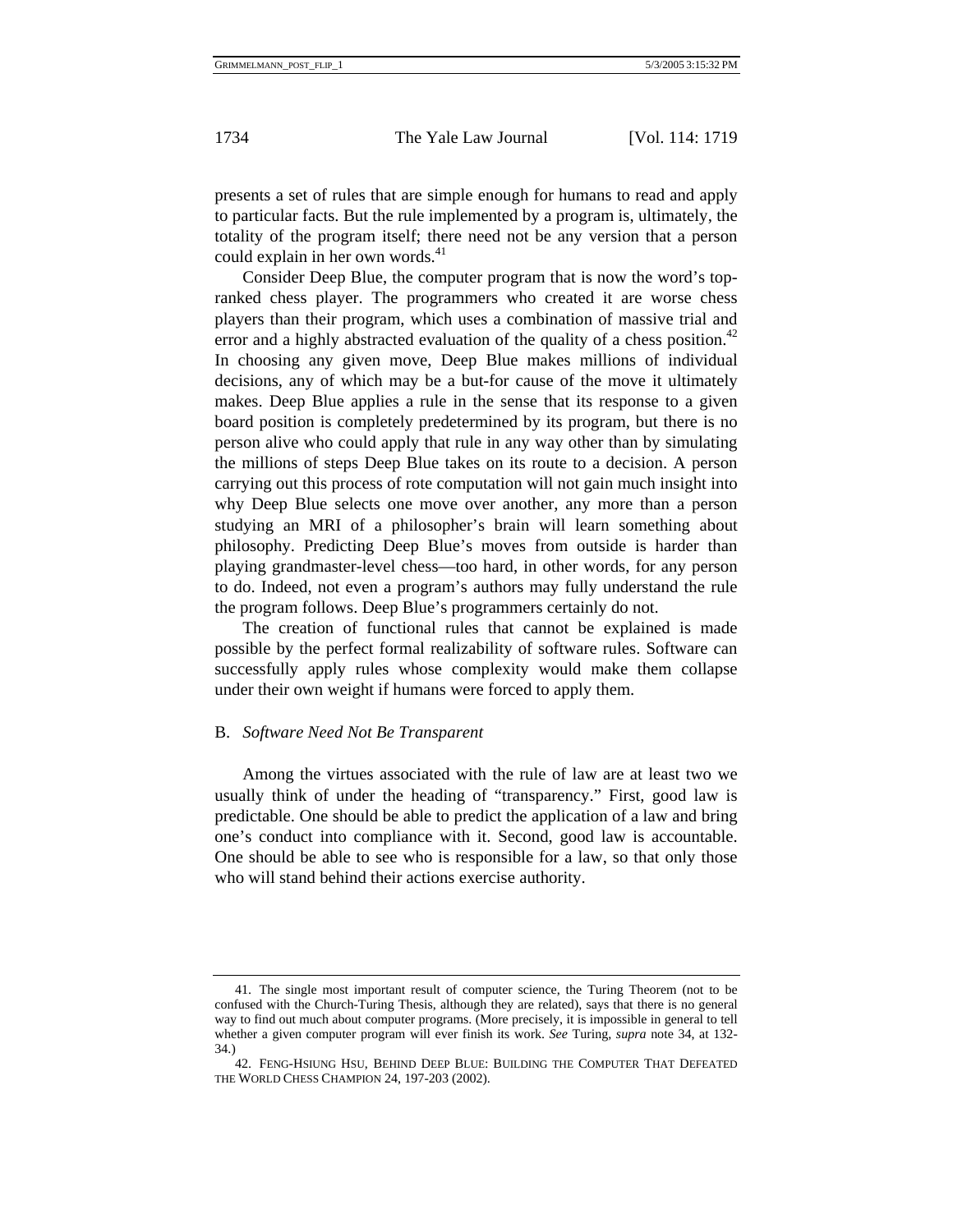It is sometimes asserted that rules are well correlated with these twin virtues of transparency.<sup>43</sup> While this is generally the case for legal rules, we have long known that ruleishness per se is analytically independent from these transparency values.<sup>44</sup> And software can deliver ruleishness without guaranteeing transparency. As the above discussion of Deep Blue suggests, it is possible to have a well-functioning software system whose reasoning is inscrutable even to its creators. More troublingly, this possibility is not confined to cases of raw complexity. Software is capable of applying even quite simple rules in a way that obscures both the pattern of their effects and their source.<sup>45</sup>

To understand software's transparency deficit, it is helpful to start by considering how the other modalities stack up. Law is in many ways the paragon of openness: The phrase "rule of law" is nearly synonymous with transparency in adjudication.<sup>46</sup> Because law is articulated and applied by judges who must explain their conclusions in every case, the system has built in a great deal of accountability in the form of transparent reasoning. A judicial opinion foregrounds both the specific rule of decision being applied and the institutional source of that rule.

Markets and norms both depend on predictability. Social norms, by their nature, require individuals to internalize the relevant group's sense of acceptable and unacceptable behavior, $47$  while markets depend on price signals to function.<sup>48</sup> Where norms and markets sometimes fall short is on the accountability side of transparency. Their decentralized nature means that it is hard to locate any one agent responsible for the overall constraint being imposed. This lack of agency is sometimes considered a good thing, because it enables social groups to respond informally to their members' interests and it accounts for the seemingly uncanny ability of markets to aggregate vast quantities of information—the so-called "invisible hand." But it can also be troubling. Destructive or invidious social norms can be difficult to uproot because there is no single agent with the power to alter them,<sup>49</sup> and markets have been frequently criticized for their disembodiment of aggregate controls from individual choices.

<sup>43.</sup> *See* Kennedy, *supra* note 40, at 1688; Antonin Scalia, *The Rule of Law as a Law of Rules*, 56 U. CHI. L. REV. 1175, 1178-81 (1989).

<sup>44.</sup> *See* Kennedy, *supra* note 40, at 1701-02; *see also* LON L. FULLER, THE MORALITY OF LAW 39 (2d ed. 1969).

<sup>45.</sup> *Cf*. Wagner, *supra* note 22, at 479-80 (treating transparency as a safety valve on regulation).

<sup>46.</sup> *See* Scalia, *supra* note 43, at 1187.

<sup>47.</sup> *See* LESSIG, *supra* note 1, app. at 237-38.

<sup>48.</sup> *See* James Boyle, *A Theory of Law and Information: Copyright, Spleens, Blackmail, and Insider Trading*, 80 CAL. L. REV. 1413, 1443-45 (1992).

<sup>49.</sup> *See* Dan M. Kahan, *Gentle Nudges vs*. *Hard Shoves: Solving the Sticky Norms Problem*, 67 U. CHI. L. REV. 607 (2000).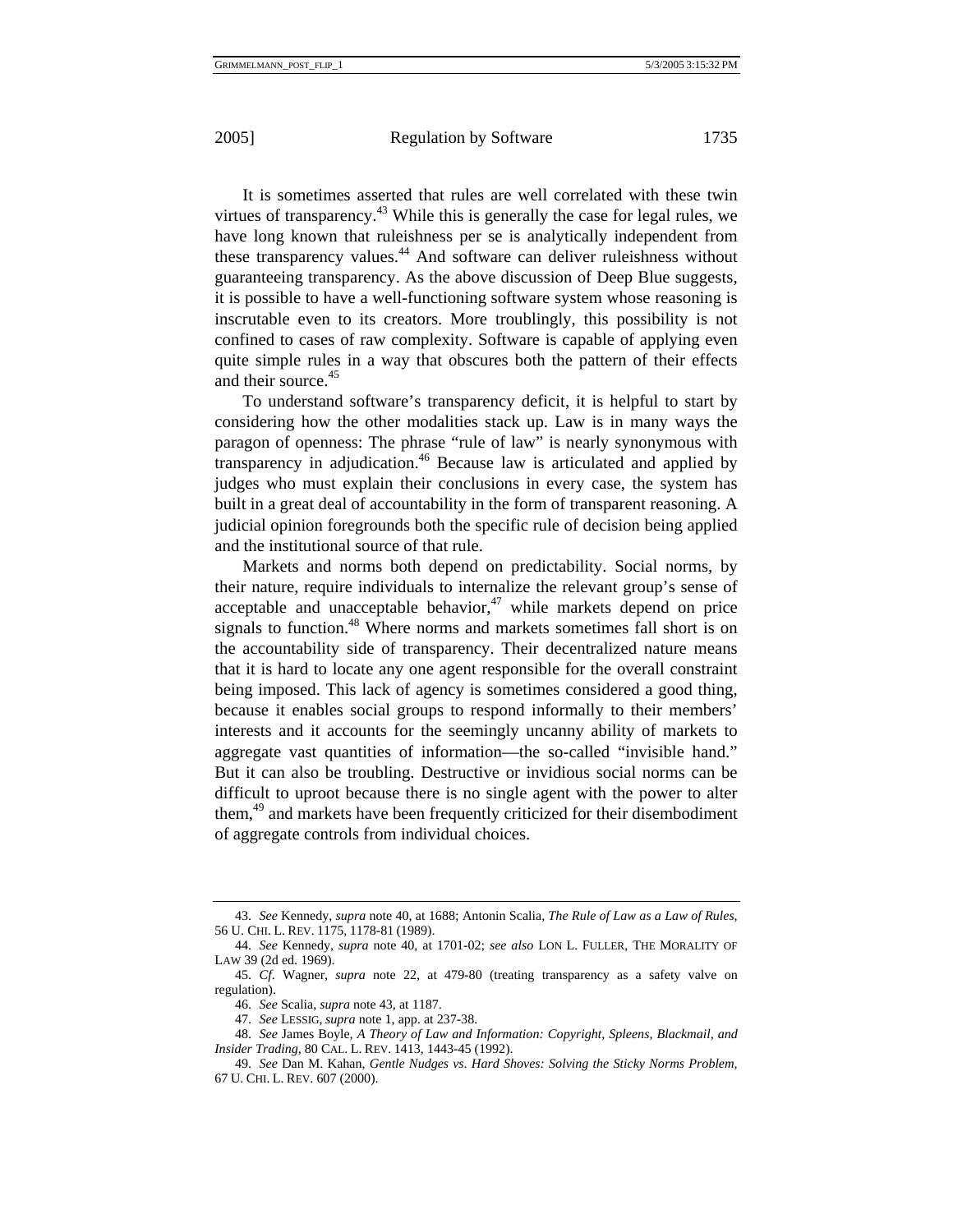Physical architecture is more ambiguous. It is certainly predictable in the sense that an object exists or it does not, and its basic physics are intuitive. Speed bumps punish those who drive too fast. Similarly, because regulation by physical architecture is so inflexible, there will be few examples of cases in which it regulates in a way that is not predictable to those being regulated but is purposeful from the point of view of the architect. Walls, streets, and windows are not very selective; their rules of behavior are written in very broad terms. On the other hand, physical architecture can conceal the design choices embedded in it. Lee Tien gives the example of doors on phone booths: Their presence increases one's expectation of privacy for Fourth Amendment purposes, but few would look closely at the regulatory implications for privacy of a government mandate that phone booths not have doors.<sup>50</sup> To the extent that physical architecture with a regulatory agenda figures in our lives as a given, it is not always transparent.

In one sense, it is an immediate corollary of concerns noted above that software can be unpredictable to those regulated by it. A software rule that is so complex as to defy human understanding and explanation does not provide predictability. The rule itself is unambiguous as applied to any particular set of facts, but prospectively, there may be no simpler way to predict whether a given action is allowed than by attempting to engage in  $it.$ <sup>51</sup>

This problem of unpredictability can arise even when the underlying rule is not in itself excessively complex. Software is asymmetric. The programmer can determine its responses, but the user sees only the results of the software's individual decisions—allow this action, forbid that one and lacks access to accurate knowledge of the set of inputs that determined a particular output.<sup>52</sup> All the user knows is that a particular action is disallowed, without necessarily understanding why. In particular, because users are confined to dealing with software on a case-by-case basis, it may be very difficult to detect systemic discrimination where unpredictable software is involved. $53$ 

<sup>50.</sup> Lee Tien, *Architectural Regulation and the Evolution of Social Norms*, INT'L J. COMM. L. & POL'Y, Autumn 2004, at 1, 4-5, http://www.digital-law.net/IJCLP/Cy\_2004/pdf/ Lee\_Tien\_ijclp-paper.pdf.

<sup>51.</sup> Computational learning theory has shown that under many circumstances, it is infeasible to derive a general rule merely by observing the results the rule dictates in particular cases. *See* MICHAEL J. KEARNS & UMESH V. VAZIRANI, AN INTRODUCTION TO COMPUTATIONAL LEARNING THEORY 123-42 (1994).

<sup>52.</sup> Computer science has drawn an important distinction between the existence of a solution to a problem and the feasibility of determining that solution. *See* CHRISTOS H. PAPADIMITRIOU, COMPUTATIONAL COMPLEXITY 230-34 (1994). Further, it is often possible to prove that one has carried out a computation without revealing the computation itself. *See* ODED GOLDREICH, FOUNDATIONS OF CRYPTOGRAPHY: BASIC TOOLS 184-90 (2001).

<sup>53.</sup> *See* Batya Friedman & Helen Nissenbaum, *Bias in Computer Systems*, 14 ACM TRANSACTIONS ON INFO. SYS. 330, 331 (1996).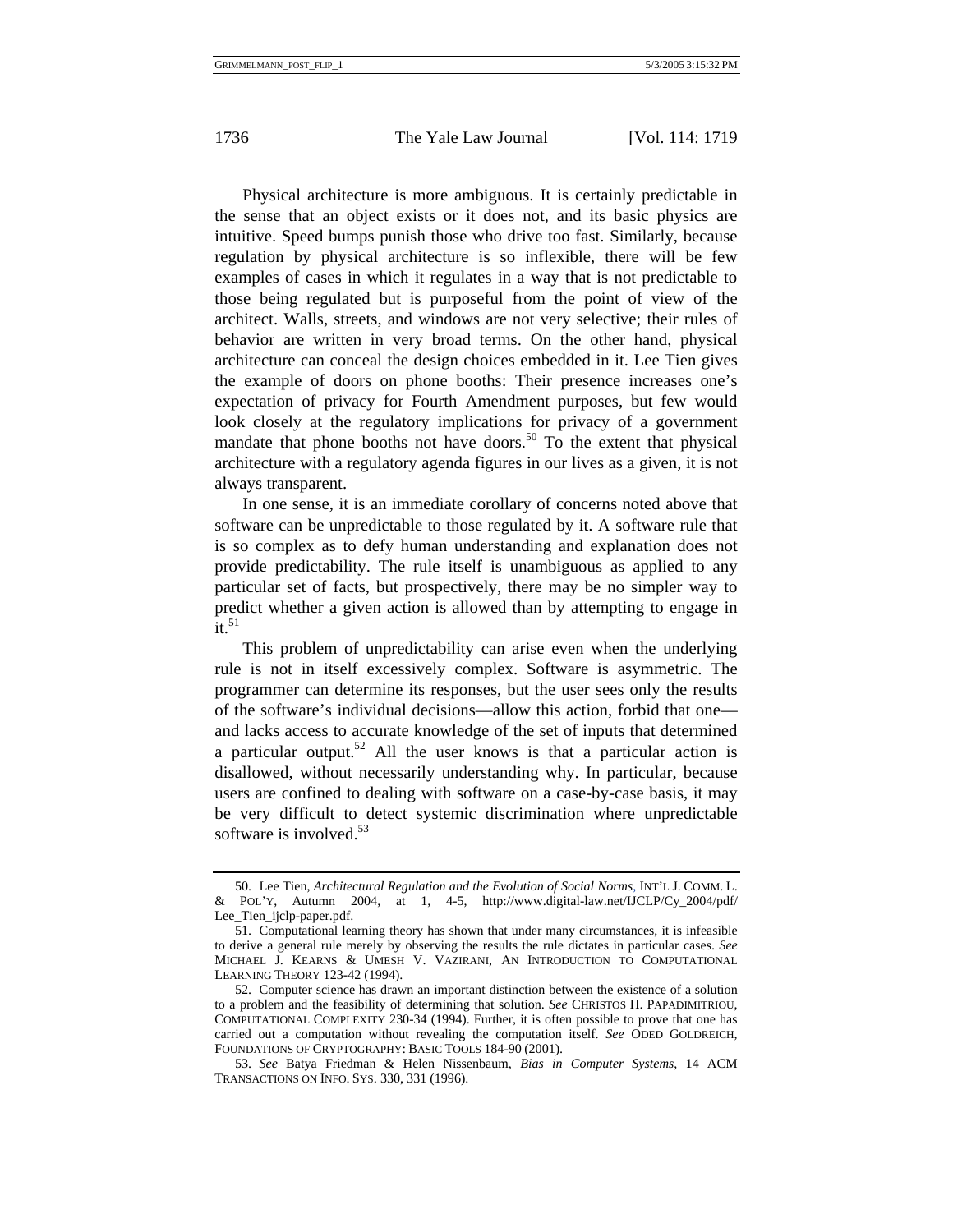If software were fully accountable, this issue might not be as troubling. But two features of software undermine its accountability. The first it shares with physical architecture: It may not occur to those regulated by software to think of the man behind the curtain, to conceive of a restrictive design decision as being a decision at all. Most streaming media players do not give users the ability to save the stream to a local hard drive, a design decision made quite deliberately, usually to advance the interests of copyright holders.<sup>54</sup> Users may not realize that this decision was made deliberately.

The second feature that undermines software's accountability is also characteristic of markets and norms. In a complex software system, it may be nearly impossible to determine who made the relevant regulatory decision. In any software system that is itself composed of smaller subsystems, the actual basis for decision may well be a composite of rules specified by different programmers. If I try to load a web page and receive a "not found" error, the request may have failed because I mistyped it, because my computer is not connected to the Internet, because of a failure at any number of places between my computer and the web server, because the web server is unavailable, or because the page itself is no longer on the server. Without further inspection, I cannot easily identify the reason for the failure and thus cannot easily determine who is responsible for it.<sup>55</sup>

Further, even a regulator who wishes to use software transparently will face difficulty, both because software has a hard time offering contemporaneous explanations of its decisions and because even the programmer herself may not be able to explain particular decisions. The most basic regulatory strategy to combat opacity is explanation, in which the regulator says what it is she is doing as she makes a decision. The effectiveness of this strategy can depend significantly on one's ability to verify that her explanation is accurate. As anyone who has ever dealt with cryptic error dialog boxes can testify, however, software does not always do a very good job explaining itself, even when its programmer has tried to offer such explanations.<sup>56</sup>

Generations of artificial intelligence researchers can attest that computers remain unable to engage in sustained dialogue with users.

<sup>54.</sup> *Cf.* RealNetworks v. Streambox, No. C99-2070P, 2000 U.S. Dist. LEXIS 1889, at \*3-13 (W.D. Wash. Jan. 18, 2000) (holding that a program enabling users to save streaming media files to a hard drive violates the Digital Millennium Copyright Act).

<sup>55.</sup> *See generally* Helen Nissenbaum, *Accountability in a Computerized Society*, 2 SCI. & ENGINEERING ETHICS 25 (1996), *available at* http://www.nyu.edu/projects/nissenbaum/papers/ accountability.pdf.

<sup>56.</sup> *See* AJ Cunningham, C Compiler Errors (For Real), http://www.netfunny.com/ rhf/jokes/91q3/cerrors.html (last visited Feb. 12, 2005); Funny Error Messages and Strange Bugs, http://home.swipnet.se/moose/funerr.htm (last visited Feb. 12, 2005); Snopes.com, Urban Legends Reference Pages: Computers (Haiku Error Messages), http://www.snopes.com/computer/internet/ haiku.asp (last visited Feb. 12, 2005).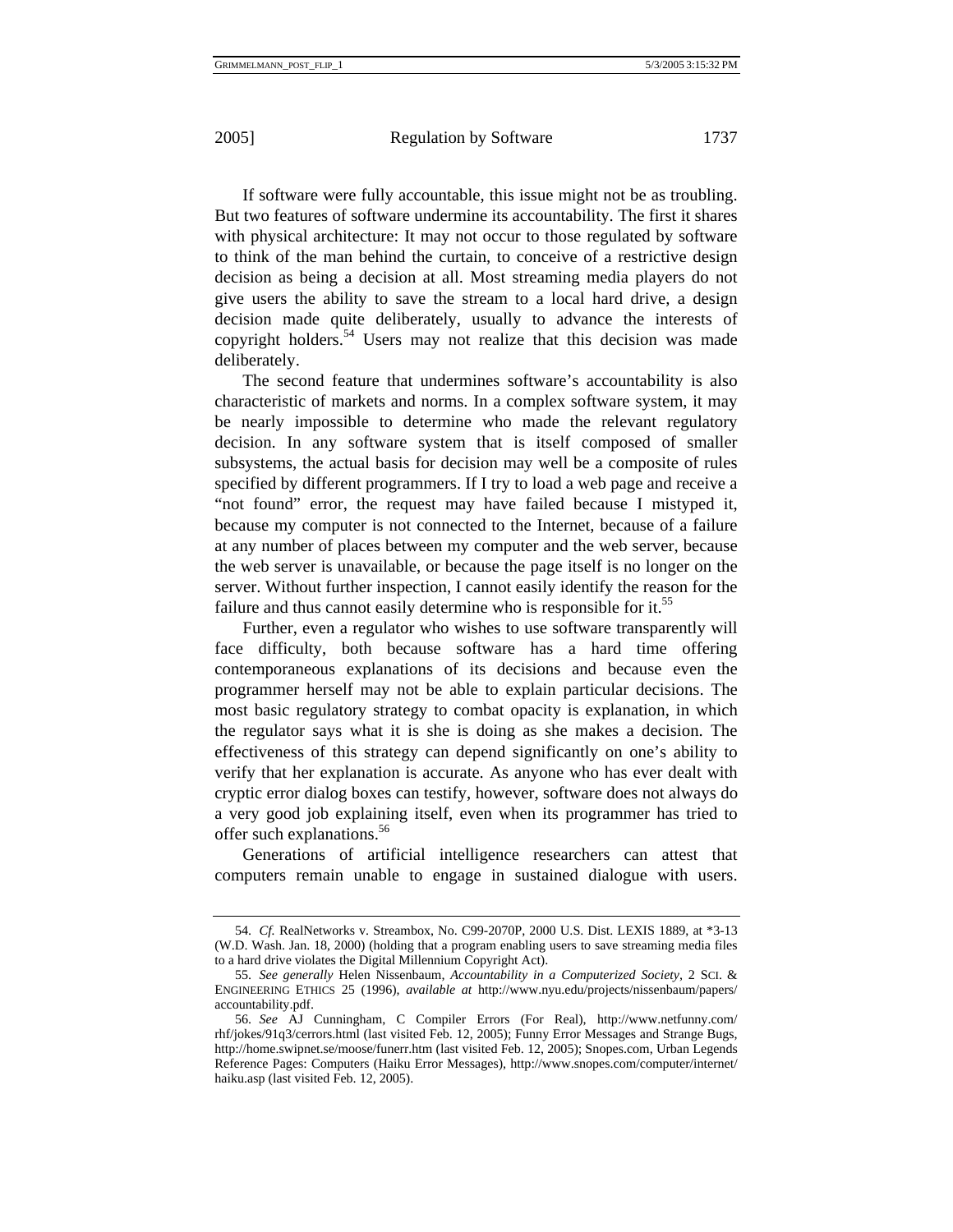Computers have great difficulty parsing natural human language sufficiently well to be able to formulate appropriately responsive replies.<sup>57</sup> Thus, they can only offer whatever explanation the programmer was able to draft in advance. It is hard to adapt explanations to the concerns of a particular user. To take a trivial example, the majority of Internet sites are monolingual, and only a small fraction are properly accessible to blind users.<sup>58</sup> In another vein, many skilled computer users find themselves frustrated by automated software technical support aimed at novices. The desire to "speak to a person who understands" is a strong one. Dialogue is a process value; the opportunity to be heard can make the outcome more intelligible.

Sometimes programmers can create such dialogue by writing good help text and having people who understand why the software makes the decisions it does provide technical support. But recall the discussion of Deep Blue. Programmers who do not themselves understand their program's reasoning may not be able to provide such support. Imagine Deep Blue's programmers hauled into court and ordered to justify its decision to sacrifice a pawn. Their inability to explain is confirmation of the practical unpredictability of their program.59

Another way of understanding why software is so often unpredictable is to note that programming is a difficult profession. Programming absorbs the attention of hundreds of thousands of intelligent, trained professionals. All of them spend substantial amounts of time debugging their code. Almost every computer program makes decisions that its creator neither expects nor intends nor understands. The ambition of software engineering is to remove the most important bugs and reduce the unpredictable errors (i.e., "wrong" decisions) to a tolerable level, not to eliminate them entirely.<sup>60</sup>

#### C. *Software Rules Cannot Be Ignored*

Because software is automated, its rules can apply even in realms where it would be extremely hard for law to reach. Even though I might want to

<sup>57.</sup> *See, e*.*g*., Stuart M. Shieber, *Lessons from a Restricted Turing Test*, 37 COMM. ACM 70, 71-74 (1994).

<sup>58.</sup> DISABILITY RIGHTS COMM'N, THE WEB: ACCESS AND INCLUSION FOR DISABLED PEOPLE 9 (2004), http://www.drc-gb.org/publicationsandreports/2.pdf ("Most websites (81%) fail to satisfy even the most basic Web Accessibility Initiative category."); *see also* Pariah Burke, 81% of Websites Inaccessible to Disabled, So Is the Report That Says So, http://iampariah.com/blog/ 2004/04/81-of-websites-inaccessible-to-disabled-so-is-the-report-that-says-so/ (April 21, 2004, 00:50 PST) (noting that the PDF version of the Disability Rights Commission's own report is similarly inaccessible).

<sup>59.</sup> Indeed, its unpredictability is in some sense necessary to its operation because otherwise its opponents could train against it too easily.

<sup>60.</sup> *See* ROGER S. PRESSMAN, SOFTWARE ENGINEERING: A PRACTITIONER'S APPROACH 212- 16 (5th ed. 2001).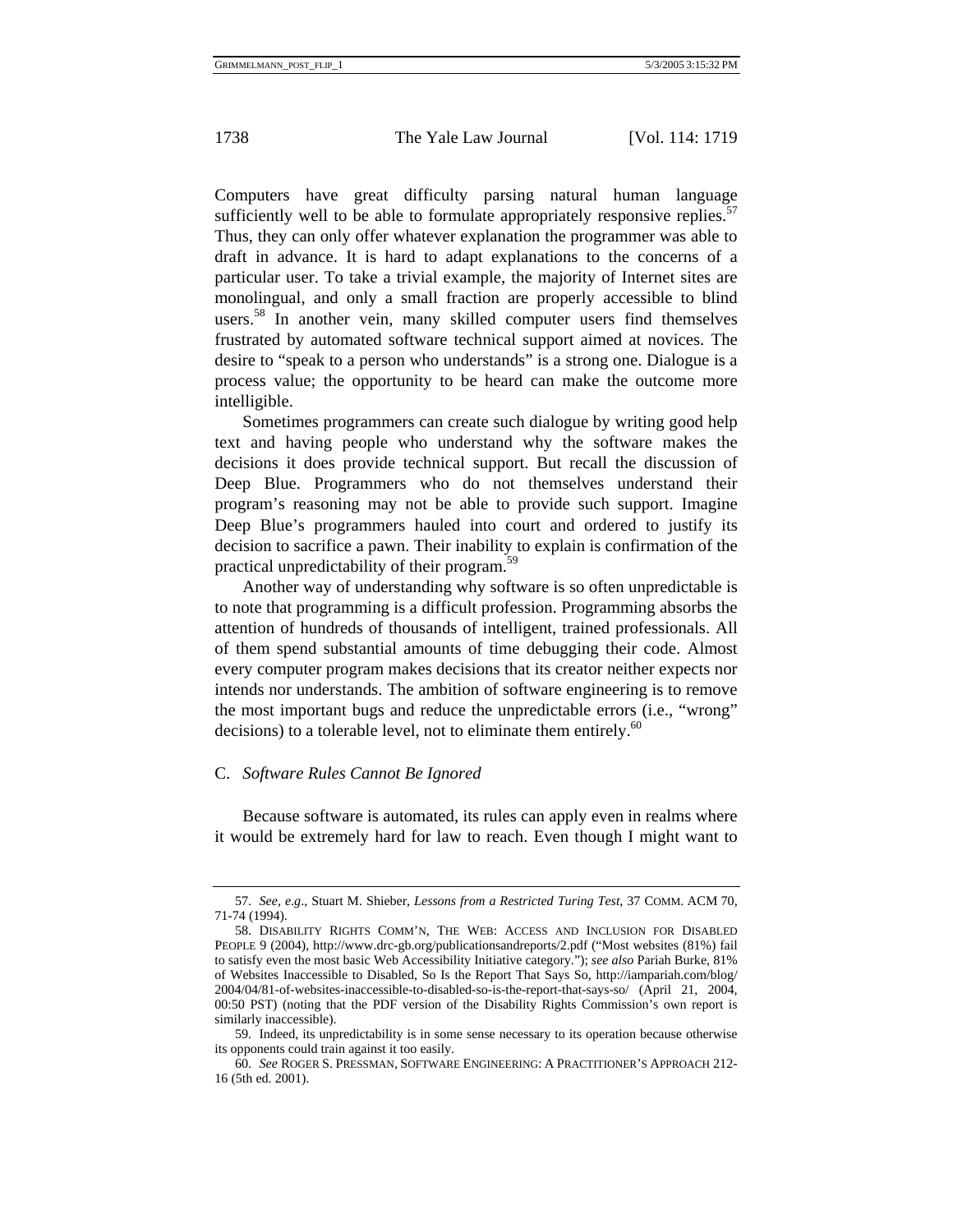duplicate my copy of Microsoft Office XP for a friend, I cannot: Microsoft's "product activation" feature ties my copy to my computer.<sup>61</sup> Sometimes this degree of control may be unjustified as a matter of social policy,62 and sometimes it may apply in situations the regulator would rather leave untouched.

Scholarship on regulatory modalities has convincingly demonstrated that it is often good social policy, rational, and efficient for people to act with indifference to legal rules. $^{63}$  Law, extended into such realms, disrupts efficient social norms in those cases in which it is applied. Because software can reach so many more transactions than can law, it can disrupt more cases. And because software, unlike law, is immediate, the effects of each disruption are more severe.

Begin with the Coase Theorem: The most important determinant of the efficiency of a legal rule is the structure of transaction costs. An efficient legal rule minimizes the transaction costs people pay on their way from the initial distribution of entitlements to a Pareto-efficient distribution. The usual phrase for such transactions is "bargaining in the shadow of the law,"<sup>64</sup> and the model it implies is clear. People take as given the legal default rules governing their situation, and where those rules produce inefficient distributions, they strike individual bargains for more efficient outcomes.

In reality, however, the law is neither as important nor as powerful as this model presumes. Robert Ellickson has claimed that the presence of shared social norms enables groups to self-regulate informally.<sup>65</sup> Not only is the law's default rule not the starting place for their negotiations, they do not need to know what law governs their situation or even know that it is covered by law. If they have an effective norm-enforced default rule to situate an entitlement, they will not need to turn to law.

This displacement works because law is neither automated nor immediate. Because law is not automated, if the parties to a potential dispute are satisfied with its resolution, the law will leave them alone. And because law is not immediate, it is content to wait until one of the parties comes before it with a complaint. It leaves time for them to strike an informal deal with each other, or for internalized community norms to keep a dispute from arising. The law does not come running in and attempt to

<sup>61.</sup> Microsoft Corp., Windows XP Product Activation, http://www.microsoft.com/ windowsxp/evaluation/features/activation.mspx (last edited Aug. 29, 2002).

<sup>62.</sup> *See* Boyle, *supra* note 5, at 196-200; Julie E. Cohen, Lochner *in Cyberspace: The New Economic Orthodoxy of "Rights Management*,*"* 97 MICH. L. REV. 462, 468-80 (1998).

<sup>63.</sup> *See* ELLICKSON, *supra* note 18, at 280-83.

<sup>64.</sup> This phrase comes from Robert H. Mnookin & Lewis Kornhauser, *Bargaining in the Shadow of the Law: The Case of Divorce*, 88 YALE L.J. 950 (1979).

<sup>65.</sup> ELLICKSON, *supra* note 18, at 167-83.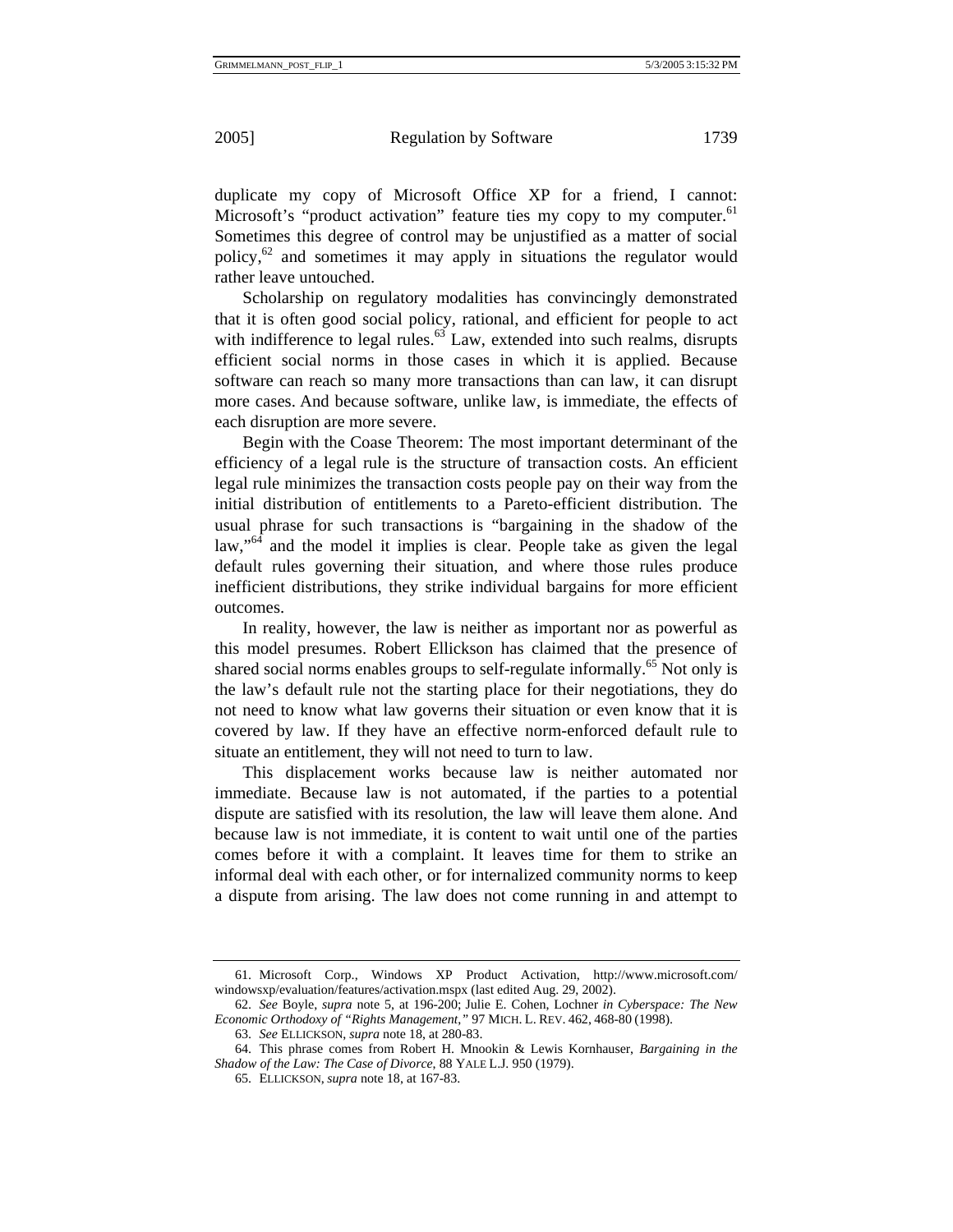hand physical possession of a whale to the whaler who first harpoons it; it is content to adjudicate legal title to the whale later on.<sup>66</sup>

But consider what would happen if the law could interpose itself directly into people's dealings. If law were automated, parties would need to sign off explicitly on every readjustment of resources between them. Worse, if law were immediate—if its decisions about entitlements translated directly into physical reality—parties would have to go through the cumbersome process of formally exchanging possession. So long as the legal rule matched the content of their informal norm, no damage would be done, but as soon as the law deviated from what they would have chosen in its absence, the transaction costs would begin to mount.

This is exactly what happens when people are regulated by software, which can and does impose itself on their dealings. If the resource they are interested in is a virtual one—a domain name, an item inside a multiplayer game—software determines at the outset who is entitled to it and who is not. If the software chooses "wrongly," it is up to the parties to fix the mistake.

Now, it is quite possible for software to get many, indeed, most cases right. But the law and economics literature is rife with examples showing that essentially any explicit ex ante rule—and rules are what software applies—will be inefficient in some cases that social norms among the relevant community could get right.<sup>67</sup> In these cases, software will impose transaction costs that law would not.

In this respect, software is like physical architecture, like laws of nature, like the world as we find it. But unlike these other constraints, software can be used instrumentally—to settle the distribution of resources. These other immediate regulators are simply not plastic enough for this possibility to arise. Because there is no question of substantially changing the way they distribute entitlements, the inefficiencies they generate are not open to real evasion, nor can we turn such regulators "off" in the same way. The best we can do is find ways to transact around them, and so we do. With software, these added costs are the consequence of a decision over which someone has control, and so the possibility of trading them off against the benefits conferred by software-based regulation can arise.

Transaction costs are by definition context dependent. The effects on transaction costs of using software are also context dependent. The observation that software-imposed rules must be transacted around rather

<sup>66.</sup> *See id*. at 191-206 (discussing legal and nonlegal rules governing property in whales).

<sup>67.</sup> Ellickson's discussion of whaling customs provides a good example. The community of whalers employed at least three different customs for determining which ship had the right to a whale, and the custom chosen depended on the type of whale, local geographic conditions, and the hunting technology in use. *Id*.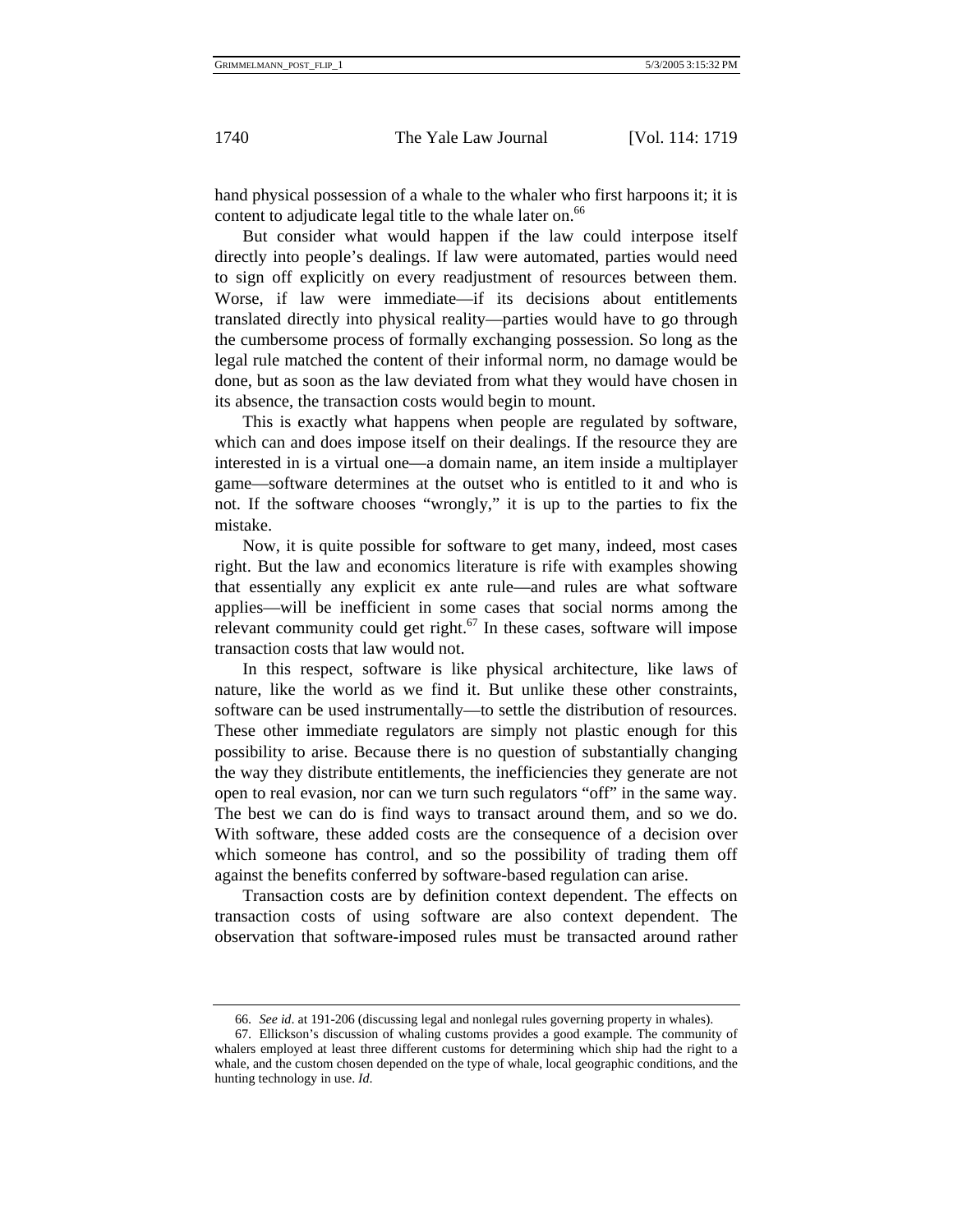than ignored plays out very differently in different regulatory contexts. Here are three examples.

In some settings, the regulator is interested in helping the users collaborate to their mutual advantage and is indifferent about the details as long as the users are collectively happy. This is the situation in many computer games, where the users' goal is typically to have fun together, and in many productivity applications, where the users' goal is typically to collaborate in preparing a document. In such settings, it often makes sense for the regulator both to optimize software rules so that they track the most common cases and to provide users with easy software-based mechanisms to strike corrective bargains. These software rules resemble legal default rules.

In other settings, the interests of the users are more adversarial, but the regulator is still unconcerned with the details of their interaction so long as they are happy and they use the software. This is the pattern of many online marketplaces, whose goal is to provide users with an automation-fueled reduction in transaction costs.<sup>68</sup> These software rules resemble perfectly enforced mandatory legal rules. If you enter the system at all, you will be bound by them.

In yet other settings—in many DRM systems, for example $^{69}$  regulators who use software are concerned that the software be the exclusive medium for negotiating exchanges between users and, further, that only certain kinds of exchanges be allowed. Unlike in the previous case, however, regulators cannot rely on the users' self-interest to prevent attempts to opt out of the distribution of entitlements set up by the software. In this case, as in the previous one, the efficiency consequences of an inappropriate software rule will be magnified by users' inability to contract around it.

Finally, note that because software operates automatically, the programmer may not be aware that her software's rules are operating inefficiently. All she can tell is that the rule is being applied, not how people feel about the result. The natural tendencies that make other regulators aware of their inefficiencies and pressure them to fix those inefficiencies are absent with software. Markets will respond with price changes; judges will respond with equitable exceptions; norms are notoriously adaptable. Software is comparatively oblivious to its own inefficiencies.

<sup>68.</sup> *See infra* Section III.A.

<sup>69.</sup> *See infra* Section III.B.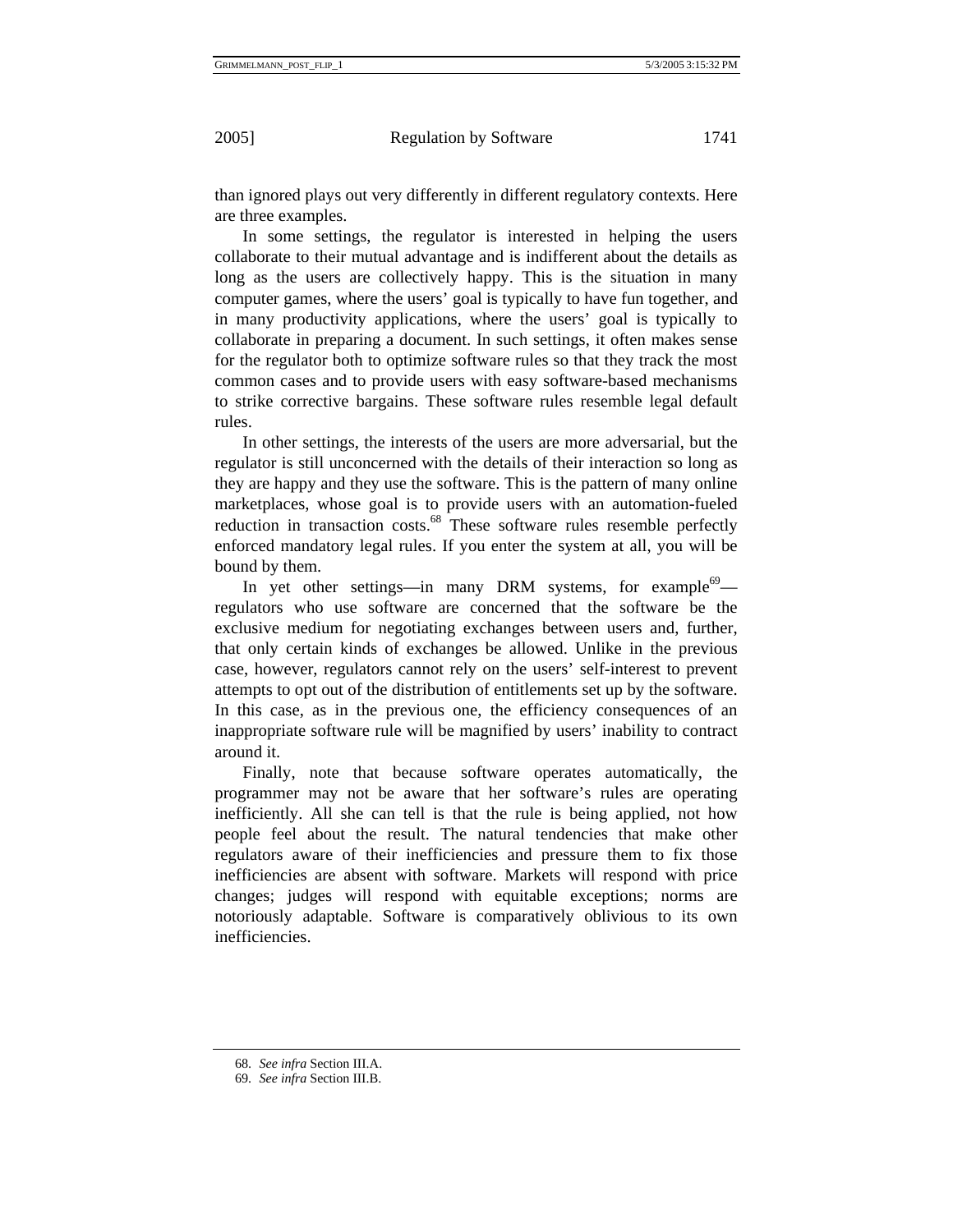#### D. *Software Is Vulnerable to Sudden Failure*

Software failures range from the huge and newsworthy—a software bug caused the eighteen-million-dollar Mariner I probe to go off course shortly after launch in 1962<sup>70</sup>—to the ordinary and everyday.<sup>71</sup> Software gives us the Internet; software failures have nearly taken it away.<sup>72</sup> Software is always, in a sense, on the brink of failure.

Specifically, software is vulnerable to failure in three related ways: It is *buggy*, it is *hackable*, and it is *not robust*. Software's intrinsic bugginess is an emergent property of its complexity and has already been discussed. The next two Subsections discuss hackability and robustness in turn.

#### 1. *Software Is Hackable*

First, everything noted above about the power of software applies not only to its intended uses but also to uses made of it by malicious hackers. Thus, if Program *X* regulates some activity, a hacker who succeeds in replacing Program *X* with Program *X'* of her own devising will have gained the same absolute control over that activity that the original programmer once enjoyed.

Second, everything noted above about the endemic bugginess of software applies with particular force to software's "security" features those parts of a system designed to keep a hacker from taking control. Errors as slight as a programmer's use of " $x = y$ " instead of " $x = y$ " have caused many security holes in operating systems.<sup>73</sup> Such seemingly small differences between two computer programs can have wildly disproportionate consequences. This difference could be the point of attack of a worm program, one that tricks a computer into following the program's instructions instead of those of the computer's owner. Because eliminating bugs from software is so difficult, it is also difficult to secure a complex computer system. Hackers can often gain significant toeholds even in mature and heavily guarded systems.<sup>74</sup>

<sup>70.</sup> Gladwin Hill, *For Want of Hyphen Venus Rocket Is Lost*, N.Y. TIMES, July 28, 1962, at A1.

<sup>71.</sup> An audit conducted by Earthlink, for example, found that the nearly five million computers analyzed contained over twenty-five million instances of "spyware" and "adware," software that users almost certainly had not voluntarily chosen to allow on their computers. EarthLink, Earthlink Spy Audit, http://www.earthlink.net/spyaudit/press (last visited Feb. 23, 2005).

<sup>72.</sup> *See* KATIE HAFNER & JOHN MARKOFF, CYBERPUNK: OUTLAWS AND HACKERS ON THE COMPUTER FRONTIER 251-341 (1991) (discussing the Internet worm accidentally released by Robert Tappan Morris).

<sup>73.</sup> In the C programming language, " $x = y$ " sets x to be equal to y, whereas " $x = y$ " is a test to see whether x and y are already equal.

<sup>74.</sup> *See generally* BRUCE SCHNEIER, SECRETS AND LIES: DIGITAL SECURITY IN A NETWORKED WORLD (2000).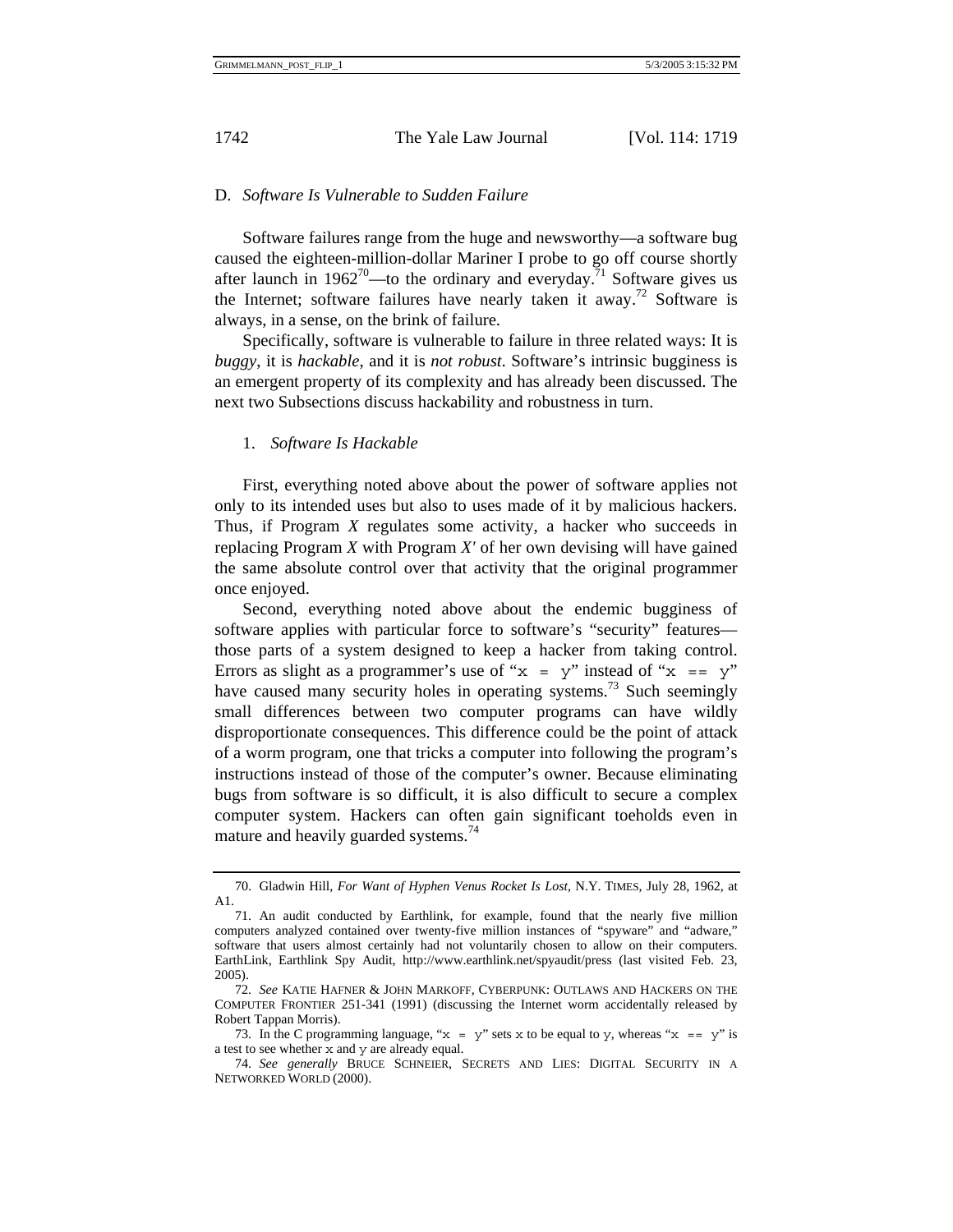Third, and crucially, hackers get to use software, too. The simplest form of such counterprogramming is to write one program that wages war on another program. The computer world is awash in brute force attacks. People guessing passwords use "dictionary attacks" that guess every possible password, one at a time. Against some classes of Windows computers, for example, a dictionary attack can successfully guess a password in seconds.<sup>75</sup> A related technique is to try the same attack against millions of different computers. The Blaster worm, for example, would randomly attempt to contact other computers on the Internet and would try the same attack against each. It may have infected more than one million computers.76 Software automates the process of breaking other software, making such attacks far more likely to succeed.

Another class of software-abetted trickery involves leaving a program itself alone but embedding it in a larger system whose overall effects are contrary to the intent of the original programmer.<sup>77</sup> A DRM system may use strong encryption to prevent eavesdropping by nonpaying third parties during music distribution, for example. But that same strong encryption means that the DRM system could be a useful component for file sharers: They could use it to trade files in a way that is secure against eavesdropping by third-party copyright holders. The DRM system is doing exactly what it was programmed to do—keep people not party to a communication from learning anything about what is being said—but in a way that would be considered a serious failure by the people who programmed it.

Even more creatively, users determined to evade a particular restriction of software can often just recreate the software system and delete the restriction they dislike. They copy, reverse engineer, or independently recreate the program and make whatever changes they desire. In the 1980s, when most software came on floppy disks with copy protection software, stripping the copy protection from commercial software was one of the most popular techniques by which hackers demonstrated their skill.<sup>78</sup>

<sup>75.</sup> Robert Lemos, *Cracking Windows Passwords in Seconds*, ZDNET NEWS, July 22, 2003, http://news.zdnet.com/2100-1009\_22-5053063.html.

<sup>76.</sup> Ellen Messmer, *Blaster Worm Racks Up Victims*, PC WORLD, Aug. 15, 2003, http://www.pcworld.com/news/article/0,aid,112047,00.asp.

<sup>77.</sup> The possibility of embedding one software system inside another is a fundamental technique of programmers. Entire software architectures are designed to allow later programmers to embed software written by earlier ones in contexts not explicitly anticipated by those earlier programmers. *See, e*.*g*., PRESSMAN, *supra* note 60, at 721-22.

<sup>78.</sup> For a collection of hundreds of screenshots of cracked Apple II games, see Artscene, Apple II Crack Screens, http://artscene.textfiles.com/intros/APPLEII/.thumbs.html (last visited Feb. 12, 2005).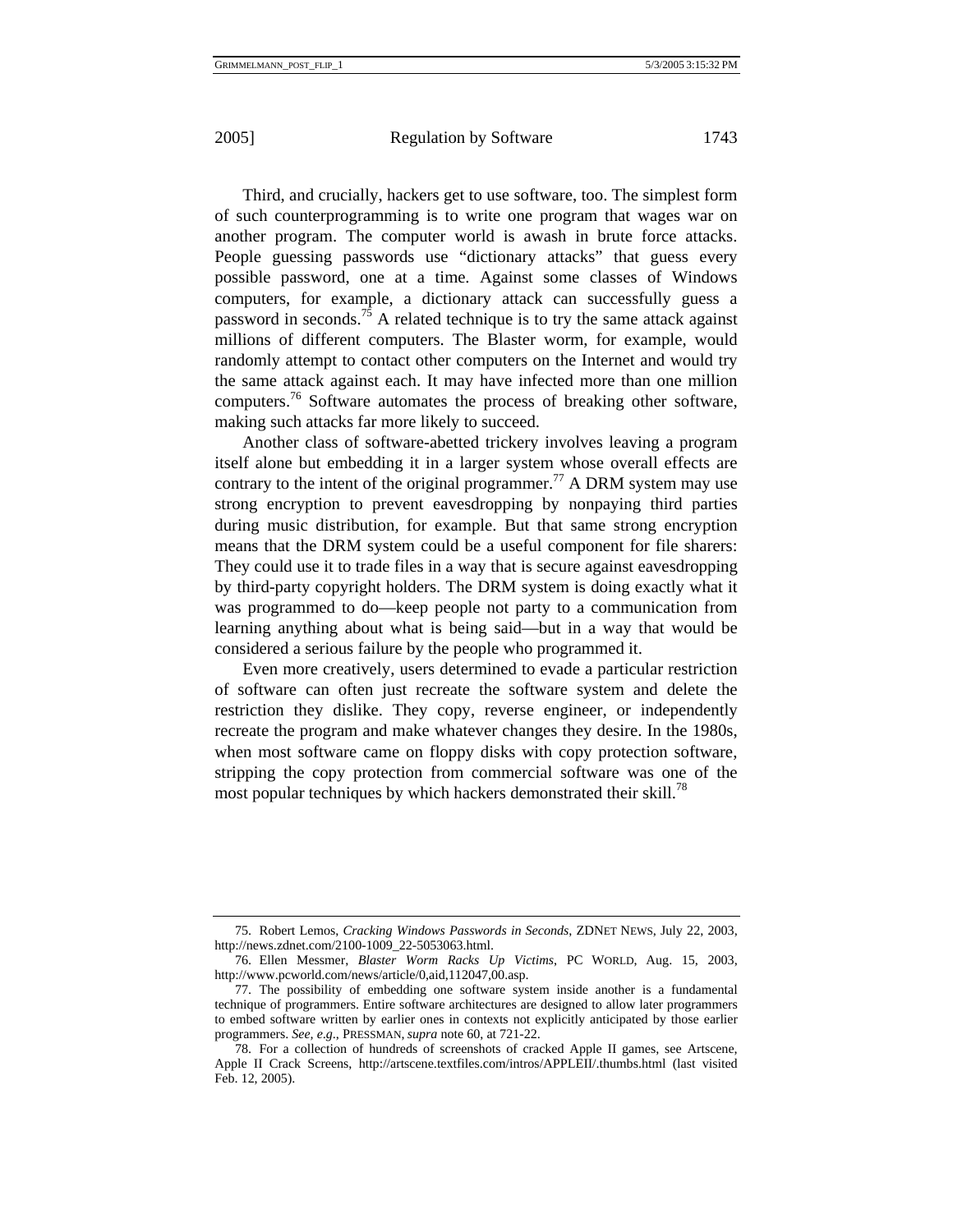#### 2. *Software Is Not Robust*

Because software is immediate and automated, it can fail almost instantaneously and without raising alarms among people who could otherwise intervene.<sup>79</sup>

Start with the question of time. It takes years to learn whether a legal loophole really works. Even if you find a rule exactly on point, you might still be stopped by an equitable exception or a jurisdictional nicety. Other regulators—markets, norms, physical architecture—are also not easy to probe quickly. It takes time to try every doorknob on a block; it takes even longer to have enough conversations with people to feel confident that they will not condemn you for doing what you contemplate doing. Especially if you don't have a particular exploit already in mind, finding one that works is a slow and tedious process. Software, by contrast, is immediate. You can try out a possible exploit, and the software will tell you right away whether or not you've succeeded. If not, you—or rather, your computer—have wasted at most a few milliseconds.<sup>80</sup>

More seriously, once a software system has been hacked or has failed of its own accord, the lack of human review means that it will not be able to recover on its own. The legal system is filled with people whose job is to prevent loopholing, including judges, opposing counsel, prosecutors, and police. If a specific result is discontinuous with the surrounding doctrine or runs against broader policy values, these monitors will find a way to stop it or attempt to bring the issue to the attention of others with the power to close the loophole. The legal system's technique of reasoned case-by-case adjudication is designed to let it fix discontinuities as they are observed, to help it spot end runs and determine whether they should be allowed.

Architecture, markets, and norms also display features that provide robustness. An important aspect of physical architecture is visibility.<sup>81</sup> Regulation by architecture uses visibility in its idea of natural surveillance—that good architecture is designed so that the conduct of potential intruders can easily be seen by many residents and so that the intruders are aware their actions can be seen.<sup>82</sup> Precisely because markets

<sup>79.</sup> *Cf*. Wagner, *supra* note 25, at 480 ("[S]oftware regulation can 'fly under the radar,' avoiding the oversight, both formal and informal, that occurs in even the least interventionist forms of legal regulation . . . .").

<sup>80.</sup> *Cf*. SCHNEIER, *supra* note 74, at 18-19 ("Fast automation makes attacks with a minimal rate of return profitable.").

<sup>81.</sup> *See generally* MICHAEL SORKIN, LOCAL CODE: THE CONSTITUTION OF A CITY AT 42° N LATITUDE 30-31 (1993) (treating views as a basic architectural element).

<sup>82.</sup> Katyal, *supra* note 16, at 1050. Katyal has attempted to extend this notion to cyberspace. Neal Kumar Katyal, *Digital Architecture as Crime Control*, 112 YALE L.J. 2261, 2264 (2003). Notice the difference between asking software to make actions visible to others and asking software to make decisions itself. In the real world, architecture that attempts to do this security job by itself has been notoriously ineffective—indeed, the harshness of visible security measures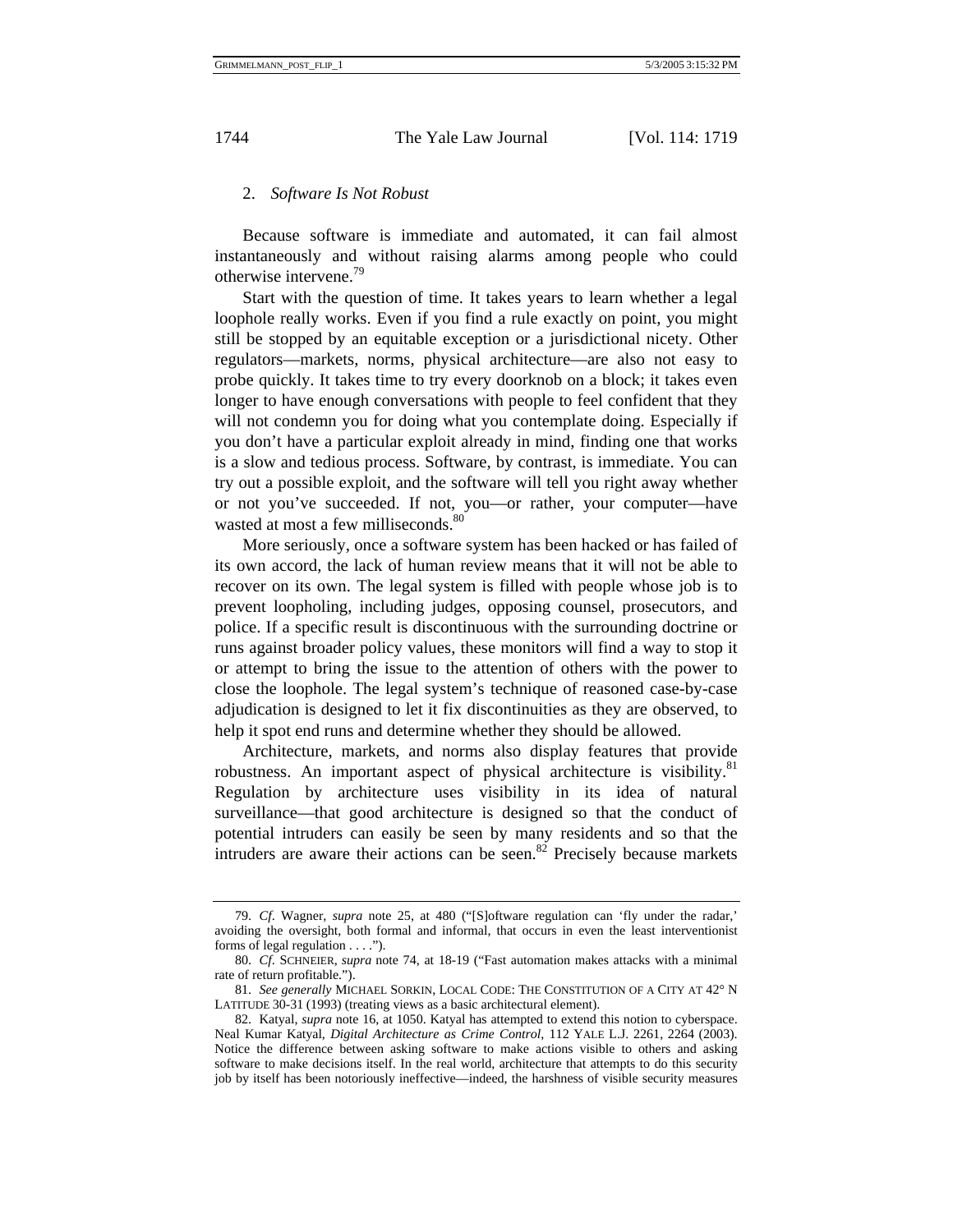function as devices for collecting and distributing information, they encourage participants to seek out relevant information, including about the behavior of other participants. Arbitrage makes markets hum, but it also helps to close the price gaps it exploits. And as for norms, they are enforced, indeed constituted, by people. If you do something without hiding it (and no regulator can touch conduct of which it is ignorant), then by definition it has come to the attention of the people who might regulate it by norms.

But software is automated. A person doing a page of calculations who hits a division by zero will know that something has gone wrong and check her earlier work to find the mistake. A computer program hitting the same division by zero will simply crash. Even when software is backed up by human eyes, it has a very difficult time figuring out what has gone—or is about to go—wrong. Debugging is the most difficult, tedious, and annoying part of programming. Forensic debugging—figuring out the cause of a fault after that fault has occurred—is even more difficult.<sup>83</sup> It is generally considered at least ten times more expensive to fix a bug found after release than before. $84$ 

Even worse, when the problem is not something so obvious as a crash, it is not always clear what the human supervisors ought to be watching for. If the software is regulating as intended, it will likely be producing enormous quantities of data.<sup>85</sup> The words programmers use to describe such data and the process of examining it—for example, one "grovels" through a "dump"<sup>86</sup>—give an idea of the nature of the task. It is not a hunt for a needle in a haystack. It is a hunt for the broken needle in a field covered two feet deep in other needles.

#### III. CASE STUDIES

The four predictable consequences of regulation by software identified in the previous Part—ruleishness, opacity, ubiquity, and fragility—provide a methodology for evaluating the use of software in particular regulatory contexts. First, one sketches out the key features of the problem domain and

tends to make architecture lifeless and antisocial, inadvertently reinforcing norms that such spaces are inhumane and need not be treated with respect.

<sup>83.</sup> For examples of forensic debugging techniques, see Paul Richards & Jörg Wunsch, *Kernel Debugging*, *in* FREEBSD DEVELOPERS' HANDBOOK (2004), http://www.freebsd.org/doc/ en\_US.ISO8859-1/books/developers-handbook/kerneldebug.html.

<sup>84.</sup> *See* BARRY W. BOEHM, SOFTWARE ENGINEERING ECONOMICS 40 (1981).

<sup>85.</sup> The total amount of recorded information produced in 2002 is estimated to be about five exabytes, an amount equal to about 800 megabytes per person worldwide. PETER LYMAN & HAL R. VARIAN, HOW MUCH INFORMATION? 2003, at 1 (2003), http://www.sims.berkeley.edu/ research/projects/how-much-info-2003/printable\_report.pdf.

<sup>86.</sup> *See* THE NEW HACKER'S DICTIONARY 165-66, 228-29 (Eric S. Raymond ed., 3d ed. 1996), *available at* http://www.catb.org/~esr/jargon/.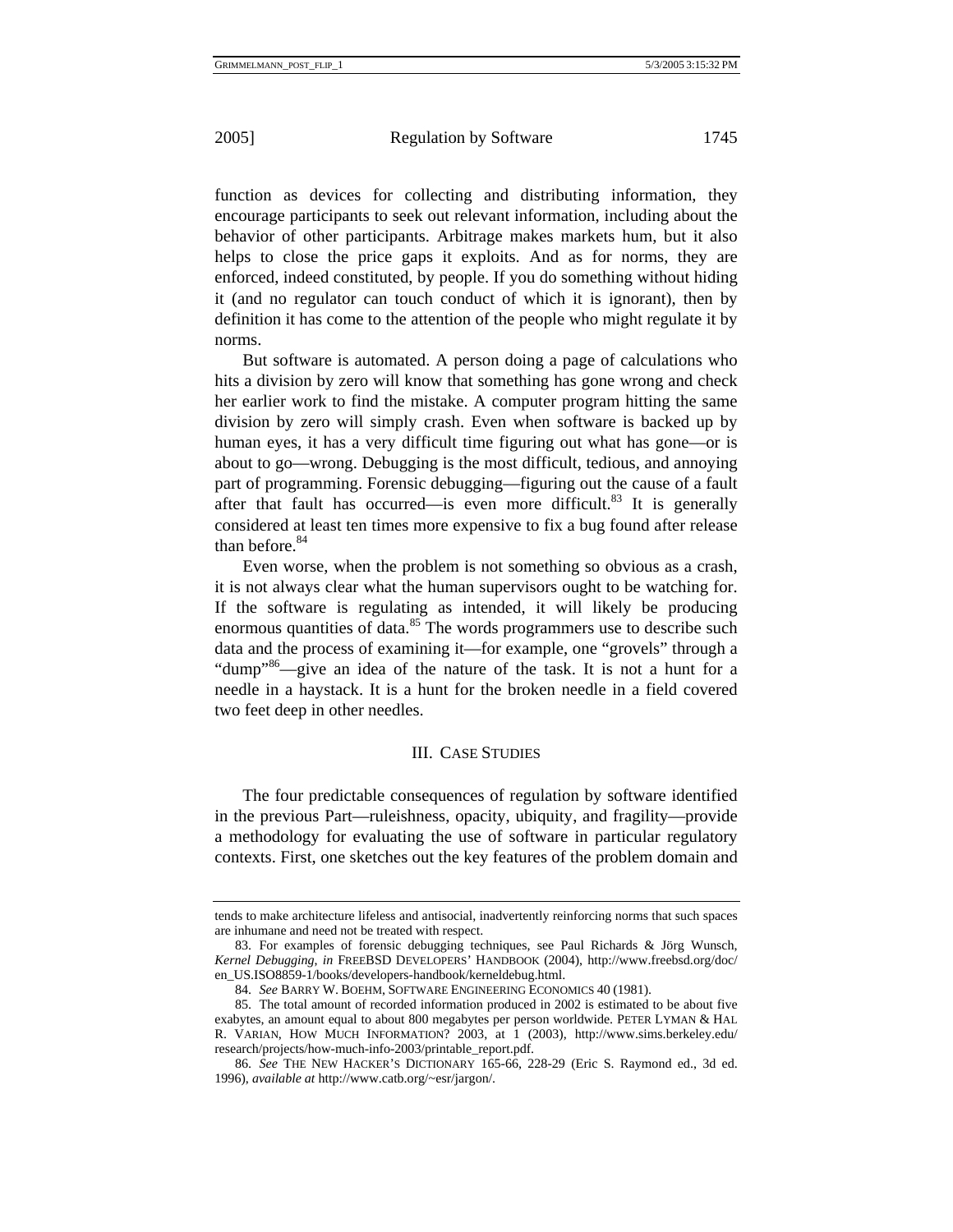the possible software solution. One then runs through the list of predictions to see how these common features of regulation by software are likely to emerge in the case at hand.

The next step is to ask whether these expected results are consistent with one's regulatory goals. If discretion is unnecessary, the need for transparency low, the potential additional transaction costs small, and the risk of software failure untroubling, then regulation by software is a good fit to the task at hand. If, on the other hand, one or more of these conditions do not apply, the shape of the inquiry shifts. The question then becomes whether one can take steps to mitigate the undesirable consequences of choosing software—with the costs and consequences of those steps factored into one's overall normative evaluation of whether software is the best choice among modalities.

Pervasive regulation by software either is already taking place or has been proposed for many policy domains. I discuss two: online markets and DRM systems. I could equally well have discussed privacy, $87$  electronic voting, $88$  virtual property, $89$  access to computer systems,  $90$  peer-to-peer file sharing,  $91$  FCC regulation of telecommunications,  $92$  the control of offensive online speech, $93$  or many others. The goal of this Part is not to advance the state of discussion of any of these areas. Instead, by showing that the regulation-by-software model speaks intelligibly to existing discussions in disparate areas, I offer evidence that it is both correct and generally applicable.

# A. *Online Markets*

The first example is software-mediated markets—marketplaces in which the interactions of buyers and sellers are controlled by software. Participants interact with the marketplace through a layer of software, which determines when and on what terms transactions take place.

<sup>87.</sup> *See, e*.*g*., Jonathan Zittrain, *What the Publisher Can Teach the Patient: Intellectual Property and Privacy in an Era of Trusted Privication*, 52 STAN. L. REV. 1201, 1203 (2000) (relating "trusted systems" (i.e., DRM) to the management of privacy online).

<sup>88.</sup> *See, e*.*g*., ERIC A. FISCHER, CONG. RESEARCH SERV., ORDER CODE RL32139, ELECTION REFORM AND ELECTRONIC VOTING SYSTEMS (DRES): ANALYSIS OF SECURITY ISSUES (2003).

<sup>89.</sup> *See, e*.*g*., F. Gregory Lastowka & Dan Hunter, *The Laws of the Virtual Worlds*, 92 CAL. L. REV. 1 (2004).

<sup>90.</sup> *See, e*.*g*., Katyal, *supra* note 82; Eric J. Feigin, Note, *Architecture of Consent: Internet Protocols and Their Legal Implications*, 56 STAN. L. REV. 901 (2004).

<sup>91.</sup> *See, e*.*g*., Lior Jacob Strahilevitz, *Charismatic Code, Social Norms, and the Emergence of Cooperation on the File-Swapping Networks*, 89 VA. L. REV. 505 (2003).

<sup>92.</sup> *See, e*.*g*., Crawford, *supra* note 5; Kevin Werbach, *Supercommons: Toward a Unified Theory of Wireless Communication*, 82 TEX. L. REV. 863 (2004).

<sup>93.</sup> *See, e*.*g*., United States v. Am. Library Ass'n, 539 U.S. 194 (2003); Lawrence Lessig, *What Things Regulate Speech: CDA 2*.*0 vs*. *Filtering*, 38 JURIMETRICS J. 629 (1998).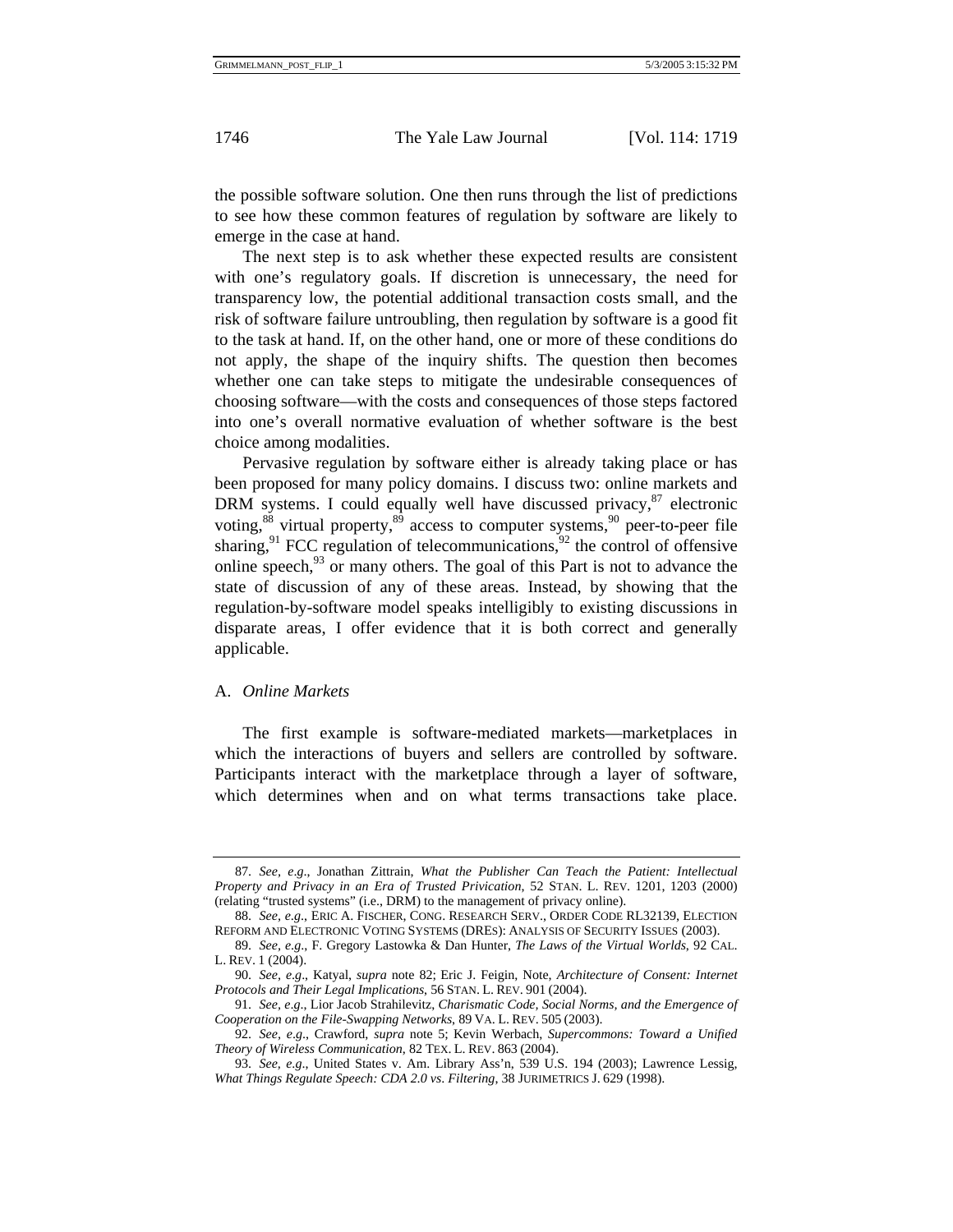Typically, these transactions are sales; the software matches buyers and sellers and assists them in negotiating a price.

This description encompasses a striking range of goods and transactional models. Amazon zShops allows sellers to set prices for and post descriptions of their items; buyers can search to find all the sellers who are offering a particular item. $94$  eBay similarly uses seller-posted descriptions but sets prices by auction.<sup>95</sup> Priceline, which matches travelers with travel services, uses a reverse auction, in which buyers name a price and the system searches for sellers willing to meet that price.<sup>96</sup> The NASDAQ stock exchange is entirely computerized. Its software takes bids from both buyers and sellers and finds market-clearing prices.<sup>97</sup>

In all of these markets, software mediates the transactions. Norms and law are also at work. The underlying resources, whether they are tangible personalty, contracts of carriage, or SEC-listed securities, are all subjects of legal regulation. Once the software determines that a deal has been struck, both buyer and seller find themselves parties to a legally enforceable contract.98 The software here constrains participants to enter only into certain kinds of legal relationships, and only in certain ways. There is no mechanism on eBay for a consumer to attach a list of side conditions to her bid; payment on an Amazon zShops item must go through Amazon's payment service.<sup>99</sup>

The companies building such markets have, in many cases, been fabulously successful<sup>100</sup> because these markets have been fabulously successful in attracting participants.<sup>101</sup> This success is not accidental: Mediating online markets is an excellent use of software's regulatory powers.

<sup>94.</sup> Amazon.com, zShops Features, http://www.amazon.com/exec/obidos/tg/browse/- /537856/ref=br\_bx\_c\_2\_0/103-0524332-2241431/104-3515892-4811160? (last visited Feb. 12, 2005).

<sup>95.</sup> eBay, Getting Started, http://pages.ebay.com/help/newtoebay/getting-started.html (last visited Feb. 23, 2005).

<sup>96.</sup> Priceline.com, Two Great Ways To Save on the Airline Tickets You Want!, http://www.priceline.com/customerservice/faq/howitworks/air.asp (last visited Feb. 23, 2005).

<sup>97.</sup> SEC, Nasdaq, http://www.sec.gov/answers/nasdaq.htm (last visited Feb. 23, 2005).

<sup>98.</sup> *See, e*.*g*., eBay, Your User Agreement § 4, http://pages.ebay.com/help/policies/useragreement.html (last visited Feb. 23, 2005) ("By bidding on an item you agree to be bound by the conditions of sale included in the item's description so long as those conditions of sale are not in violation of this Agreement or unlawful.").

<sup>99.</sup> Amazon.com, Participation Agreement, http://www.amazon.com/exec/obidos/tg/browse/- /537790/104-3515892-4811160 (last visited Feb. 23, 2005).

<sup>100.</sup> For example, as of this writing, Amazon has a market capitalization of \$13 billion. Yahoo!, Summary for Amazon.com Inc., http://finance.yahoo.com/q?s=AMZN (last visited Apr. 27, 2005). eBay has a market capitalization of \$42 billion. Yahoo!, Summary for eBay Inc., http://finance.yahoo.com/q?s=EBAY (last visited Apr. 27, 2005).

<sup>101.</sup> eBay has more than 100 million registered users. Press Release, eBay, eBay Inc. Announces Fourth Quarter and Full Year 2004 Financial Results (Jan. 19, 2005), *available at* http://investor.ebay.com/news/Q404/EBAY0119-777666.pdf.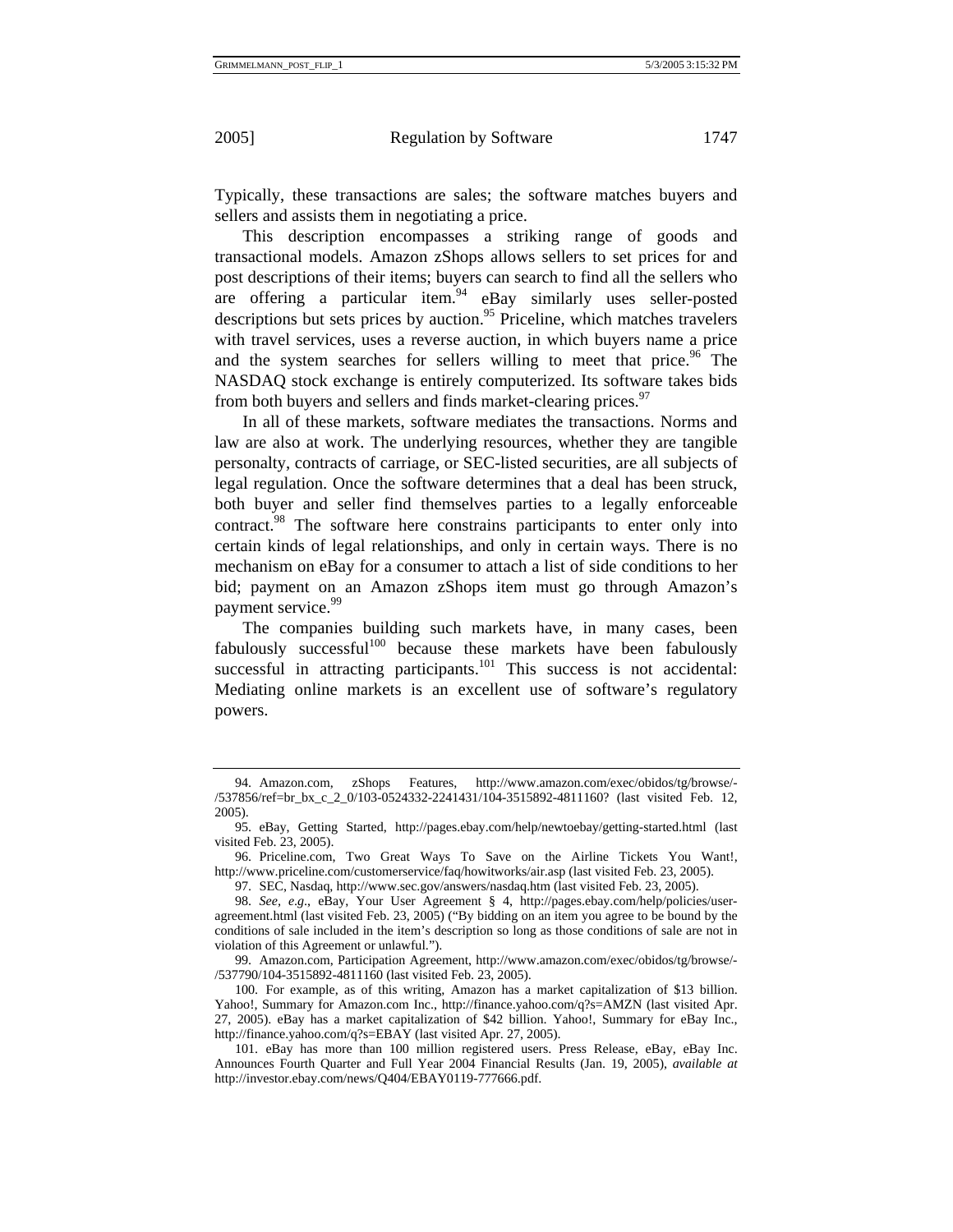# 1. *Online Markets Rely on Ruleishness*

Setting ground rules for market transactions is perhaps the prototypical example of a situation in which we prefer rules to standards. A generation's worth of law and economics scholarship on contract law has argued that economic efficiency is maximized when the rules for contracting are clear and clearly understood. Decision by rule reduces both the ex ante information costs associated with planning transactions and the ex post transaction costs of relying on the system to resolve disputes. $102$ 

In markets where the goods are highly standardized, such as stock exchanges, the use of highly automated systems has been driving costs down dramatically.<sup>103</sup> Even where the underlying goods being exchanged are nonhomogeneous, as on eBay, a well-specified software system and the resulting high consistency in the basic offer-bid-acceptance-exchange framework make for a good fit with software's ruleishness.

#### 2. *Online Markets Mitigate Transparency Problems Appropriately*

It is important to remember the senses in which markets are and are not transparent. Because markets themselves are not transparent with respect to the motivations of one's trading partners, it is irrelevant if an online market fails to provide this form of transparency. Indeed, many online markets thrive even in the presence of strong anonymity—all that matters is the deal itself.<sup>104</sup>

With respect to individuals' ability to know the terms of a deal, online markets, like any other markets, require a very high degree of transparency. In this context, transparency has typically been designed directly into these software systems; the software tries to be a neutral medium for presenting information about possible exchanges. The deployers of these systems have recognized that keeping their preferences out of the software is important in convincing people to use the systems. Typically the relevant rules are clearly explained, and information sufficient to verify most of their workings is made available.<sup>105</sup> This technique is especially reasonable when the market maker is not itself a transacting party but instead makes its money writing good software to make deals possible.

<sup>102.</sup> *See, e*.*g*., Robert E. Scott, *The Death of Contract Law*, 54 U. TORONTO L.J. 369, 374-76 (2004).

<sup>103.</sup> *See* David Barboza, *On-Line Trade Fees Falling off the Screen*, N.Y. TIMES, Mar. 1, 1998, § 3 (Money & Business), at 4.

<sup>104.</sup> *See, e*.*g*., F. Randall Farmer, KidTrade: A Design for an eBay-Resistant Virtual Economy (Oct. 19, 2004) (unpublished manuscript), *available at* http://www.fudco.com/habitat/ archives/KidTrade.pdf (proposing an online market as part of a game for children that enforces complete anonymity in exchanges). Stock markets typically are close to anonymous in the offline world; the computerized systems that are replacing them are equally anonymous.

<sup>105.</sup> *See, e*.*g*., eBay, *supra* note 95.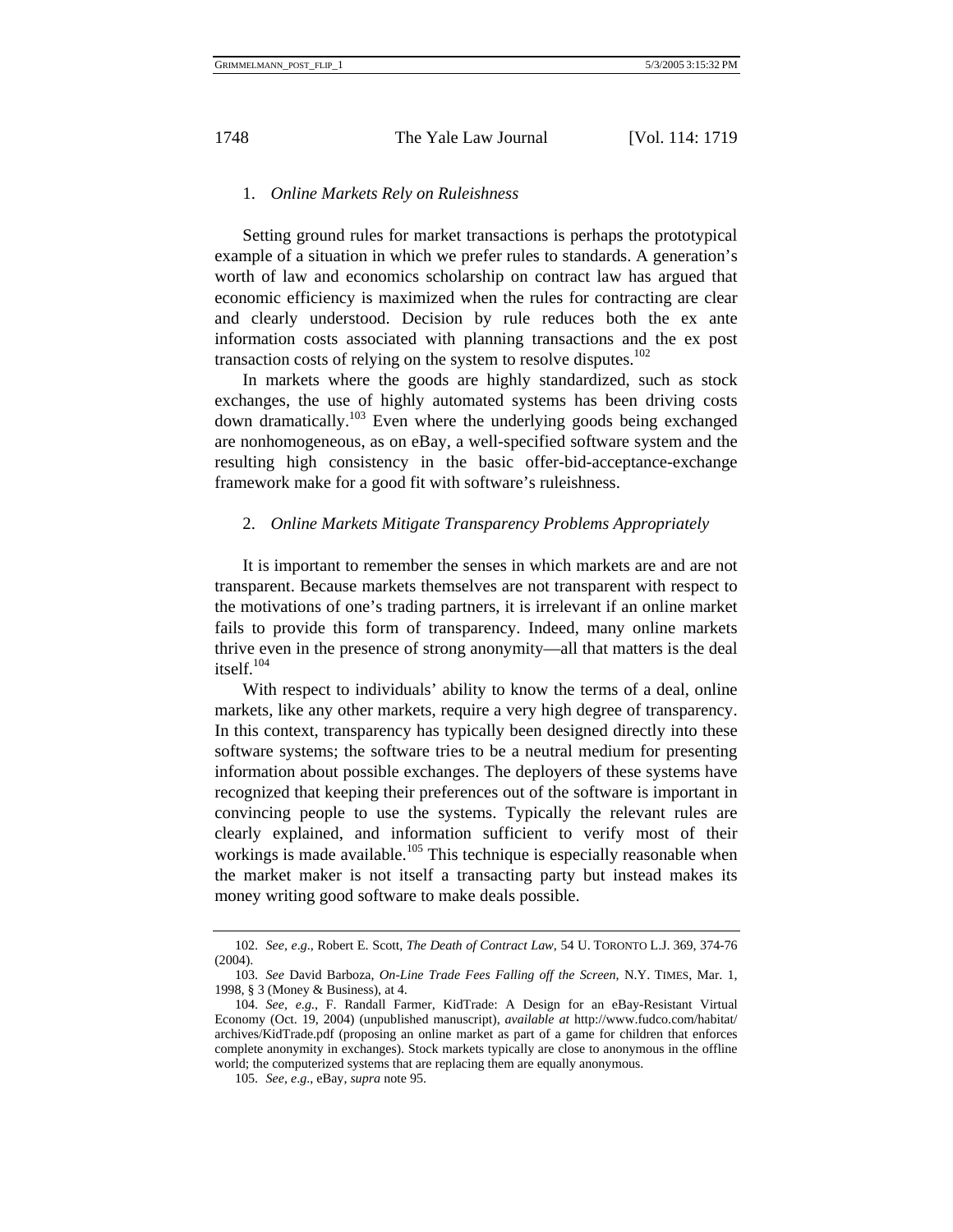Some online markets have displayed hidden biases.<sup>106</sup> Amazon has attempted to price discriminate among its customers by tailoring special offers to their browsing patterns, $107$  and there have been problems with insider access to mutual fund trading systems.<sup>108</sup> But such problems are not crippling in general. An online market is merely less effective in proportion to its lack of transparency, not something that will be useless if it falls short of perfect transparency.

#### 3. *Online Markets Reduce Transaction Costs*

In most online markets, parties come together to make voluntary, binary exchanges. From this fact, two points follow. First, the parties to the deal are often placed in direct communication, and they can therefore directly negotiate terms left open by the software. For example, although eBay creates legally binding auction sales, it merely gives winning buyers and sellers each other's e-mail addresses and leaves them to arrange shipping terms.<sup>109</sup> Recognizing that software decisions cannot be ignored, eBay and many other online markets reduce the transaction costs of reversing incorrect decisions by enabling simple and direct negotiations by the transacting parties.

Second, even where the goods being exchanged have great value, the incentives to circumvent the software entirely can be kept low. Parties to market transactions are generally adversarial and will therefore police the system to make sure it is not in cahoots with their counterparties.<sup>110</sup> When the marketplace's cut is small, the fee savings enjoyed by parties who strike deals directly with each other generally do not justify the cost of negotiating such deals individually. The most notable circumventions of software restrictions target rules other than those enforced through software: for example, by suborning an institution with privileged access to the market.<sup>111</sup>

<sup>106.</sup> *See* Friedman & Nissenbaum, *supra* note 53, at 330-32.

<sup>107.</sup> *See* Paul Krugman, Op-Ed, *What Price Fairness?*, N.Y. TIMES, Oct. 4, 2000, at A35.

<sup>108.</sup> *See, e*.*g*., Gretchen Morgenson, *Market Timing: A Longtime Practice Comes Under New Scrutiny*, N.Y. TIMES, Nov. 10, 2003, at C1.

<sup>109.</sup> *See* eBay, Unpaid Item Policy, http://pages.ebay.com/help/policies/unpaid-item.html (last visited Feb. 23, 2005).

<sup>110.</sup> These techniques are less effective against traditional techniques of transactional fraud. *See, e*.*g*., Bob Sullivan, *Man Arrested in Huge eBay Fraud; Buyers Criticize Auction Site's Seller Verification Service*, MSNBC, June 12, 2003, http://msnbc.msn.com/id/3078461.

<sup>111.</sup> *See, e*.*g*., Floyd Norris, *How To Beat the Market: Easy*. *Make Late Trades*., N.Y. TIMES, Sept. 5, 2003, at C5.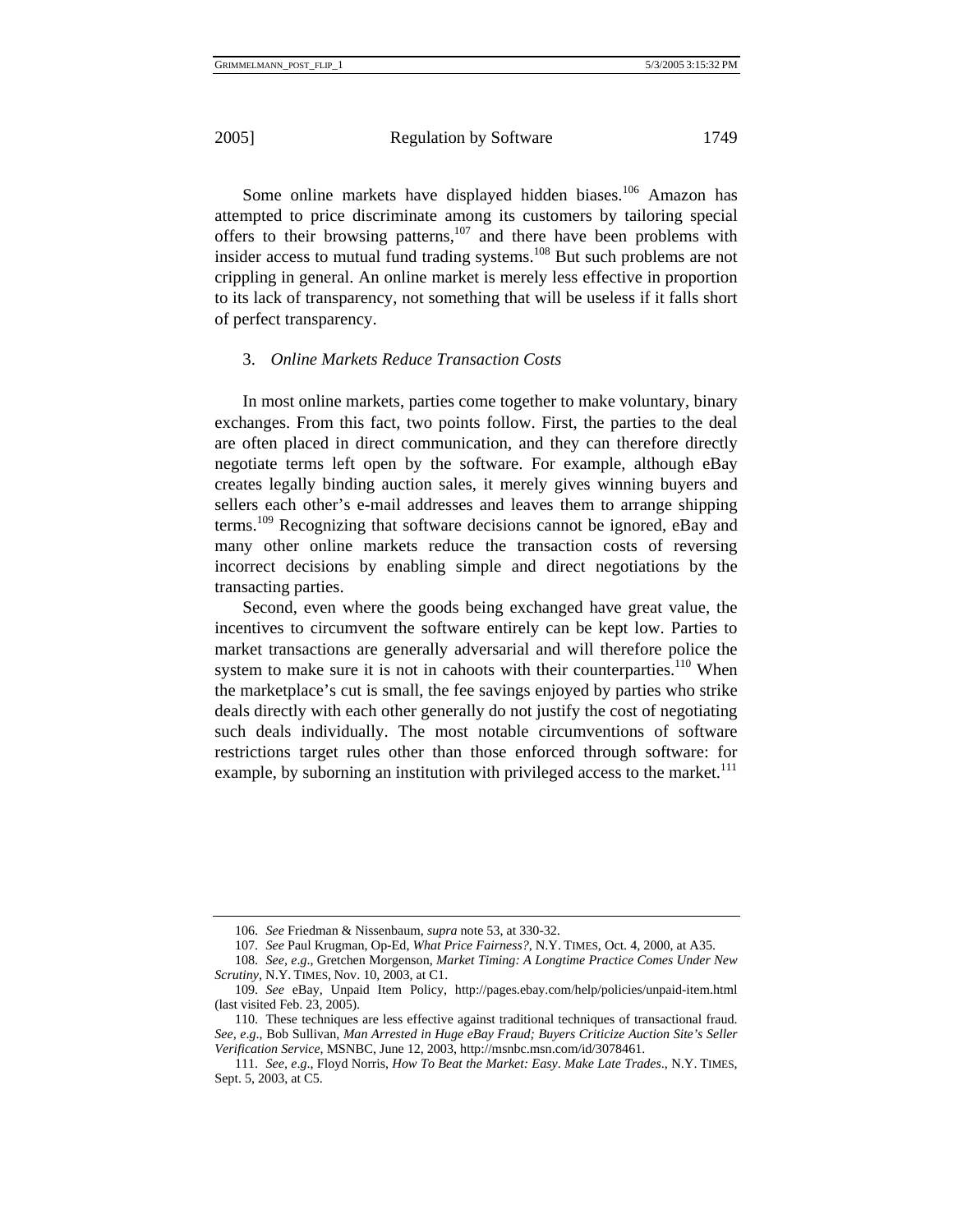# 4. *Online Markets Deal Appropriately with the Risk of Software Failures*

Several factors combine to make online markets robust in the face of software failures. First, however valuable the market itself may be, the spillover effects of a failure are not likely to include large consequential damages. Many online markets are careful to insulate the assets themselves from any failure of the software. If eBay's servers were to crash, none of the goods being traded there would suffer. Instead, after the interruption, trading would simply resume. $^{112}$ 

Second, most online market makers are thoughtful about watching out for glitches, hacks, and crashes and have backup plans ready to respond to software failures. The results have generally been encouraging. While online markets have been subject to the occasional severe failure—some people blame computerized trading for the 1987 stock crash,<sup>113</sup> and e-commerce sites have been regular targets of hackers looking for large databases of credit card numbers<sup>114</sup>—there have been few reports of largescale rigging or other manipulation of prices and exchanges. More problems have stemmed from the leakage of sensitive information than from deliberate market manipulation.<sup>115</sup>

5. *Summary* 

Online markets attack problems that seem almost tailor-made for software-based resolution. Marketplaces benefit from the high ex ante certainty of the rules within which software wraps the contract formation process. The incentives for parties to transact around software's mediation can be kept low precisely because software can help drive the marginal cost of negotiation so low. Sensible policies by market makers have avoided thrusting such marketplaces into situations in which a failure of the software would hurt the underlying assets. The result of this sensitivity to software's limits has been a set of applications that are generally well accepted and uncontroversial, and often quite profitable.

<sup>112.</sup> *See, e*.*g*., eBay, Outage Policy, http://pages.ebay.com/help/community/png-extn.html (last visited Feb. 12, 2005) ("Following a hard outage of two or more hours, eBay will extend the end times for all eligible listings by 24 hours.").

<sup>113.</sup> For a fuller discussion, see Richard A. Booth, *The Uncertain Case for Regulating Program Trading*, 1994 COLUM. BUS. L. REV. 1; and works cited therein.

<sup>114.</sup> *See, e*.*g*., United States v. Ivanov, 175 F. Supp. 2d 367 (D. Conn. 2001).

<sup>115.</sup> *See* Bob Sullivan, *Credit Card Leaks Continue at Furious Pace; Security Firm Claims 120 Million Accounts Compromised This Year*, MSNBC, Sept. 24, 2004, http://www.msnbc.msn.com/id/6030057.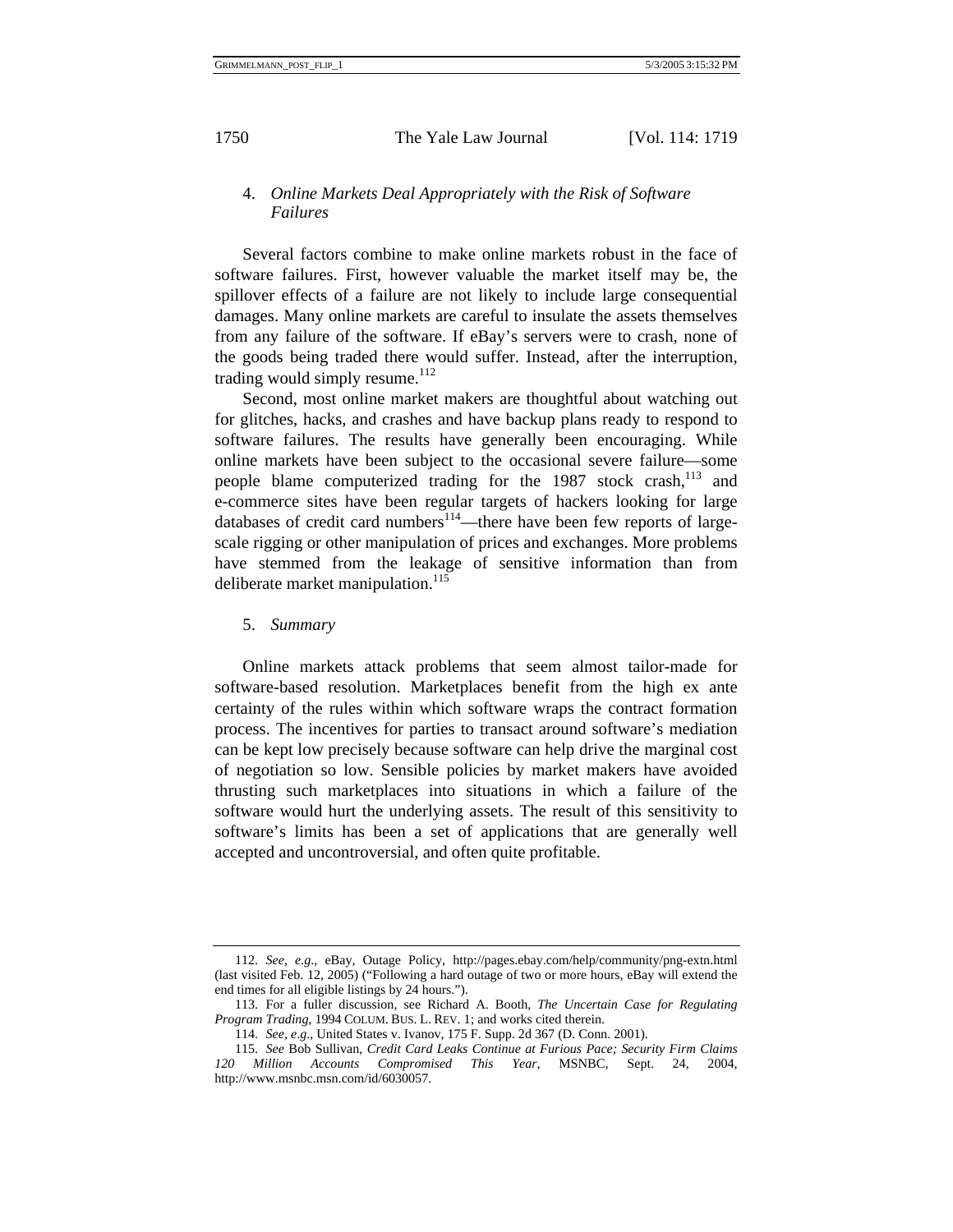# B. *Digital Rights Management Systems*

The Internet and other digital technologies have upended settled understandings of copyright. As a matter of policy, copyright is designed to give would-be authors and artists an economic incentive to be creative and to share the fruits of that creativity with the public.<sup>116</sup> Instrumentally, copyright produces this incentive by creating a legal chokepoint at the act of copying: Typically, anyone who wants to make a copy of a copyrighted work must obtain the copyright holder's permission.<sup> $117$ </sup> Copying without authorization is deemed "infringement," and the infringer can be hit with a battery of civil, equitable, and criminal remedies. $^{118}$  Copyright is a classic form of regulation by  $law.<sup>119</sup>$ 

The problem for this understanding of copyright in a digital age is that copying has become far, far easier than it used to be. Copyright infringement was once the province of those with printing presses; now anyone can be an infringer with the click of a mouse button. Existing notions of copyright enforcement by legal means no longer fit the technological landscape either. Unsurprisingly, the implications of this misfit are hotly contested. Some, most typically those with large portfolios of copyrights, argue for a ratcheting up of sanctions for infringement.<sup>120</sup> Others argue for redesigning copyright itself and finding some other technique for giving creators appropriate incentives to share their works with the public.<sup>121</sup> Both camps, however, are closely watching attempts to use DRM technology as a regulator instead of law, because such attempts could moot their debate or transform it beyond recognition.<sup>122</sup>

The goal of a DRM system is to allow an individual user to enjoy some piece of copyrighted content, thereby giving her a reason to pay for the system and the content, while preventing her from making a distinct copy of

<sup>116.</sup> *See, e*.*g*., 1 MELVILLE B. NIMMER & DAVID NIMMER, NIMMER ON COPYRIGHT § 1.03[A] (2004).

<sup>117. 17</sup> U.S.C. § 106 (2000).

<sup>118.</sup> *Id*. §§ 501-506.

<sup>119.</sup> *See* LAWRENCE LESSIG, FREE CULTURE: HOW BIG MEDIA USES TECHNOLOGY AND THE LAW TO LOCK DOWN CULTURE AND CONTROL CREATIVITY 121-22 (2004).

<sup>120.</sup> One such proposal was the Protecting Intellectual Rights Against Theft and Expropriation (PIRATE) Act of 2004, S. 2237, 108th Cong. (2004).

<sup>121.</sup> *See, e*.*g*., WILLIAM W. FISHER III, PROMISES TO KEEP: TECHNOLOGY, LAW, AND THE FUTURE OF ENTERTAINMENT (2004); Raymond Shih Ray Ku, *The Creative Destruction of Copyright: Napster and the New Economics of Digital Technology*, 69 U. CHI. L. REV. 263 (2002); Ernest Miller & Joan Feigenbaum, *Taking the Copy Out of Copyright*, *in* SECURITY AND PRIVACY IN DIGITAL RIGHTS MANAGEMENT: ACM CCS-8 WORKSHOP DRM 2001, at 233 (Tomas Sander ed., 2002), *available at* http://www.cs.yale.edu/homes/jf/MF.pdf; Neil Weinstock Netanel, *Impose a Noncommercial Use Levy To Allow Free Peer-to-Peer File Sharing*, 17 HARV. J.L. & TECH. 1 (2003).

<sup>122.</sup> The analysis of DRM technology in this Section is strongly influenced by LESSIG, *supra* note 1, at 122-41, and works cited therein.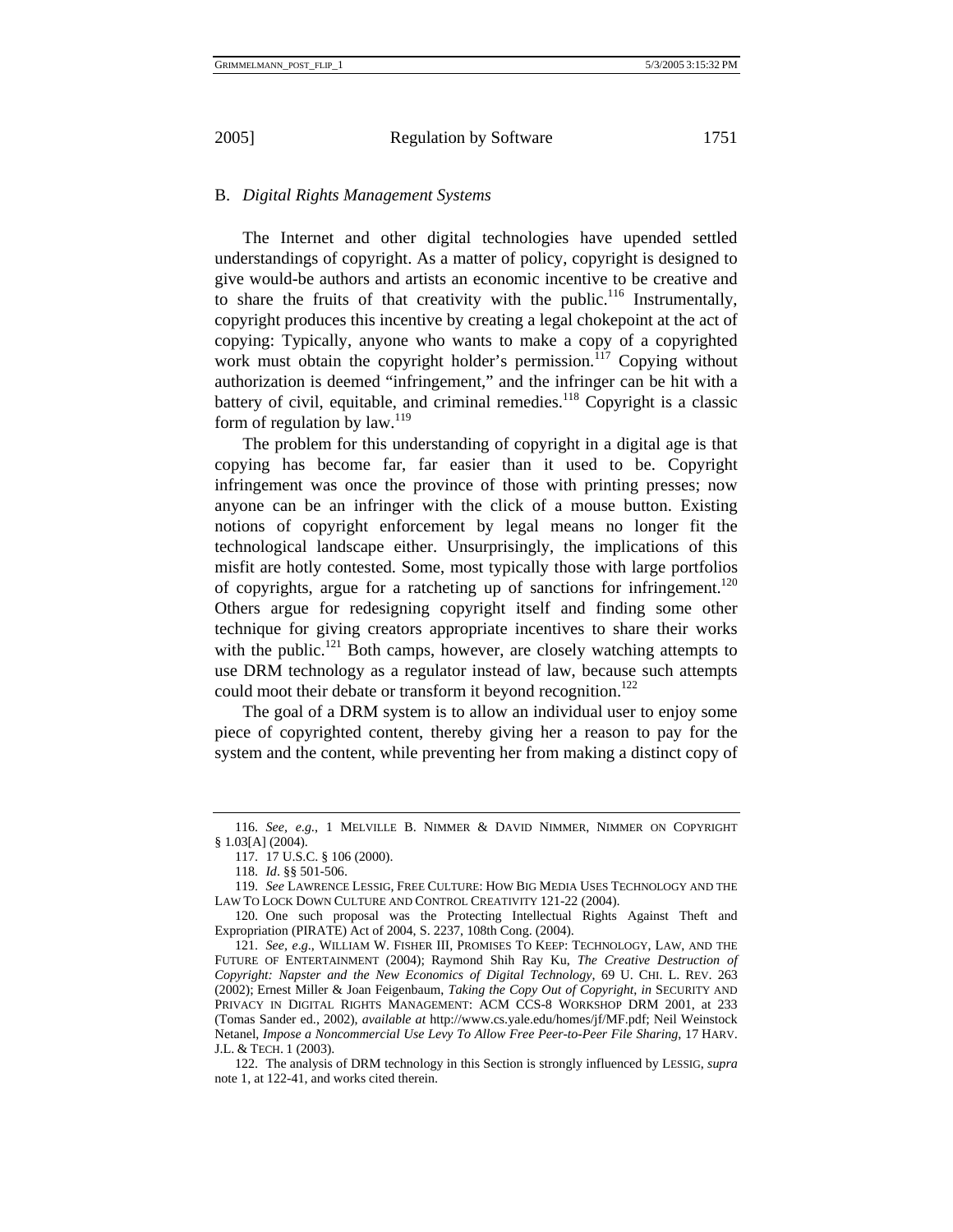the content. She can enjoy the content within the software-regulated space created by the DRM system but cannot remove the content from that space.

To make this example more concrete, consider one of the most common types of DRM system in use today, an online music store like iTunes or Rhapsody. A user of these services pays with a credit card for individual songs, which are then downloaded onto her computer in an encrypted form. The encrypted form, by itself, is useless: In order to hear the songs, she must use a program provided by the online store that will decrypt the music file and play it through her computer speakers. However, the program will not give her direct access to the decrypted version. (If it did, she could send the decrypted version to a friend or use it in ways other than those intended by the DRM system's creator.)

These services differ in their details, but they have in common the idea that some uses of the song will be allowed by the software while others will not. DRM systems therefore employ software as a regulator to carve out a specific subset of allowed behavior from the larger space of the many things one could do with an unencrypted music file.

#### 1. *DRM Systems Depend on Software's Ruleishness*

The restrictions that characterize DRM systems are fundamentally rulelike. They state precise conditions under which certain uses of the media will or will not be allowed. Although commentators disagree sharply on whether such ruleishness is a good way to control the use of media, they do not dispute that DRM systems use rules. Indeed, digital media themselves are creatures of software. An MP3 audio file "exists" only within a context defined by software tools. Digitized music and movies are already being made, copied, and distributed with software. Adding DRM technology to the mix does not require shifting behavior that currently takes place only offline into an online realm. Instead, it requires people to use one software application (a DRM-enabled one) in place of another application they would otherwise need to use in order to interact with the media files.<sup>123</sup> In this sense, DRM systems, like other digital systems for the enjoyment of media, depend on the predictability and cheap replicability of software rules.

On the positive side, to the extent that the allowable uses of media protected by DRM systems are made clear, consumers can develop precise expectations about what uses are and are not allowed.<sup>124</sup> Such precision

<sup>123.</sup> Thus, for example, iTunes will play either DRM-restricted files in the AAC file format or unrestricted files in the MP3 format. WinAmp plays only unrestricted MP3 files. There are formats even more "open" than MP3. The Ogg Vorbis compression technique is entirely patent free and is available under a license guaranteed to be royalty free.

<sup>124.</sup> It is true, of course, that these rules are precise in large part because they simply exclude an enormous number of uses that would be fully legal under existing copyright doctrine. *See* Julie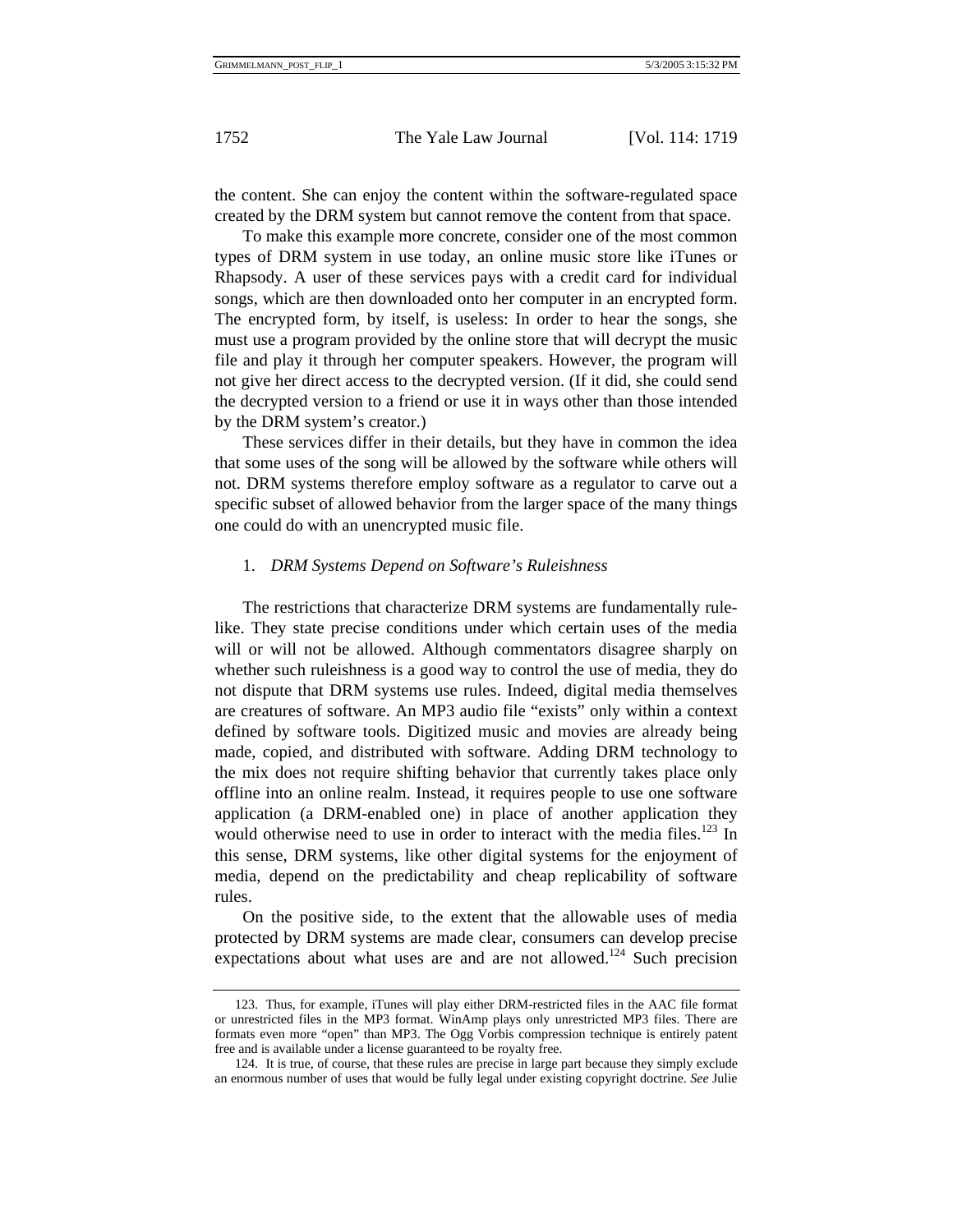should be economically valuable, and one would expect it to lead to more efficient purchasing of media content. If this claim seems farfetched, consider the effects of another tactic being tested by recording companies: selling "CDs" designed not to play in computer CD drives.<sup>125</sup> These "CDs" also have a tendency not to work in certain CD players. Here, the buyer of music suffers from uncertainty about what uses she can and cannot make of the music. In comparison, a well-specified DRM system is much fairer to consumers, because they can develop reasonable expectations about it.

On the negative side, DRM systems reduce the social value created by fair use, and DRM technology is frequently opposed for this reason. According to this argument, fair use is and ought to be a standard and not a rule because only a standard will be attuned to individual equities. We should not expect a rule to capture all the subtleties of human creativity or all the possible uses we might wish to call fair.<sup>126</sup> The syllogism is simple: Rule-bound regulators are a poor choice for handling copyright; software is a rule-bound regulator; ergo software is a poor way to enforce copyright.

This debate is a rich one. It is also inseparable from one's normative views about the most appropriate level of copyright protection and whether copyright cases should be judged using rules or standards. There are certainly many who think that the vagaries of the fair use standards especially the infamous "four factors"—count as defects and that we would be better off with a clearer rule, especially one under which more behavior was presumptively legal instead of being subject to expensive and uncertain litigation risks.<sup>127</sup> And as I have suggested above, if the fear is of insufficient complexity rather than insufficient clarity or insufficient ability to make post hoc course corrections, it is not clear that software's ruleishness is really the wrong sort of ruleishness for fair use. With these caveats, however, if one is committed to the idea that fair use embodies

E. Cohen, *A Right To Read Anonymously: A Closer Look at "Copyright Management" in Cyberspace*, 28 CONN. L. REV. 981, 1019-31 (1996). Cohen objects not to DRM technology's effectiveness or ineffectiveness as a regulator but instead to the substantive regulations DRM systems might effectively put in place.

<sup>125.</sup> Jefferson Graham, *Uncopyable CDs May Be Unplayable*, USA TODAY, Dec. 3, 2001, at 3D. Such "CDs" are often not real compact discs, because they have been altered so as not to comply with the Red Book standard that governs the technical specifications of CD audio. *See* Evan Hansen, *Dion Disc Could Bring PCs to a Standstill*, CNET NEWS.COM, Apr. 4, 2002, http://news.com.com/2100-1023-876055.html.

<sup>126.</sup> *See, e*.*g*., Dan L. Burk, *Muddy Rules for Cyberspace*, 21 CARDOZO L. REV. 121, 140 (1999); Dan L. Burk & Julie E. Cohen, *Fair Use Infrastructure for Rights Management Systems*, 15 HARV. J.L. & TECH. 41, 54-70 (2001).

<sup>127.</sup> *See, e*.*g*., LESSIG, *supra* note 119, at 187 ("But fair use in America simply means the right to hire a lawyer . . . ."). *See generally* David Nimmer, *"Fairest of Them All" and Other Fairy Tales of Fair Use*, LAW & CONTEMP. PROBS., Winter/Spring 2003, at 263, 279-84 (demonstrating statistically the malleability and unpredictability of the fair use standards).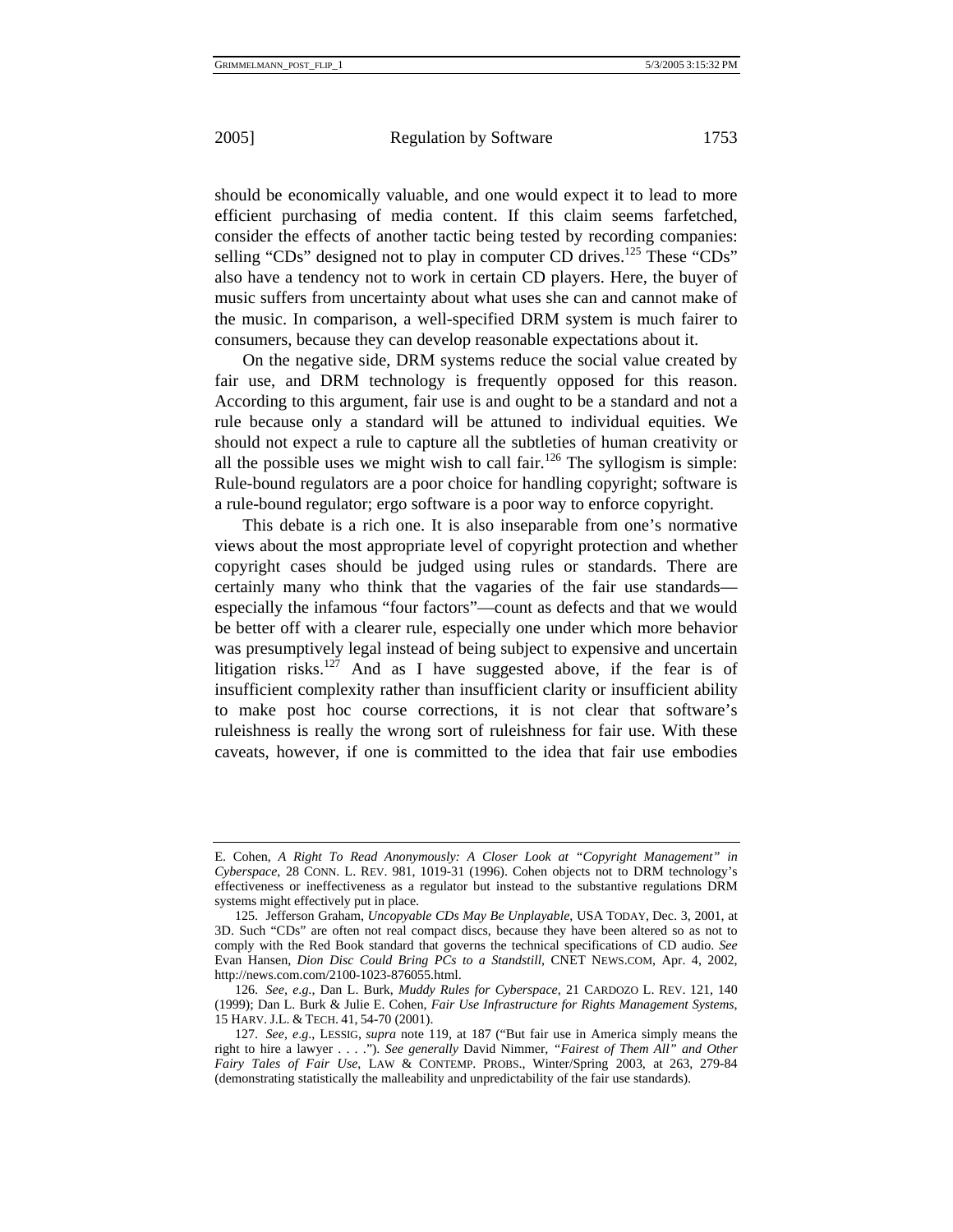important values in its use of a flexible standard, $128$  then one has good reason to be skeptical of DRM software's ability to respect those values.

# 2. *DRM Systems' Lack of Transparency Raises Consumer Protection Concerns*

A concern about the inability of DRM systems to be fair judges of fair use might also be a form of skepticism about the transparency of DRM restrictions. This is very likely the nervousness felt by people who bump into surprising restrictions in DRM systems. One e-book version of the Constitution forbids printing; $129$  some users have seen the music tracks they had purchased from iTunes stop working when they moved to another country;<sup>130</sup> DVD players prevent viewers from skipping the comingattraction commercials on some DVDs, even on repeated viewing.<sup>131</sup> All of these are cases in which it might seem obvious that one should have every legal and moral right to do the deed in question—making it troublingly ambiguous whether the creator of the DRM system meant to prevent them.

In these examples, DRM technology helps to construct a system of copyright control in which decisional accountability is hard to find—but it does so without apparent malice. Foes of DRM technology fear that this blurring of accountability can also be the cover for more insidious doings, especially when a DRM system's design incorporates some measure of surveillance of the user.<sup>132</sup> The designer of a DRM system can incorporate hard-to-discern restrictions on its use. The newest version of iTunes, for example, has rules against repeatedly burning the same playlist to CD, but it is not clear exactly how different two playlists must be for iTunes to allow them both to be burned the maximum number of times. $133$  Lurking in objections to such restrictions is a sense that your possessions—including your software—should be accountable to you and no one else.

Various proposals for an escape hatch in DRM systems bring together these strands of anxiety about the transparency of DRM technology as a regulator.134 These escape hatches would allow users to do things normally

<sup>128.</sup> *See, e*.*g*., Wendy J. Gordon, *Fair Use as Market Failure: A Structural and Economic Analysis of the* Betamax *Case and Its Predecessors*, 82 COLUM. L. REV. 1600, 1614-22 (1982) (arguing that fair use standards respond better to unpredictable market failures than would rules).

<sup>129.</sup> Lawrence Lessig, This Is the Constitution on DRM, http://www.lessig.org/blog/archives/ 001993.shtml (June 24, 2004 13:23 PST).

<sup>130.</sup> *See* Bob Tedeschi, *Out of the U*.*S*. *and Out of Luck To Download Music Legally*, N.Y. TIMES, July 28, 2003, at C3.

<sup>131.</sup> *See* Greg Sandoval, *"*Tarzan*" DVD Forces Viewers Through a Jungle of Previews*, CNET NEWS.COM, Mar. 2, 2000, http://news.com.com/2100-1017-237585.html.

<sup>132.</sup> *See, e*.*g*., Julie E. Cohen, *DRM and Privacy*, 18 BERKELEY TECH. L.J. 575 (2003).

<sup>133.</sup> *See* Jason Schultz, Meet the New iTunes, Less Than the Old iTunes?, http://lawgeek.typepad.com/lawgeek/2004/04/meet\_the\_new\_it.html (Apr. 29, 2004).

<sup>134.</sup> *See* Seth Schoen, *Give TCPA an Owner Override*, LINUX J., Dec. 2003, at 14, *available at* http://www.linuxjournal.com/node/7055/print.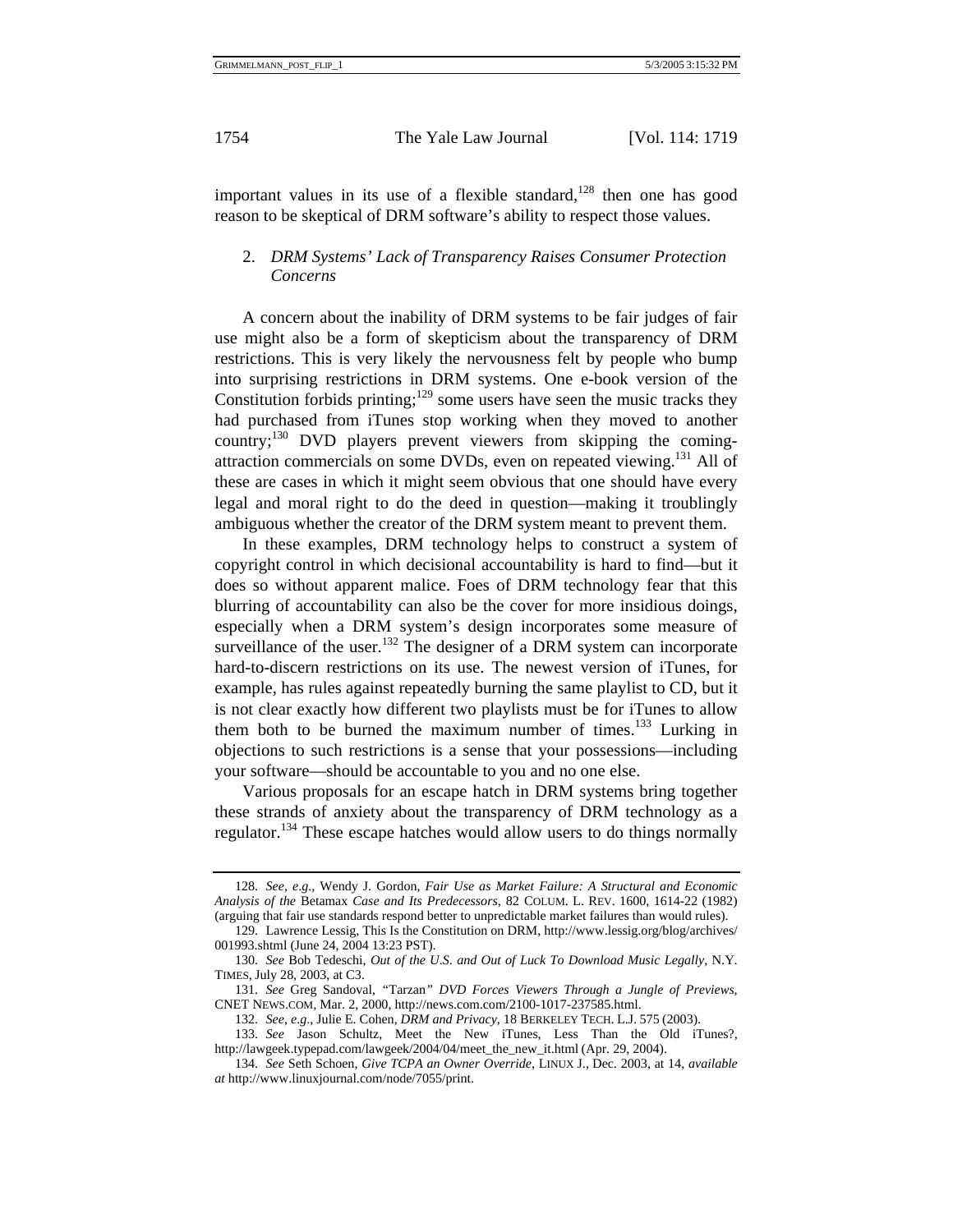forbidden by DRM systems without trying to hide the fact that the system had been overridden. The goal of such proposals is not to allow computer users simply to ignore all DRM restrictions, but rather to allow a form of human appeal. Such an escape hatch would be an explicit carve-out from regulation by software back to the world of regulation by law.

#### 3. *DRM Systems Are Insensitive to User Transaction Costs*

Consider again the case of the music file that stops working when one moves to another country. The rule being applied here is supposed to restrict music purchasers to buying songs from a music store "in" their own country, as a way of tracking different national copyright and music licensing regimes. An individual who transports a personal music collection from one country to another is doing something that copyright law doesn't claim to reach and is happy to ignore. But the DRM software, unlike legal copyright enforcement, cannot be efficiently ignored by one on the right side of the law.

It is inherent to the purpose of a DRM system that it actively frustrate many possible transactions among its users. If I can find a way to move a protected media file out of a DRM system, I can continue to enjoy it using non-DRM-enabled tools, as well as share it freely with others. Further, the threshold for what counts as defeat is low. I do not need to cause the DRM software to stop running or to reprogram it to remove each specific limit. I just need to find (or create) a single hole in the system and export the file through that hole.<sup>135</sup> After that, I never need to engage with the DRM software again, because neither I nor anyone I give the file to needs to enter the DRM space to enjoy it. In sharp contrast to online markets, there are substantial incentives for users to band together to defeat DRM systems. Thus, such systems must adopt a more defensive, user-frustrating attitude.

#### 4. *Software Failures Threaten DRM Systems*

Put another way, DRM systems suffer in a particularly acute way from the seriousness of software's failure modes. The list of famous failures of DRM systems is long. The system used to control the video content on DVDs was broken by a Norwegian teenager with a program simple enough to have been translated into song form.<sup>136</sup> The DRM system used to tie

<sup>135.</sup> *See, e*.*g*., Crawford, *supra* note 5, at 618-21 (discussing a similar hole in technology mandated by a proposed FCC regulation).

<sup>136.</sup> *See* Universal City Studios v. Corley, 273 F.3d 429, 437-40 (2d Cir. 2001) (discussing the program); David S. Touretzky, Corley Gallery of CSS Descramblers, http://www-2.cs.cmu.edu/~dst/DeCSS/Gallery/index.html (last visited Feb. 12, 2004); *see also* Yochai Benkler, *Through the Looking Glass: Alice and the Constitutional Foundations of the Public Domain*, LAW & CONTEMP. PROBS., Winter/Spring 2003, at 173, 214-15 (describing the Gallery).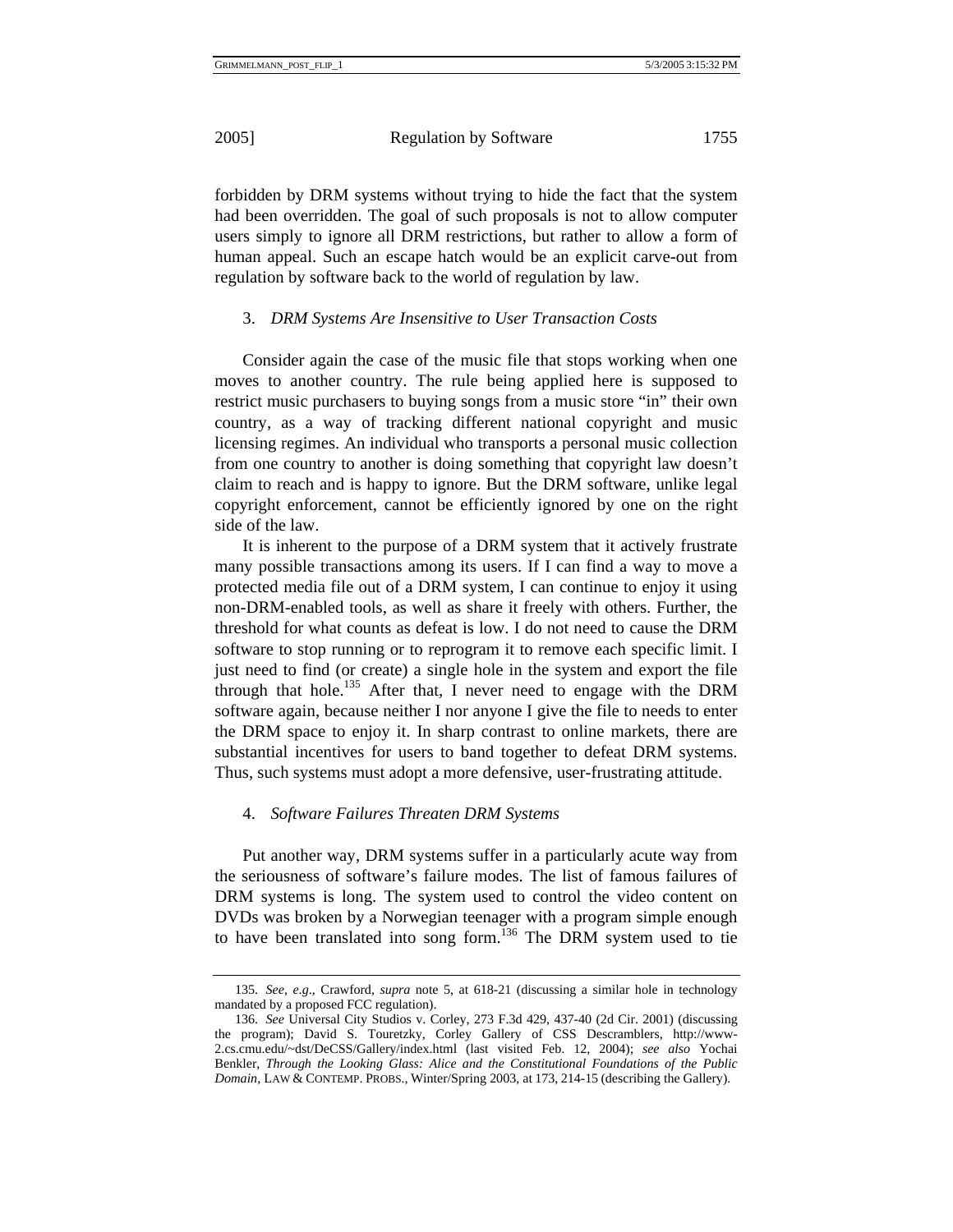Adobe eBooks to a particular computer fell almost as easily.<sup>137</sup> Many DRM systems used to keep streaming Internet audio and video files from being recorded have been cracked,<sup>138</sup> as was every DRM technology employed in a famous challenge issued by the Secure Digital Music Initiative.<sup>139</sup> It is not clear that any DRM system has withstood a serious attempt to crack it.

In practice, these exploits have a common structure. Someone analyzes the DRM software. She then writes another program that takes advantage of a bug or design decision of the DRM system to defeat it, yielding a use of the content that the programmer of the system wished to prevent. Because not everyone is expert in reverse engineering, these programs can lead to mass defeat of DRM systems only if distributed to others. The original cracker, therefore, writes a program that can be used by others to defeat the DRM software.

In this sense, the use of DRM technology, while not effective as a system of regulation standing alone, does suggest a new possible chokepoint at the creation and distribution of such anti-DRM programs. Responding to the failure of software as a regulator, copyright holders have succeeded in enacting a legal system of regulation to take advantage of this chokepoint. The anticircumvention provisions of the Digital Millennium Copyright Act (DMCA) provide civil and criminal penalties for the creation, distribution, and use of "circumvention devices"—effectively, any technology (including software) that enables one to defeat a DRM system or avoid its restrictions.<sup>140</sup> The existence of the DMCA (and similar legislation in many other jurisdictions) is an open admission that software has failure modes sufficiently severe that regulation by software alone cannot be trusted. In that sense, the DMCA is a targeted response to the admitted weaknesses of software. The effectiveness of DRM software as a regulator is therefore dependent on the legal effectiveness of the DMCA.

Many authors argue, for reasons related to the conception of software in this Note, that the DMCA's harms outweigh the good it does in propping up DRM technology.<sup>141</sup> The DMCA creates a category of per se illegal software by outlawing programs that do certain things. But in so doing the DMCA aligns itself squarely against software's plasticity. In making it illegal to create certain kinds of software, it tries to prevent people from

<sup>137.</sup> *See* United States v. Elcom Ltd., 203 F. Supp. 2d 1111, 1118-19 (N.D. Cal. 2002).

<sup>138.</sup> *See, e.g.*, RealNetworks v. Streambox, No. C99-2070P, 2000 U.S. Dist. LEXIS 1889 (W.D. Wash. Jan. 18, 2000).

<sup>139.</sup> *See* Scott A. Craver et al., *Reading Between the Lines: Lessons from the SDMI Challenge*, *in* PROCEEDINGS OF THE 10TH USENIX SECURITY SYMPOSIUM 353 (2001).

<sup>140. 17</sup> U.S.C. §§ 1201-1205 (2000); *see also* ELEC. FRONTIER FOUND., UNINTENDED CONSEQUENCES: FIVE YEARS UNDER THE DMCA (3d ed. 2003), http://www.eff.org/IP/DMCA/ unintended\_consequences.php; Lawrence Lessig, *Law Regulating Code Regulating Law*, 35 LOY. U. CHI. L.J. 1 (2003).

<sup>141.</sup> *See, e*.*g*., Solum & Chung, *supra* note 6, at 944 (criticizing the "layer-crossing" feature of the DMCA).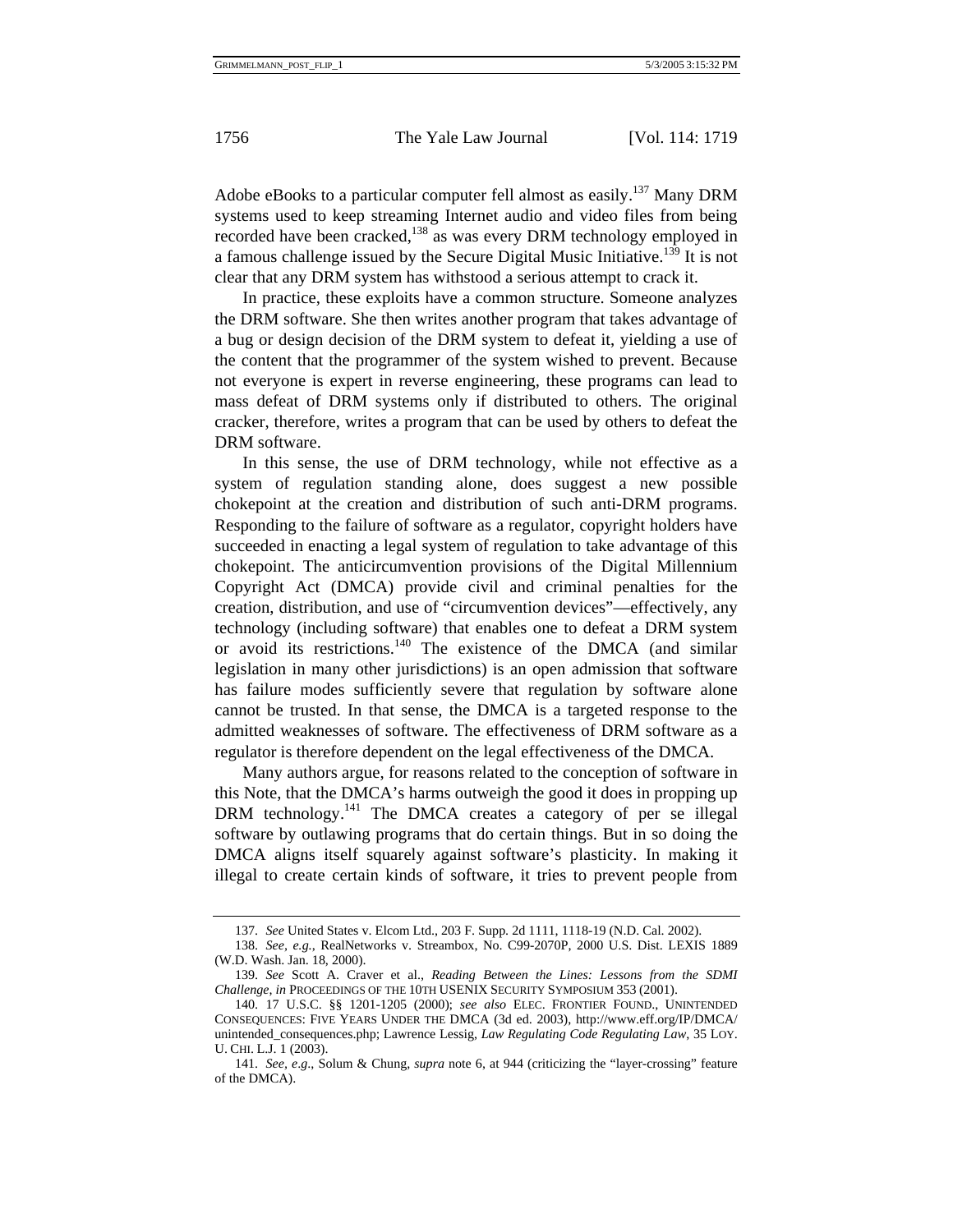taking full advantage of one of software's greatest virtues: that software can do almost anything one can imagine.

#### 5. *Summary*

The regulation-by-software framework reveals that DRM technology raises serious concerns that online markets do not. As software systems go, DRM systems encourage their own circumvention and hold up poorly in response to attack. Their feasibility therefore depends on extensive external investment, both social and legal. The inflexibility of DRM systems also regularly frustrates users' desires to use protected content creatively, raising transaction costs. DRM systems' potential lack of transparency may be troubling, but well-designed systems mitigate this problem with good disclosure of the underlying rules and good responsiveness to complaints. And whether DRM systems' ruleishness is good or bad depends on one's other policy commitments. All in all, DRM technology as a form of regulation by software deserves a yellow warning sign: Proceed with caution, danger ahead.

That said, fairness to DRM systems requires that they be evaluated in the context of other proposed solutions to the computer copyright crisis. Leaving aside serious reform of copyright law itself, most such solutions depend just as strongly on massive software systems as DRM-based solutions do. They are vulnerable to exactly the same criticisms.

One commonly proposed solution, for example, consists of a collective license. In exchange for paying a copyright levy, consumers would be allowed to copy content freely without fear of suit.<sup>142</sup> This levy would then be divided among the creators of such content. Although both the collection and the distribution halves of this proposal come in many different varieties, no one has yet told a story in which neither half involves a largescale software system. Where such a system can be identified, the vices of software can be exploited.

Digital media are at least the right sort of thing to be regulated with software, because they are themselves creatures of software. This theme also caps the effectiveness of any purely software-based system of regulating digital media. The plasticity of software makes it all too possible to write more software that handles the regulated media in a way the system regulating them cannot stop. Software can do some work in controlling the

<sup>142.</sup> *See, e*.*g*., ELEC. FRONTIER FOUND., A BETTER WAY FORWARD: VOLUNTARY COLLECTIVE LICENSING OF MUSIC FILE SHARING (2004), http://www.eff.org/share/ collective\_lic\_wp.php; FISHER, *supra* note 121; Netanel, *supra* note 121; Lionel S. Sobel, *DRM as an Enabler of Business Models: ISPs as Digital Retailers*, 18 BERKELEY TECH. L.J. 667, 680-84 (2003).